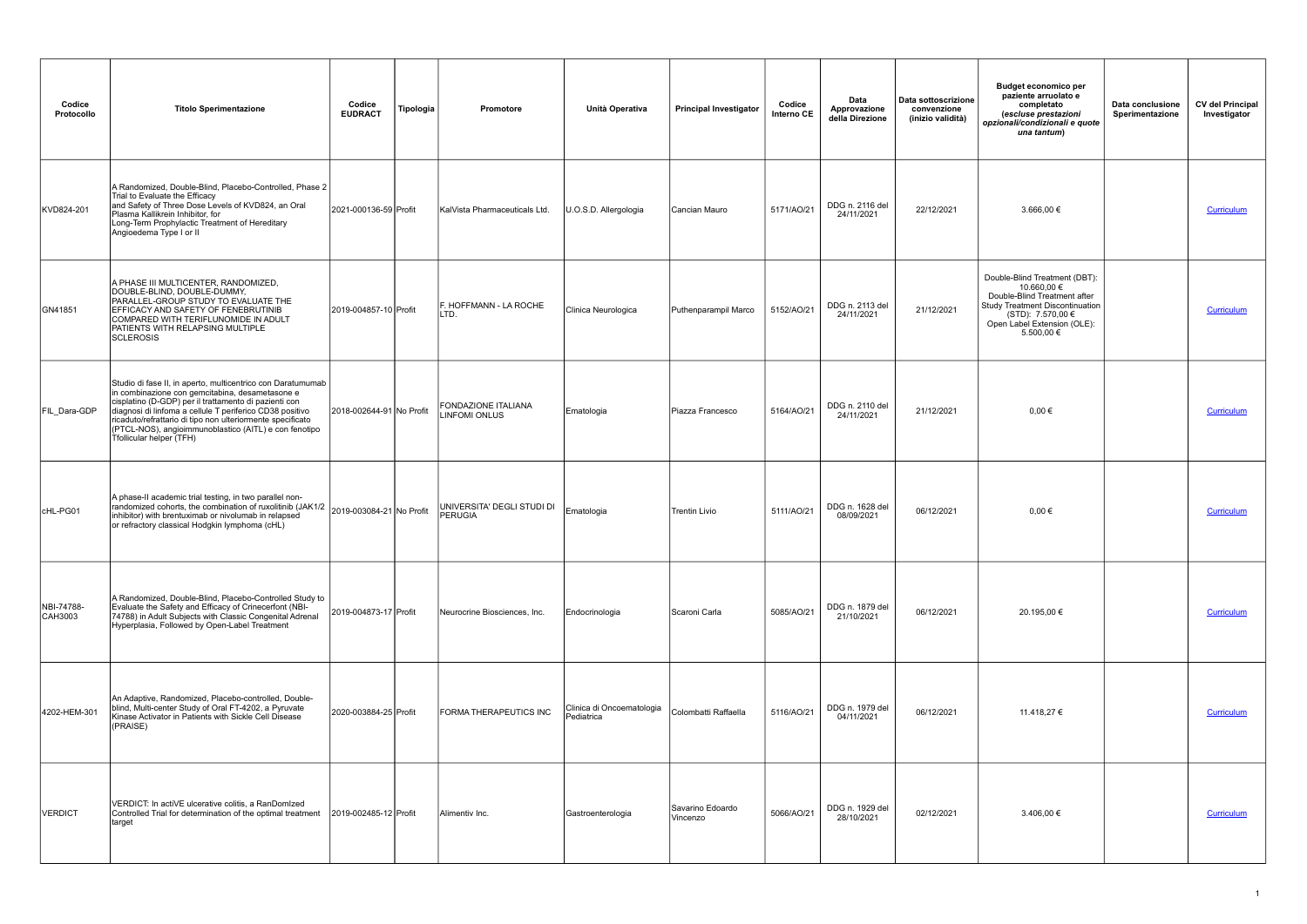| Codice<br>Protocollo       | <b>Titolo Sperimentazione</b>                                                                                                                                                                                                                                                                                                                                                                                                  | Codice<br><b>EUDRACT</b> | Tipologia | <b>Promotore</b>                     | Unità Operativa                                           | <b>Principal Investigator</b> | Codice<br>Interno CE | Data<br>Approvazione<br>della Direzione | Data sottoscrizione<br>convenzione<br>(inizio validità) | <b>Budget economico per</b><br>paziente arruolato e<br>completato<br>(escluse prestazioni<br>opzionali/condizionali e quote<br>una tantum) | Data conclusione<br>Sperimentazione | <b>CV del Principal</b><br>Investigator |
|----------------------------|--------------------------------------------------------------------------------------------------------------------------------------------------------------------------------------------------------------------------------------------------------------------------------------------------------------------------------------------------------------------------------------------------------------------------------|--------------------------|-----------|--------------------------------------|-----------------------------------------------------------|-------------------------------|----------------------|-----------------------------------------|---------------------------------------------------------|--------------------------------------------------------------------------------------------------------------------------------------------|-------------------------------------|-----------------------------------------|
| CVL-751-PD-003             | A Phase 3, Double-Blind, Randomized, Placebo-<br>Controlled, Parallel-Group, Flexible-Dose, 27-Week Trial<br>to Evaluate the Efficacy, Safety, and Tolerability of<br>Tavapadon as Adjunctive Therapy for Parkinson's Disease<br>in Levodopa-Treated Adults With Motor Fluctuations<br>(TEMPO-3 Trial)                                                                                                                         | 2019-002951-40 Profit    |           | Cerevel Therapeutics, LLC            | Clinica Neurologica                                       | Antonini Angelo               | 5113/AO/21           | DDG n. 1794 del<br>05/10/2021           | 19/11/2021                                              | 8.296,69€                                                                                                                                  |                                     | Curriculum                              |
| NN9500-4656                | Efficacy and safety investigation of NNC0194-0499 co-<br>administered with<br>semaglutide in subjects with non-alcoholic steatohepatitis:<br>a dose-ranging,<br>placebo-controlled trial                                                                                                                                                                                                                                       | 2020-003566-39 Profit    |           | INOVO NORDISK                        | Medicina Generale a<br>indirizzo Endocrino-<br>Metabolico | Vettor Roberto                | 5117/AO/21           | DDG n. 1840 del<br>11/10/2021           | 12/11/2021                                              | 12.210,00 €                                                                                                                                |                                     | Curriculum                              |
| DAISY                      | A Phase 3, Randomized, Double-blind, Placebo-controlled<br>Study to Evaluate the Efficacy and Safety of Rilematovir in<br>Infants and Children (≥28 Days to ≤5 Years of Age) and<br>Subsequently in Neonates (<28 Days of Age), Hospitalized 2020-002023-11 Profit<br>With Acute Description of Age), Hospitalized 2020-002023-11 Profit<br>With Acute Respiratory Tract Infection Due to Respiratory<br>Syncytial Virus (RSV) |                          |           | JANSSEN-CILAG<br>IINTERNATIONAL N.V. | Accettazione e Pronto<br>Soccorso Pediatrico              | Bressan Silvia                | 5086/AO/21           | DDG n. 1793 del<br>05/10/2021           | 12/11/2021                                              | Paziente Ospedaliero<br>(Ricoverato): 11.338,00 €<br>Paziente Dopo le Dimissioni:<br>5.089,00 €                                            |                                     | Curriculum                              |
| KS301P104                  | A Prospective, Randomized, Double-masked, Active<br>Comparator-controlled, Multi-center, Two-arm, Phase 3<br>Study to Evaluate the Efficacy and Safety of Intravitreal<br>KSI-301 Compared with Intravitreal Aflibercept in<br>Participants with Visual Impairment Secondary to<br>Treatment-naïve Diabetic Macular Edema (DME)                                                                                                | 2020-001062-11 Profit    |           | Kodiak Sciences Inc.                 | Clinica Oculistica                                        | Midena Edoardo                | 5109/AO/21           | DDG n. 1886 del<br>21/10/2021           | 03/11/2021                                              | 31.186,85 €                                                                                                                                |                                     | <b>Curriculum</b>                       |
| A4250-012                  | A Phase 3 Double-blind, Randomized, Placebo-controlled<br>Study of the Safety and Efficacy of Odevixibat (A4250) in<br>Patients with Alagille Syndrome (ASSERT)                                                                                                                                                                                                                                                                | 2020-004011-28 Profit    |           | Albireo AB                           | Clinica Pediatrica                                        | Cananzi Mara                  | 5070/AO/21           | DDG n. 1550 del<br>20/08/2021           | 26/10/2021                                              | 8.549,11 €                                                                                                                                 |                                     | <b>Curriculum</b>                       |
| TBRU-dS-RAC-<br>IPII       | A Phase II, prospective, intra-patient randomised<br>controlled, multicentre study to evaluate the safety and<br>efficacy of an autologous bio-engineeried dermo-epidermal 2017-002462-41 Profit<br>skin substitute (EHSG-KF) for the treatment of full-<br>thickness skin defects in adults and children in comparison<br>to autologous split-thickness skin grafts (STSG)                                                    |                          |           | UNIVERSITA' DI ZURIGO                | Grandi Ustionati                                          | Azzena Bruno                  | 5096/AO/21           | DDG n. 1253 del<br>07/07/2021           | 06/10/2021                                              | 5.370,00 €                                                                                                                                 |                                     | <b>Curriculum</b>                       |
| TBRU-dS-BC-<br><b>PIID</b> | Studio multicentrico, prospettico, randomizzato e<br>controllato intrapaziente, di fase IIb, sulla sicurezza ed<br>efficacia di un sostituto cutaneo dermoepidermico<br>bioingegnerizzato (EHSGKF) per il trattamento di ustioni a   2017-002461-21 Profit<br>spessore parziale o a spessore completo nei bambini, in<br>confronto con l'innesto di cute a spessore parziale<br>autologa.                                      |                          |           | University Hospital of Zurich        | Grandi Ustionati                                          | Azzena Bruno                  | 5097/AO/21           | DDG n. 1254 del<br>07/07/2021           | 06/10/2021                                              | 5.370,00 €                                                                                                                                 |                                     | Curriculum                              |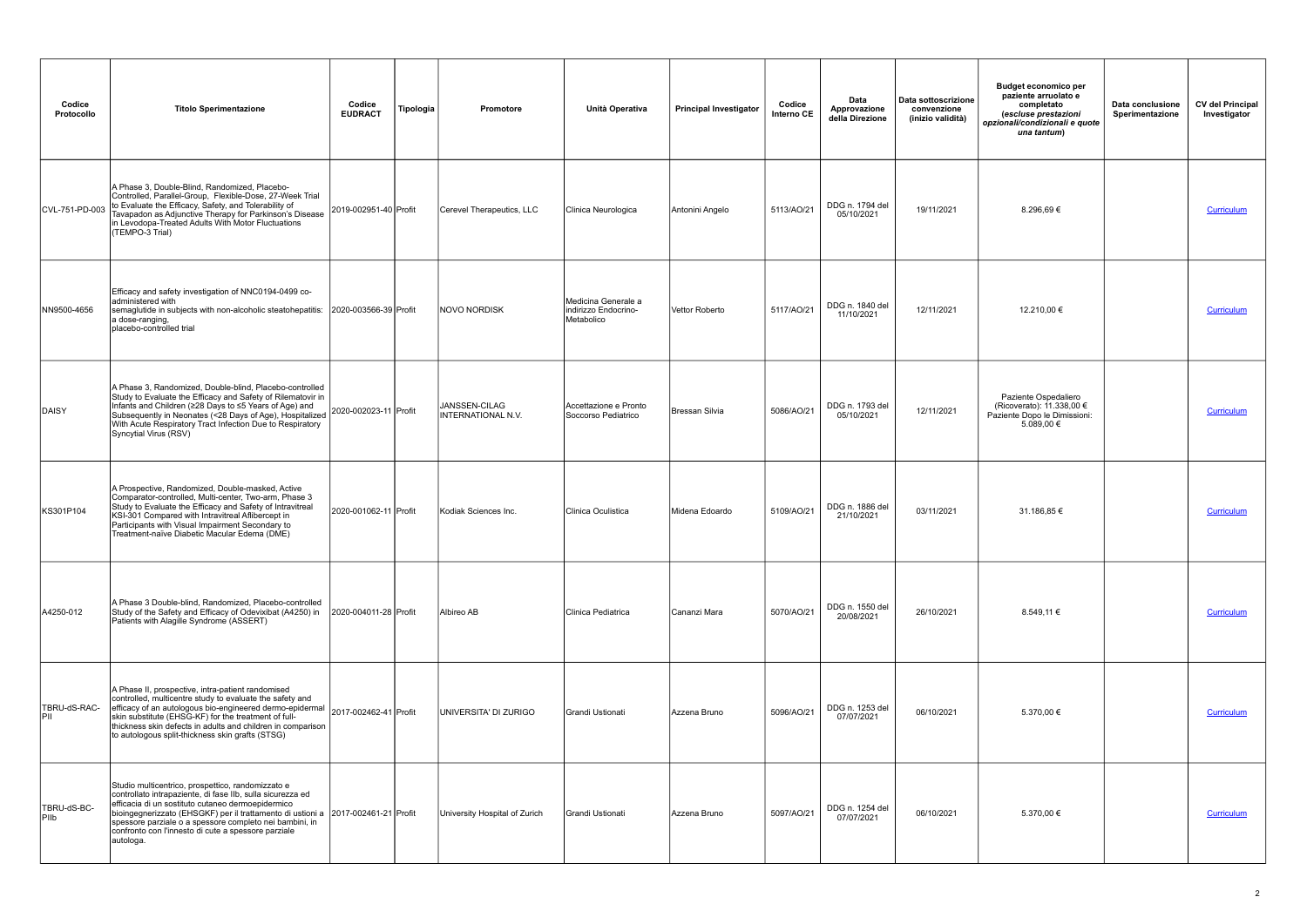| Codice<br>Protocollo           | <b>Titolo Sperimentazione</b>                                                                                                                                                                                                                                                                                                                                                     | Codice<br><b>EUDRACT</b> | Tipologia | Promotore                                                                   | Unità Operativa                         | <b>Principal Investigator</b> | Codice<br>Interno CE | Data<br>Approvazione<br>della Direzione | Data sottoscrizione<br>convenzione<br>(inizio validità) | <b>Budget economico per</b><br>paziente arruolato e<br>completato<br>(escluse prestazioni<br>opzionali/condizionali e quote<br>una tantum) | Data conclusione<br>Sperimentazione | <b>CV del Principal</b><br>Investigator |
|--------------------------------|-----------------------------------------------------------------------------------------------------------------------------------------------------------------------------------------------------------------------------------------------------------------------------------------------------------------------------------------------------------------------------------|--------------------------|-----------|-----------------------------------------------------------------------------|-----------------------------------------|-------------------------------|----------------------|-----------------------------------------|---------------------------------------------------------|--------------------------------------------------------------------------------------------------------------------------------------------|-------------------------------------|-----------------------------------------|
| TBRU-dS-BA-PIIb trattamento di | Studio multicentrico, prospettico, randomizzato e<br>controllato intrapaziente,<br>di fase IIb, sulla sicurezza ed efficacia di un sostituto<br> cutaneo<br>dermoepidermico bioingegnerizzato (EHSGKF) per il<br>ustioni a spessore parziale o a spessore completo negli<br>adulti e negli<br>adolescenti, in confronto con l'innesto di cute a spessore<br>parziale<br>autologa. | 2017-002460-41 Profit    |           | University Hospital of Zurich                                               | Grandi Ustionati                        | Azzena Bruno                  | 5098/AO/21           | DDG n. 1255 del<br>07/07/2021           | 06/10/2021                                              | 5.370,00 €                                                                                                                                 |                                     | Curriculum                              |
| CORT125134-<br>456             | Glucocorticoid Receptor Antagonism in the Treatment of<br>Hypercortisolism in Patients with<br>Cortisol-Secreting Adrenal Adenomas or Hyperplasia<br>(GRADIENT): A Phase 3, Randomized,<br>Double-Blind, Placebo-Controlled Study of the Efficacy and<br>Safety of Relacorilant                                                                                                   | 2019-004956-12 Profit    |           | CORCEPT THERAPEUTICS                                                        | Endocrinologia                          | Scaroni Carla                 | 5069/AO/21           | DDG n. 1653 del<br>13/09/2021           | 04/10/2021                                              | 4.864,86€                                                                                                                                  |                                     | Curriculum                              |
| BUL-3/EER                      | Double-blind, randomized phase III trial in adult and<br>adolescent patients with eosinophilic esophagitis to prove<br>superiority compared to placebo of<br>an episodic and/or a continuous 48-week treatment with<br>budesonide orodispersible tablets for maintaining clinico-<br>histological remission                                                                       | 2017-003516-39 Profit    |           | <b>DR. FALK PHARMA GMBH</b>                                                 | Gastroenterologia                       | Savarino Edoardo<br>Vincenzo  | 5114/AO/21           | DDG n. 1451 del<br>30/07/2021           | 04/10/2021                                              | 2.990,00 €                                                                                                                                 |                                     | Curriculum                              |
| PD0053                         | A Double-Blind, Placebo-Controlled, Randomized, 18-<br>Month Phase 2a Study to Evaluate the<br>Efficacy, Safety, Tolerability, and Pharmacokinetics of Oral 2020-003265-19 Profit<br>UCB0599 in Study<br>Participants With Early Parkinson's Disease                                                                                                                              |                          |           | UCB BIOPHARMA SPRL                                                          | Clinica Neurologica                     | Antonini Angelo               | 5047/AO/21           | DDG n. 1583 del<br>30/08/2021           | 04/10/2021                                              | 15.713,00 €                                                                                                                                |                                     | Curriculum                              |
| 212358                         | Long-term Safety and Tolerability Study of Linerixibat for<br>the Treatment<br>of Cholestatic Pruritus in Participants with Primary Biliary<br>Cholangitis                                                                                                                                                                                                                        | 2019-003158-10 Profit    |           | GLAXO SMITH KLINE<br>RESEARCH & DEVELOPMENT Gastroenterologia<br><b>LTD</b> |                                         | Cazzagon Nora                 | 5078/AO/21           | DDG n. 1407 del<br>26/07/2021           | 23/09/2021                                              | 8.180,00 $\epsilon$                                                                                                                        |                                     | Curriculum                              |
| LOXO-TRK-<br>15003             | A Phase 1/2 Study of the Oral TRK Inhibitor LOXO-101 in<br>Pediatric Patients with Advanced Solid or Primary Central<br>Nervous System Tumors                                                                                                                                                                                                                                     | 2016-003498-16 Profit    |           | Loxo Oncology Inc                                                           | Clinica di Oncoematologia<br>Pediatrica | Bisogno Gianni                | 4290/AO/17           | DDG n. 1582 del<br>30/08/2021           | 20/09/2021                                              | 7.777,19€                                                                                                                                  |                                     | Curriculum                              |
| CLJN452D12201                  | A randomized, duble -blind, parallel-group, multicenter<br>study to assess efficacy , safety. and torelability of oral<br>tropifexor (LJN452) & licogliflozin (LIK066) combination<br>therapy, compered to cech monotherapy, for teatment of<br>adult patients with nonalcoholic steatohepatitis (NASH)<br>and liver fribrosis (ELIVATE)                                          | 2019-002324-32 Profit    |           | NOVARTIS FARMA                                                              | Clinica Medica 5                        | Angeli Paolo                  | 5063/AO/21           | DDG n. 1101 del<br>15/06/2021           | 07/09/2021                                              | 6.160,00 €                                                                                                                                 |                                     | Curriculum                              |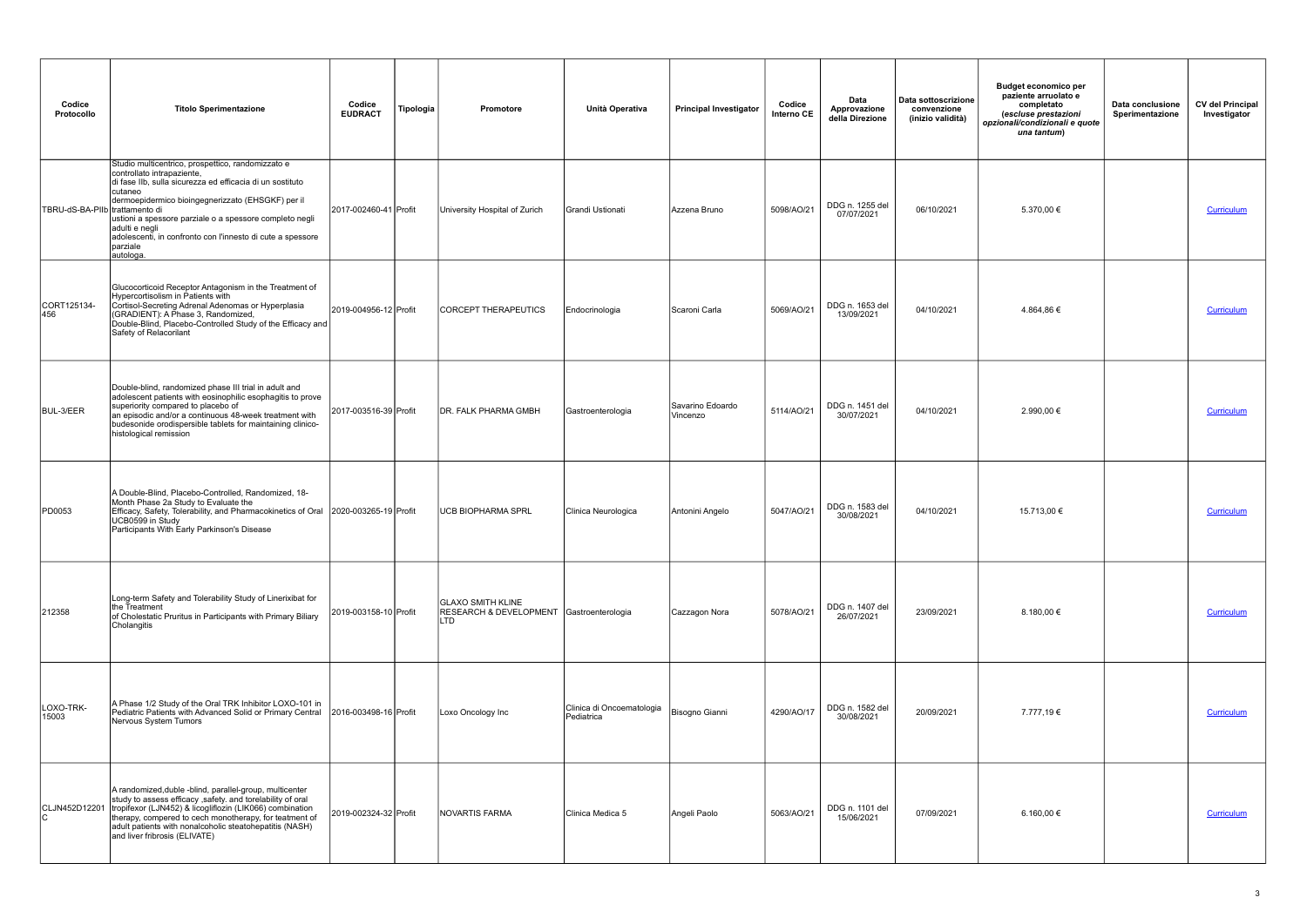| Codice<br>Protocollo             | <b>Titolo Sperimentazione</b>                                                                                                                                                                                                      | Codice<br><b>EUDRACT</b> | Tipologia | Promotore                                                                              | Unità Operativa                                     | <b>Principal Investigator</b> | Codice<br>Interno CE | Data<br>Approvazione<br>della Direzione | Data sottoscrizione<br>convenzione<br>(inizio validità) | <b>Budget economico per</b><br>paziente arruolato e<br>completato<br>(escluse prestazioni<br>opzionali/condizionali e quote<br>una tantum) | Data conclusione<br>Sperimentazione | <b>CV del Principal</b><br>Investigator |
|----------------------------------|------------------------------------------------------------------------------------------------------------------------------------------------------------------------------------------------------------------------------------|--------------------------|-----------|----------------------------------------------------------------------------------------|-----------------------------------------------------|-------------------------------|----------------------|-----------------------------------------|---------------------------------------------------------|--------------------------------------------------------------------------------------------------------------------------------------------|-------------------------------------|-----------------------------------------|
| CVL-751-PD-001                   | A PHASE 3, DOUBLE-BLIND, RANDOMIZED,<br>PLACEBO-CONTROLLED, PARALLEL-GROUP, 27-WEEK<br>TRIAL TO EVALUATE THE EFFICACY, SAFETY, AND<br>TOLERABILITY OF TWO FIXED DOSES OF TAVAPADON<br>IN EARLY PARKINSON'S DISEASE (TEMPO-1 TRIAL) | 2019-002949-38 Profit    |           | Cerevel Therapeutics, LLC                                                              | Clinica Neurologica                                 | Antonini Angelo               | 5040/AO/21           | DDG n. 1252 del<br>07/07/2021           | 01/09/2021                                              | 9.280,51 $\in$                                                                                                                             |                                     | Curriculum                              |
| <b>THEIA</b>                     | A Phase 2, Multicenter, Randomized, Placebo-Controlled,<br>Double-Blind, Proof-of-Concept Study to Evaluate<br>Guselkumab for the Treatment of Participants with New-<br>Onset or Relapsing Giant Cell Arteritis                   | 2020-000622-26 Profit    |           | JANSSEN-CILAG<br><b>INTERNATIONAL N.V.</b>                                             | Reumatologia                                        | Schiavon Franco               | 5083/AO/21           | DDG n. 1156 del<br>22/06/2021           | 23/08/2021                                              | 8.889,00 €                                                                                                                                 |                                     | Curriculum                              |
| CSEG101A2401B                    | Studio in aperto, multicentrico, di Fase IV, rollover, in<br>pazienti con anemia falciforme<br>che hanno completato uno studio precedente con<br>crizanlizumab sponsorizzato da Novartis                                           | 2020-004225-22 Profit    |           | INOVARTIS PHARMA AG                                                                    | Clinica di Oncoematologia<br>Pediatrica             | Colombatti Raffaella          | 5099/AO/21           | DDG n. 1450 del<br>30/07/2021           | 23/08/2021                                              | 23.850,00 €                                                                                                                                |                                     | Curriculum                              |
| $SP-PP18$                        | Personalized Versus Standardized Parenteral Nutrition for<br>Preterm Infants With a Birth Weight Greater Than 1250<br>Grams: a Multicenter Randomized Phase IV Clinical Trial                                                      | 2018-004946-41 No Profit |           | AOU Ospedali Riuniti Ancona                                                            | Patologia Neonatale                                 | Baraldi Eugenio               | 5064/AO/21           | DDG n. 1059 del<br>09/06/2021           | 23/08/2021                                              | $0.00 \in$                                                                                                                                 |                                     | Curriculum                              |
| AIEOP-BFM ALL<br>2017            | Studio cooperativo internazionale<br>per il trattamento di bambini ed adolescenti affetti da<br>Leucemia Linfoblastica<br>Acuta                                                                                                    | 2016-001935-12 No Profit |           | A.I.E.O.P. - ASSOCIAZIONE<br><b>ITALIANA EMATOLOGIA</b><br><b>ONCOLOGIA PEDIATRICA</b> | Clinica di Oncoematologia<br>Pediatrica             | Putti Maria Caterina          | 5061/AO/21           | DDG n. 1061 del<br>09/06/2021           | 22/07/2021                                              | $0,00 \in$                                                                                                                                 |                                     | Curriculum                              |
| V1605-201                        | Studio di fase 2 teso a valutare la sensibilità, la specificità<br>e la sicurezza di DBV1605, un atopy patch test pronto<br>all'uso per la diagnosi di allergia al latte vaccino non-<br>immunoglobulina E mediata nei bambini     | 2019-004523-21 Profit    |           | DBV Technologies S.A.                                                                  | U.O.S.D. Allergie Alimentari Muraro Maria Antonella |                               | 5084/AO/21           | DDG n. 1155 del<br>22/06/2021           | 19/07/2021                                              | 3.823,00 €                                                                                                                                 |                                     | <b>Curriculum</b>                       |
| GIASONE<br>CFAAI2.1 0.201<br> 8) | Studio Giasone (The Jason study) Prevenzione secondaria<br>con Sulodexide (VESSEL®) nei pazienti anziani dopo un<br>primo episodio di tromboembolismo venoso (TEV)<br>Codice Protocollo:                                           | 2019-000570-33 No Profit |           | FONDAZIONE ARIANNA<br>ANTICOAGULAZIONE                                                 | Clinica Medica 1                                    | Sartori Maria Teresa          | 5075/AO/21           | DDG n. 1103 del<br>15/06/2021           | 16/07/2021                                              | $0,00 \in$                                                                                                                                 |                                     | Curriculum                              |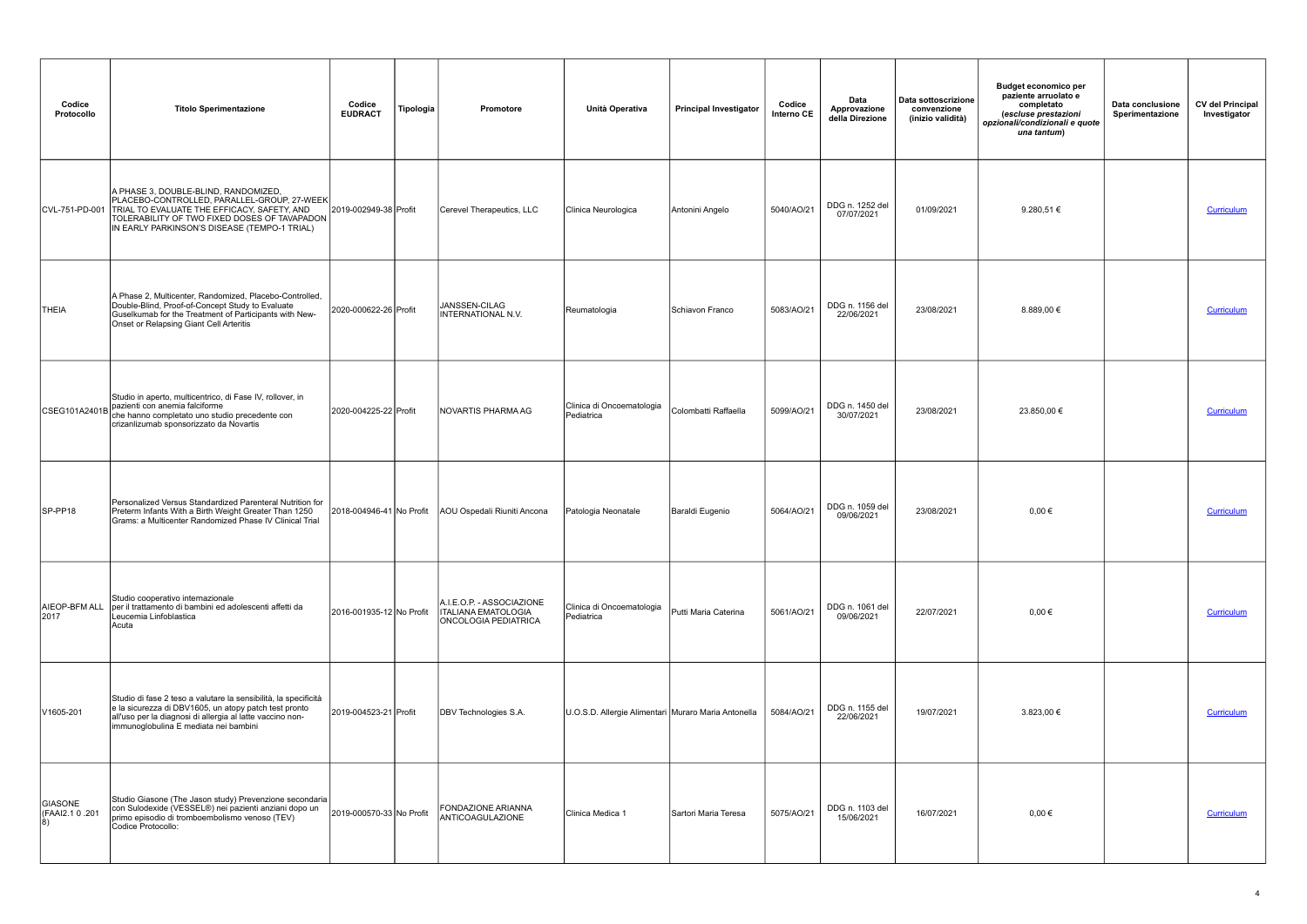| Codice<br>Protocollo         | <b>Titolo Sperimentazione</b>                                                                                                                                                                                                                                                                                 | Codice<br><b>EUDRACT</b> | Tipologia | Promotore                                                              | Unità Operativa                         | <b>Principal Investigator</b> | Codice<br>Interno CE | Data<br>Approvazione<br>della Direzione | Data sottoscrizione<br>convenzione<br>(inizio validità) | <b>Budget economico per</b><br>paziente arruolato e<br>completato<br>(escluse prestazioni<br>opzionali/condizionali e quote<br>una tantum) | Data conclusione<br>Sperimentazione | <b>CV del Principal</b><br>Investigator |
|------------------------------|---------------------------------------------------------------------------------------------------------------------------------------------------------------------------------------------------------------------------------------------------------------------------------------------------------------|--------------------------|-----------|------------------------------------------------------------------------|-----------------------------------------|-------------------------------|----------------------|-----------------------------------------|---------------------------------------------------------|--------------------------------------------------------------------------------------------------------------------------------------------|-------------------------------------|-----------------------------------------|
| MK-3475-051                  | Studio di fase I/II su pembrolizumab (MK-3475) in bambini<br>affetti da melanoma avanzato o da tumore solido o linfoma  <br> affetti da melanoma avanzato o da tumore solido o linfoma    2014-002958-38    Profit<br>avanzato, recidivante o refrattario, PD-L1 positivo<br>(KEYNOTE-051).                   |                          |           | Merck Sharp & Dohme Corp., a<br>subsidiary of Merck & Co., Inc.        | Clinica di Oncoematologia<br>Pediatrica | Pillon Marta                  | 5035/AO/21           | DDG n. 1102 del<br>15/06/2021           | 14/07/2021                                              | Q3W dosing: 15.711,00 €<br>2nd course phase: 14.194,00 €<br>rrCHL: 18.121,50 €                                                             |                                     | Curriculum                              |
| CAIN457Q12301                | A two-year, phase III randomized, double-blind,<br>parallelgroup, placebo-controlled trial to evaluate the<br>safety, efficacy, and tolerability of 300 mg s.c. secukinumab 2019-003211-57 Profit<br>versus placebo, in combination with SoC therapy, in<br>patients with active lupus nephritis              |                          |           | INOVARTIS PHARMA AG                                                    | Reumatologia                            | Iaccarino Luca                | 5038/AO/21           | DDG n. 856 del<br>10/05/2021            | 09/07/2021                                              | 13.650,00 €                                                                                                                                |                                     | Curriculum                              |
| J1S-MC-JV01 e<br>J1S-MC-JAAA | A Randomized, Open-Label Phase 2 Study Evaluating<br>Ramucirumab in Pediatric Patients and Young Adults with<br>Relapsed, Recurrent, or Refractory Desmoplastic Small<br>Round Cell Tumor                                                                                                                     | 2018-004242-42 Profit    |           | <b>IELI LILLY AND COMPANY</b>                                          | Clinica di Oncoematologia<br>Pediatrica | Bisogno Gianni                | 4969/AO/20           | DDG n. 1060 del<br>09/06/2021           | 09/07/2021                                              | 16.391,00 €                                                                                                                                |                                     | Curriculum                              |
| APH-19                       | Phase III, single-arm, open-label, international, multi-centre<br>study to evaluate the<br>efficacy and safety of lomitapide in paediatric patients with 2019-002278-30 Profit<br>Homozygous Familial<br>Hypercholesterolaemia (HoFH) on stable lipid-lowering<br>therapy                                     |                          |           | Amryt Pharmaceuticals DAC                                              | Clinica Medica 1                        | Zambon Alberto                | 5065/AO/21           | DDG n. 855 del<br>10/05/2021            | 21/06/2021                                              | 16.018,00 €                                                                                                                                |                                     | <b>Curriculum</b>                       |
| TV48125-CNS-<br>30082        | A Multicenter, Randomized, Double-Blind, Placebo-<br>Controlled, Parallel-Group Study Comparing the Efficacy,<br>Safety, and Tolerability of Subcutaneous Administration of<br>Fremanezumab Versus Placebo for the Preventive<br>Treatment of Chronic Migraine in Pediatric Patients 6 to 17<br>Years of Age  | 2019-002053-33 Profit    |           | <b>TEVA BRANDED</b><br>PHARMACEUTICAL<br><b>PRODUCTS R&amp;D, INC.</b> | Clinica Pediatrica                      | Toldo Irene                   | 5042/AO/21           | DDG n. 614 del<br>09/04/2021            | 16/06/2021                                              | 3.095,00 €                                                                                                                                 |                                     | Curriculum                              |
| TV48125-CNS-<br>30083        | A Multicenter, Randomized, Double-Blind, Placebo-<br>Controlled, Parallel-Group Study<br>Comparing the Efficacy, Safety, and Tolerability of<br>Subcutaneous Administration of Fremanezumab Versus<br>Placebo for the Preventive Treatment of Episodic Migraine<br>in Pediatric Patients 6 to 17 Years of Age | 2019-002055-42 Profit    |           | <b>TEVA BRANDED</b><br>PHARMACEUTICAL<br><b>PRODUCTS R&amp;D, INC.</b> | Clinica Pediatrica                      | Toldo Irene                   | 5043/AO/21           | DDG n. 749 del<br>27/04/2021            | 16/06/2021                                              | 3.095,00 €                                                                                                                                 |                                     | Curriculum                              |
| TV48125-CNS-<br>30084        | A Multicenter, Open-Label Study Evaluating the Long-Term<br>Safety, Tolerability, and<br>Efficacy of Monthly Subcutaneous Administration of<br>Fremanezumab for the Preventive Treatment of Episodic<br>and Chronic Migraine in Pediatric Patients 6 to 17 Years of<br>Age                                    | 2019-002056-16 Profit    |           | <b>TEVA BRANDED</b><br>PHARMACEUTICAL<br>PRODUCTS R&D, INC.            | Clinica Pediatrica                      | Toldo Irene                   | 5044/AO/21           | DDG n. 750 del<br>27/04/2021            | 16/06/2021                                              | 5.364,00 €                                                                                                                                 |                                     | Curriculum                              |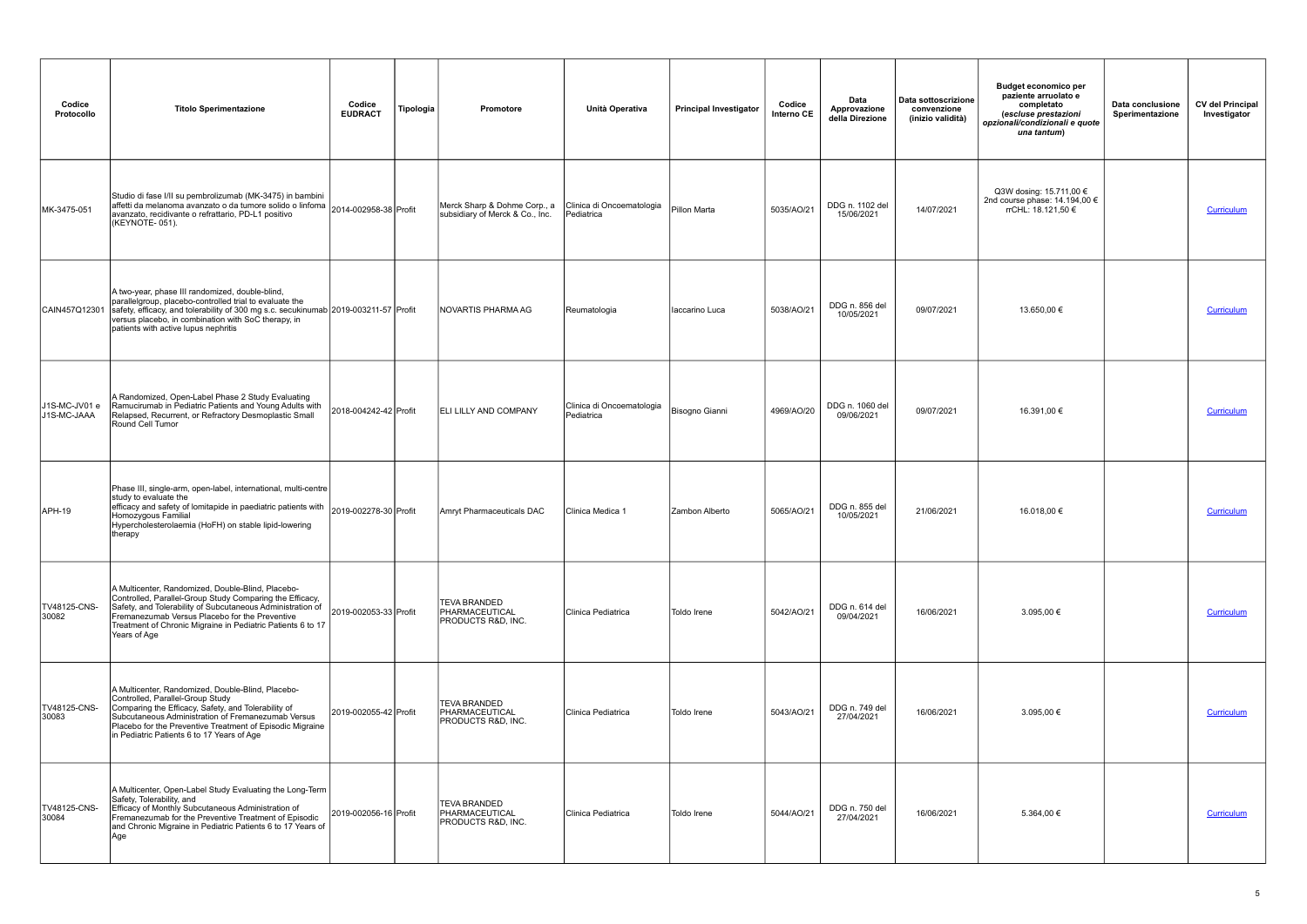| Codice<br>Protocollo | <b>Titolo Sperimentazione</b>                                                                                                                                                                                                                                                     | Codice<br><b>EUDRACT</b> | Tipologia | Promotore                                                                                                             | Unità Operativa    | <b>Principal Investigator</b> | Codice<br>Interno CE | Data<br>Approvazione<br>della Direzione | Data sottoscrizione<br>convenzione<br>(inizio validità) | <b>Budget economico per</b><br>paziente arruolato e<br>completato<br>(escluse prestazioni<br>opzionali/condizionali e quote<br>una tantum) | Data conclusione<br>Sperimentazione | <b>CV del Principal</b><br>Investigator                                                                                  |
|----------------------|-----------------------------------------------------------------------------------------------------------------------------------------------------------------------------------------------------------------------------------------------------------------------------------|--------------------------|-----------|-----------------------------------------------------------------------------------------------------------------------|--------------------|-------------------------------|----------------------|-----------------------------------------|---------------------------------------------------------|--------------------------------------------------------------------------------------------------------------------------------------------|-------------------------------------|--------------------------------------------------------------------------------------------------------------------------|
|                      | Studio multicentrico di fase Ilb/III randomizzato, in doppio<br>CNTO1959UCO3 cieco, controllato con placebo, a gruppi paralleli per<br>001 valutare l'efficacia e la sicurezza di guselkumab in soggetti 2018-004002-25 Profit<br>con colite ulcerosa ad attività moderata-severa |                          |           | JANSSEN CILAG<br><b>INTERNATIONAL NV</b>                                                                              | Gastroenterologia  | Savarino Edoardo<br>Vincenzo  | 4979/AO/20           | DDG n. 858 del<br>10/05/2021            | 10/06/2021                                              | 20.022,00 €                                                                                                                                |                                     | Curriculum                                                                                                               |
| 69TER/2020           | Trial Clinico Randomizzato con Nafamostat: un potente<br>inibitore di TMPRSS2 per il trattamento dei pazienti affetti<br>da Covid-19                                                                                                                                              | 2020-002570-27 No Profit |           | Dipartimento di Medicina -<br>DIMED - Universita degli Studi di Fisiopatologia Respiratoria Vianello Andrea<br>Padova |                    |                               | COVID 04             | DDG n. 868 del<br>14/05/2021            | 28/05/2021                                              | 53,05€                                                                                                                                     |                                     | Curriculum                                                                                                               |
| 69TER/2020           | Trial Clinico Randomizzato con Nafamostat: un potente<br>inibitore di TMPRSS2 per il trattamento dei pazienti affetti<br>da Covid-19                                                                                                                                              | 2020-002570-27 No Profit |           | Dipartimento di Medicina -<br>DIMED - Universita degli Studi di Clinica Medica 3<br>Padova                            |                    | Fioretto Paola                | COVID 04             | DDG n. 868 del<br>14/05/2021            | 28/05/2021                                              | 53,05€                                                                                                                                     |                                     | Curriculum                                                                                                               |
| 69TER/2020           | Trial Clinico Randomizzato con Nafamostat: un potente<br>inibitore di TMPRSS2 per il trattamento dei pazienti affetti<br>da Covid-19                                                                                                                                              | 2020-002570-27 No Profit |           | Dipartimento di Medicina -<br>DIMED - Universita degli Studi di   Malattie Infettive<br>Padova                        |                    | Cattelan Annamaria            | COVID <sub>04</sub>  | DDG n. 868 del<br>14/05/2021            | 28/05/2021                                              | 53,05€                                                                                                                                     |                                     | Curriculum                                                                                                               |
| TD-1473 (0164)       | A 3-Year, Multi-Center, Long-Term Safety (LTS) Study to<br>Evaluate the Safety and Tolerability of TD-1473 in Subjects 2018-002135-19 Profit<br>with Ulcerative Colitis (UC)                                                                                                      |                          |           | THERAVANCE                                                                                                            | Gastroenterologia  | D'Inca' Renata                | 4949/AO/20           | DDG n. 822 del<br>06/05/2021            | 21/05/2021                                              | 14.410,00 €                                                                                                                                | 01/09/2021                          | Sperimentazione<br>conclusa.<br>Documentazione<br>disponibile per la<br>consultazione agli<br>atti del Comitato<br>Etico |
| RDG-1/PBC<br>(RHUBY) | Double-blind, randomised, placebo-controlled, phase II<br>dose-finding study comparing different doses of RhuDex<br>granules with placebo in the treatment of primary biliary<br>cholangitis                                                                                      | 2020-001961-34 Profit    |           | <b>DR. FALK PHARMA GMBH</b>                                                                                           | Gastroenterologia  | Cazzagon Nora                 | 5041/AO/21           | DDG n. 611 del<br>09/04/2021            | 14/05/2021                                              | 4.000,00 €                                                                                                                                 |                                     | <b>Curriculum</b>                                                                                                        |
| A4250-011            | A Double-Blind, Randomized, Placebo-Controlled Study to<br>Evaluate the Efficacy and Safety of Odevixibat (A4250) in<br>Children with Biliary Atresia Who Have Undergone a Kasai<br>Hepatoportoenterostomy (BOLD)                                                                 | 2019-003807-37 Profit    |           | Albireo AB                                                                                                            | Clinica Pediatrica | Cananzi Mara                  | 5034/AO/21           | DDG n. 612 del<br>09/04/2021            | 14/05/2021                                              | 8.487,58€                                                                                                                                  |                                     | Curriculum                                                                                                               |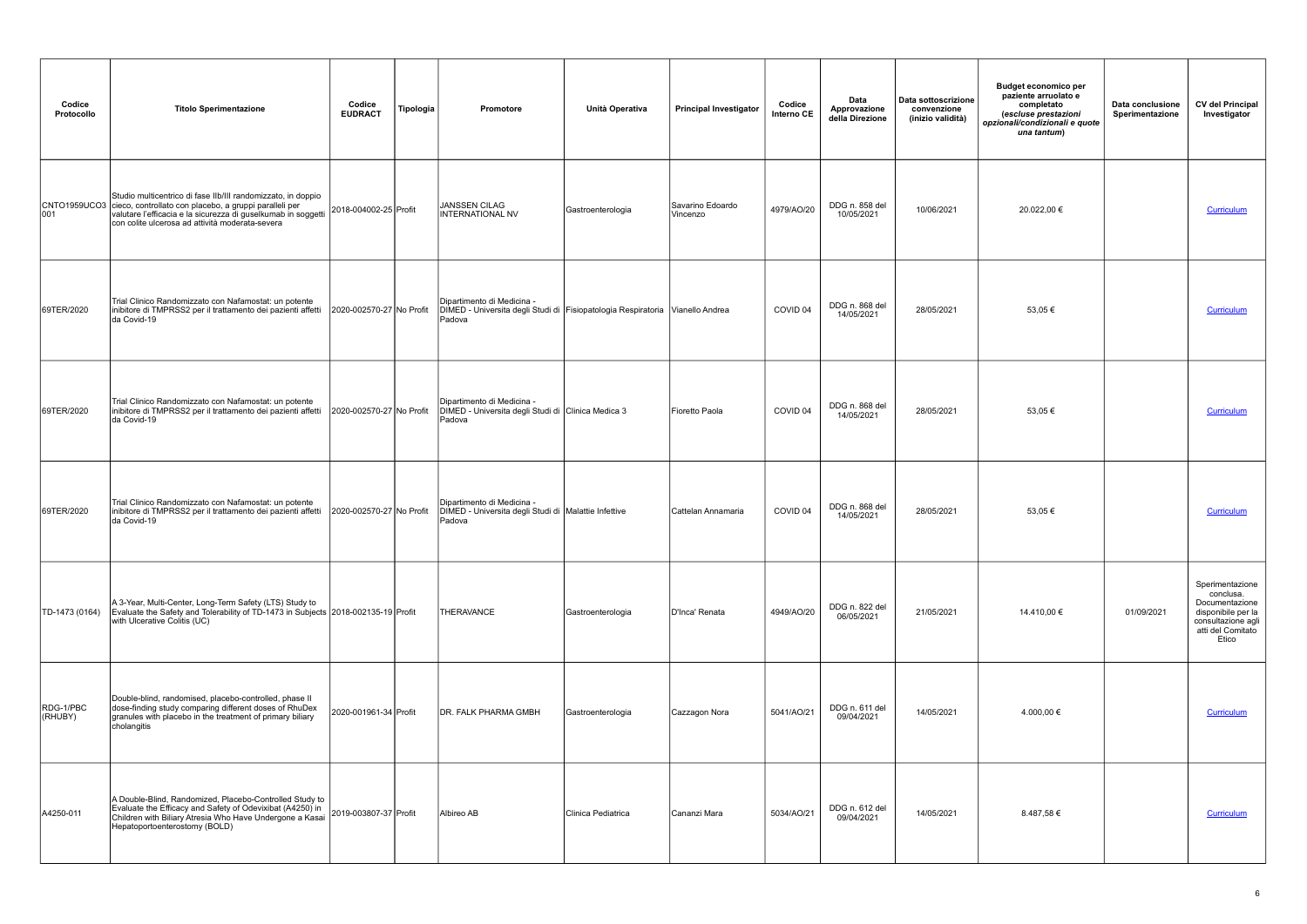| Codice<br>Protocollo | <b>Titolo Sperimentazione</b>                                                                                                                                                                                                                                                                  | Codice<br><b>EUDRACT</b> | Tipologia | Promotore                                          | Unità Operativa       | <b>Principal Investigator</b>                       | Codice<br>Interno CE | Data<br>Approvazione<br>della Direzione | Data sottoscrizione<br>convenzione<br>(inizio validità) | <b>Budget economico per</b><br>paziente arruolato e<br>completato<br>(escluse prestazioni<br>opzionali/condizionali e quote<br>una tantum) | Data conclusione<br>Sperimentazione | <b>CV del Principal</b><br>Investigator |
|----------------------|------------------------------------------------------------------------------------------------------------------------------------------------------------------------------------------------------------------------------------------------------------------------------------------------|--------------------------|-----------|----------------------------------------------------|-----------------------|-----------------------------------------------------|----------------------|-----------------------------------------|---------------------------------------------------------|--------------------------------------------------------------------------------------------------------------------------------------------|-------------------------------------|-----------------------------------------|
| LP0160-1396          | A phase 3, randomised, double-blind, multi-centre trial to<br>evaluate the efficacy, safety, and tolerability of brodalumab<br>treatment compared to placebo (blinded) and<br>ustekinumab (open-label) in adolescent subjects (12-17<br>years of age) with moderate-tosevere plaque psoriasis  | 2019-001868-30 Profit    |           | LEO PHARMA A/S                                     | Clinica Dermatologica | Belloni Fortina Anna                                | 5028/AO/21           | DDG n. 616 del<br>09/04/2021            | 12/05/2021                                              | 13.140,00 €                                                                                                                                |                                     | Curriculum                              |
| <b>PCYC-1145-LT</b>  | Extended treatment protocol for subjects continuing to<br>benefit<br>from ibrutinib after completion of ibrutinib clinical trials                                                                                                                                                              | 2016-004356-30 Profit    |           | <b>PHARMACYCLICS INC.</b>                          | Ematologia            | <b>Trentin Livio</b>                                | 5029/AO/21           | DDG n. 436 del<br>25/03/2021            | 14/04/2021                                              | 3.048,00 €                                                                                                                                 |                                     | Curriculum                              |
| <b>ISEE2008</b>      | A Phase 3 Multicenter, Randomized, Double Masked,<br>Sham-Controlled Clinical Trial to<br>Assess the Safety and Efficacy of Intravitreal<br>Administration of Zimura™ (Complement C5<br>Inhibitor) in Patients with Geographic Atrophy Secondary to<br>Dry Age-Related Macular<br>Degeneration | 2020-000676-38 Profit    |           | IVERIC bio, Inc.                                   | Clinica Oculistica    | Midena Edoardo                                      | 4984/A0/20           | DDG n. 437 del<br>25/03/2021            | 14/04/2021                                              | 30.548,70 €                                                                                                                                |                                     | Curriculum                              |
| PN-943-03            | Studio di Fase 2, randomizzato, in doppio cieco, controllato<br>verso placebo, a gruppi paralleli, multicentrico per valutare   2019-004469-41   Profit<br>la sicurezza e l'efficacia di PN-943 orale in soggetti con<br>colite ulcerosa attiva da moderata a grave                            |                          |           | Protagonist Therapeutics, Inc.                     | Gastroenterologia     | D'Inca' Renata<br>Dal 01/07/2021<br>Fabiana Zingone | 4970/AO/20           | DDG n. 199 del<br>04/02/2021            | 02/04/2021                                              | 6.971,00 €                                                                                                                                 |                                     | Curriculum                              |
| BIA-91067-404        | Studio clinico randomizzato in doppio cieco, controllato con<br>placebo per valutare<br>l'effetto di opicapone 50 mg in pazienti affetti da malattia di 2020-001175-32 Profit<br>Parkinson con fluttuazioni<br>motorie di fine dose e dolore associato.                                        |                          |           | BIAL - PORTELA & C, S.A.                           | Clinica Neurologica   | Antonini Angelo                                     | 4987/A0/20           | DDG n. 104 del<br>25/01/2021            | 02/04/2021                                              | 4.500,00 €                                                                                                                                 |                                     | Curriculum                              |
| EMN <sub>20</sub>    | Carfilzomib - Lenalidomide - Dexamethasone (KRd) versus<br>Lenalidomide - Dexamethasone (Rd) in newly diagnosed<br>myeloma patients not eligible for autologous stem cell<br>transplantation: a randomized phase III trial                                                                     | 2018-002068-15 No Profit |           | <b>FONDAZIONE NEOPLASIE</b><br><b>SANGUE ONLUS</b> | Ematologia            | Zambello Renato                                     | 4965/AO/20           | DDG n. 39 del<br>14/01/2021             | 01/04/2021                                              | 535,20 €                                                                                                                                   |                                     | Curriculum                              |
| FGCL-3019-095        | Zephyrus II: Studio di fase 3, randomizzato, in doppio<br>cieco, controllato con placebo<br>sull'efficacia e sulla sicurezza di pamrevlumab in soggetti<br>affetti da fibrosi polmonare idiopatica (IPF)                                                                                       | 2020-000697-22 Profit    |           | <b>FIBROGEN</b>                                    | Pneumologia           | Balestro Elisabetta                                 | 4999/AO/21           | DDG n. 194 del<br>04/02/2021            | 01/04/2021                                              | 10.200,00 €                                                                                                                                |                                     | <b>Curriculum</b>                       |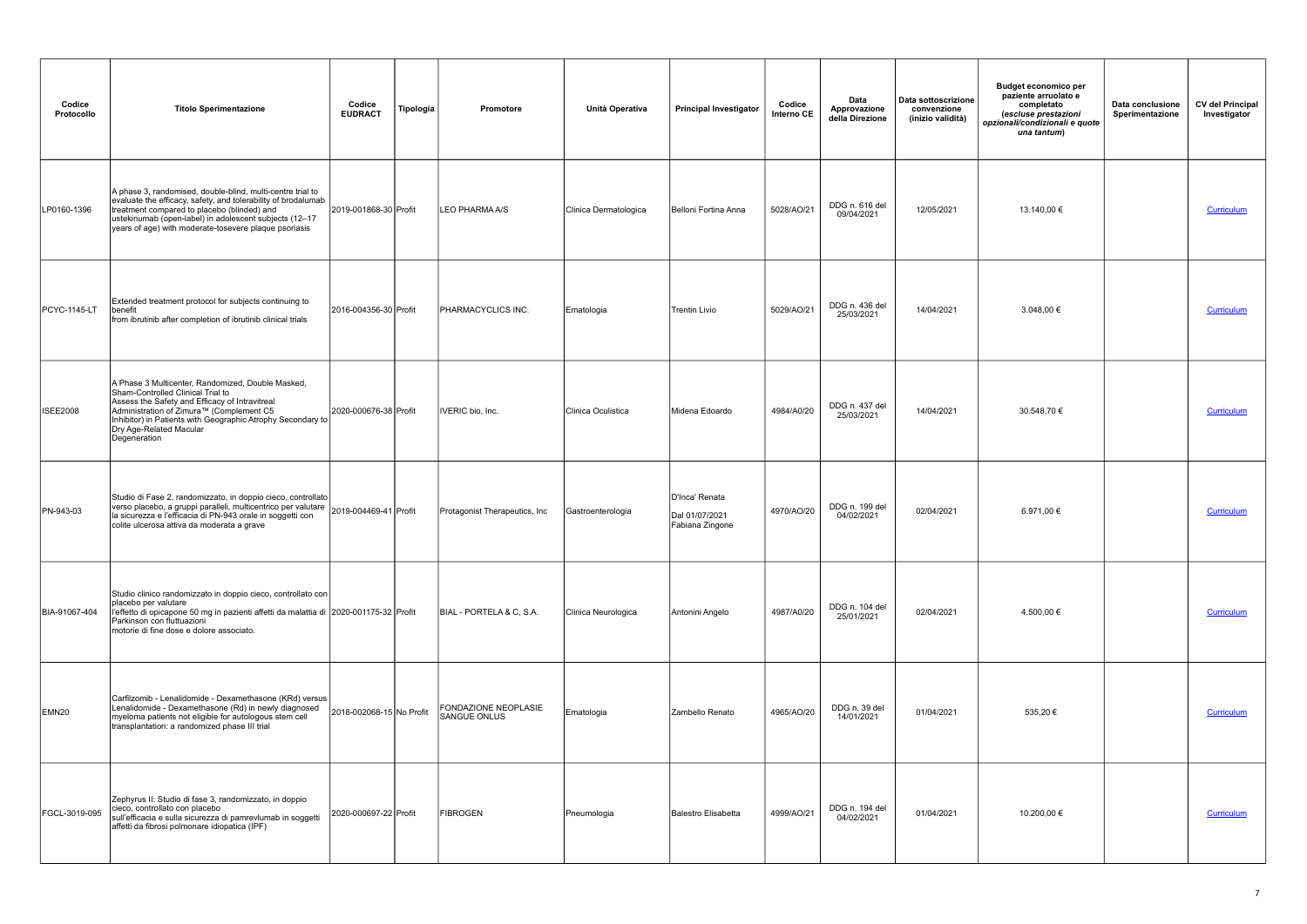| Codice<br>Protocollo | <b>Titolo Sperimentazione</b>                                                                                                                                                                                                                                                                                                                                          | Codice<br><b>EUDRACT</b> | Tipologia | <b>Promotore</b>                               | Unità Operativa                                               | <b>Principal Investigator</b> | Codice<br>Interno CE | Data<br>Approvazione<br>della Direzione | Data sottoscrizione<br>convenzione<br>(inizio validità) | <b>Budget economico per</b><br>paziente arruolato e<br>completato<br>(escluse prestazioni<br>opzionali/condizionali e quote<br>una tantum) | Data conclusione<br>Sperimentazione | <b>CV del Principal</b><br>Investigator |
|----------------------|------------------------------------------------------------------------------------------------------------------------------------------------------------------------------------------------------------------------------------------------------------------------------------------------------------------------------------------------------------------------|--------------------------|-----------|------------------------------------------------|---------------------------------------------------------------|-------------------------------|----------------------|-----------------------------------------|---------------------------------------------------------|--------------------------------------------------------------------------------------------------------------------------------------------|-------------------------------------|-----------------------------------------|
| <b>IRL790C005</b>    | A randomized, double-blind, placebo-controlled phase IIB<br>study evaluating the efficacy<br>of mesdopetam on DAILY on-time without troublesome<br>dyskinesia in patients with<br>Parkinson's disease                                                                                                                                                                  | 2020-002010-41 Profit    |           | Integrative Research<br>Laboratories Sweden AB | Clinica Neurologica                                           | Antonini Angelo               | 5003/AO/21           | DDG n. 196 del<br>04/02/2021            | 01/04/2021                                              | $5.016, 13 \in$                                                                                                                            |                                     | Curriculum                              |
| CORT125134-<br>455   | Glucocorticoid Receptor Antagonism in the Treatment of<br>Cushing Syndrome (GRACE): A Phase 3, Double-Blind,<br>Placebo-Controlled, Randomized-Withdrawal Study of the<br>Efficacy and Safety of Relacorilant                                                                                                                                                          | 2018-003096-35 Profit    |           | <b>CORCEPT THERAPEUTICS</b>                    | Endocrinologia                                                | Scaroni Carla                 | 4971/AO/20           | DDG n. 200 del<br>04/02/2021            | 23/02/2021                                              | 7.227,29€                                                                                                                                  |                                     | Curriculum                              |
| 1199-0337            | A double blind, randomised, placebo-controlled trial to<br>evaluate<br>the dose-exposure and safety of nintedanib per os on top<br>standard of care for 24 weeks, followed by open label<br>treatment<br>with nintedanib of variable duration, in children and<br>adolescents (6<br>to 17 year-old) with clinically significant fibrosing Interstitial<br>Lung Disease | 2018-004530-14 Profit    |           | BOEHRINGER ING.                                | Pneumologia e Allergologia   Zanconato Stefania<br>Pediatrica |                               | 4975/AO/20           | DDG n. 192 del<br>04/02/2021            | 19/02/2021                                              | 11.590,00 €                                                                                                                                |                                     | <b>Curriculum</b>                       |
| 1305-0013            | A randomised, double-blind, placebo-controlled parallel<br>group study in IPF patients over<br>12 weeks evaluating efficacy, safety and tolerability of BI<br>1015550 18 mg taken orally<br>b.i.d.                                                                                                                                                                     | 2019-004167-45 Profit    |           | <b>BOEHRINGER ING.</b>                         | Pneumologia                                                   | Balestro Elisabetta           | 4929/AO/20           | DDG n. 101 del<br>22/01/2021            | 19/02/2021                                              | 5.650,00 €                                                                                                                                 |                                     | Curriculum                              |
| HS-18-633            | Studio multicentrico, controllato con placebo, in doppio<br>cieco, randomizzato, di fase III con lo scopo di valutare<br>l'efficacia e la sicurezza del deposito sottocutaneo di<br>octreotide (CAM2029) in pazienti affetti da acromegalia                                                                                                                            | 2019-001191-11 Profit    |           | Camurus AB                                     | Clinica Medica 3                                              | Maffei Pietro                 | 4870/AO/20           | DDG n. 1327 del<br>02/10/2020           | 12/02/2021                                              | 9.320,00 $\in$                                                                                                                             |                                     | Curriculum                              |
| HS-19-647            | Studio multicentrico, in aperto, a braccio singolo, di fase III<br>con lo scopo di valutare la sicurezza a lungo termine del<br>deposito sottocutaneo di octreotide (CAM2029) in pazienti<br>affetti da acromegalia                                                                                                                                                    | 2019-002190-66 Profit    |           | Camurus AB                                     | Clinica Medica 3                                              | Maffei Pietro                 | 4883/AO/20           | DDG n. 1326 del<br>02/10/2020           | 12/02/2021                                              | Nuovi pazienti: 13.070,00 €<br>Pazienti roll-over studio HS-18-<br>633: 4.630,00 €                                                         |                                     | <b>Curriculum</b>                       |
| CHS1221<br>(CESSA)   | A Three-Arm, Randomized, Placebo-Controlled, Double-<br>Blind Phase 3 Study to Evaluate<br>the Safety and Efficacy of Once-Daily and Twice-Daily<br>Dosing of a Novel Hydrocortisone<br>Acetate 90 mg Suppository Formulation Administered with<br>the Sephure® Suppository<br>Applicator in Subjects with Ulcerative Colitis of the Rectum                            | 2019-003596-19 Profit    |           | Cristcot HCA LLC.                              | Gastroenterologia                                             | Savarino Edoardo<br>Vincenzo  | 4985/AO/20           | DDG n. 42 del<br>14/01/2021             | 09/02/2021                                              | 4.588,00 €                                                                                                                                 |                                     | Curriculum                              |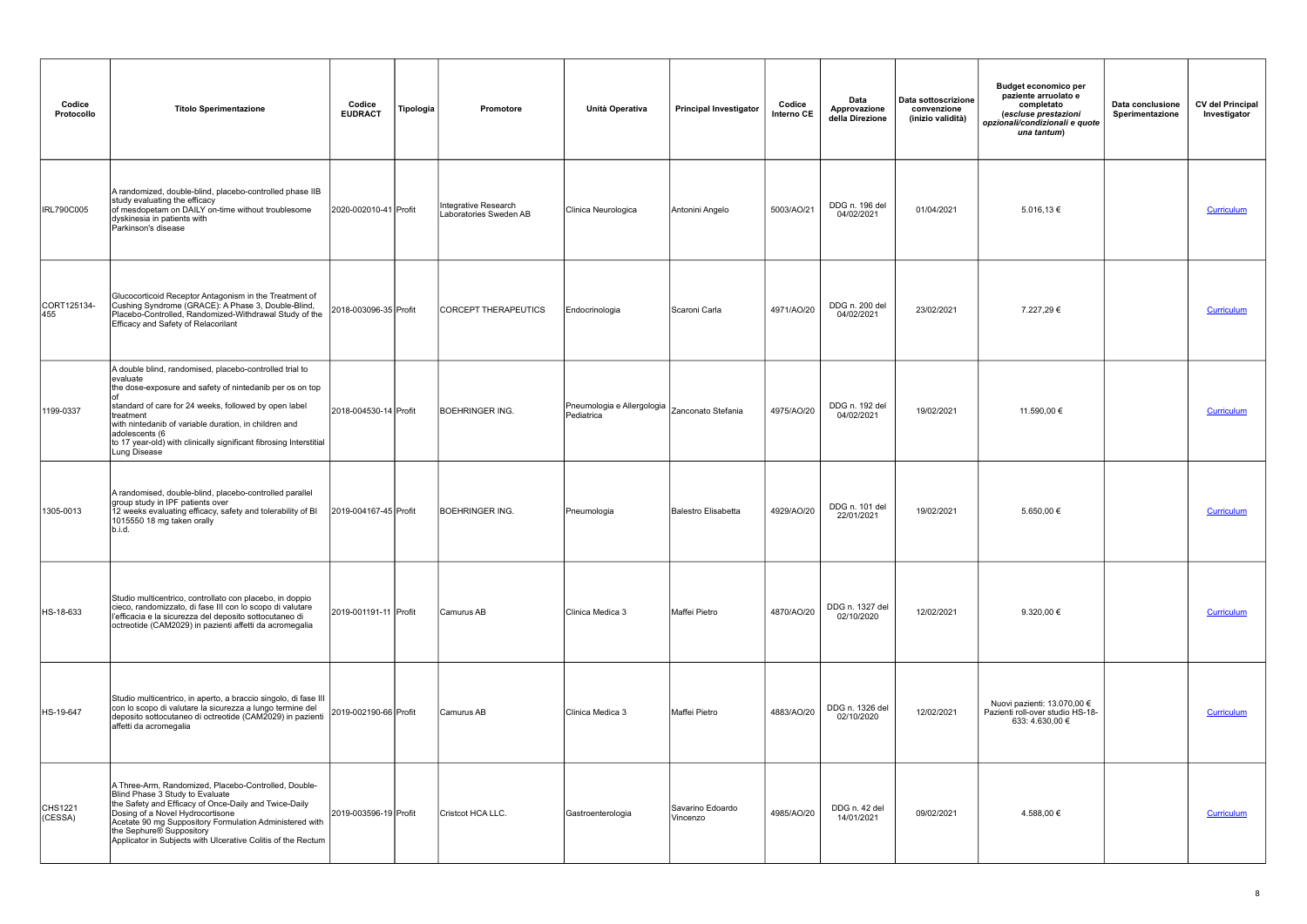| Codice<br>Protocollo | <b>Titolo Sperimentazione</b>                                                                                                                                                                                                                                                                                                          | Codice<br><b>EUDRACT</b> | Tipologia | Promotore                                                   | Unità Operativa          | <b>Principal Investigator</b> | Codice<br>Interno CE | Data<br>Approvazione<br>della Direzione | Data sottoscrizione<br>convenzione<br>(inizio validità) | <b>Budget economico per</b><br>paziente arruolato e<br>completato<br>(escluse prestazioni<br>opzionali/condizionali e quote<br>una tantum) | Data conclusione<br>Sperimentazione | <b>CV del Principal</b><br>Investigator |
|----------------------|----------------------------------------------------------------------------------------------------------------------------------------------------------------------------------------------------------------------------------------------------------------------------------------------------------------------------------------|--------------------------|-----------|-------------------------------------------------------------|--------------------------|-------------------------------|----------------------|-----------------------------------------|---------------------------------------------------------|--------------------------------------------------------------------------------------------------------------------------------------------|-------------------------------------|-----------------------------------------|
| Ig-FAT               | Efficacy and safety of adjunctive IgM-enriched<br>immunoglobulin therapy with a personalized dose based<br>on serum IgM-titers vs. standard dose in patients with<br>septic shock. A multicenter, interventional, randomized,<br>single-bilinded, two arms, adaptive design.                                                           | 2018-001613-33 No Profit |           | AZIENDA OSPEDALIERO-<br>UNIVERSITARIA DI MODENA             | Anestesia e Rianimazione | Feltracco Paolo               | 4905/AO/20           | DDG n. 40 del<br>14/01/2021             | 03/02/2021                                              | $0,00 \in$                                                                                                                                 |                                     | Curriculum                              |
| IM011073             | A Phase 2, Randomized, Double-blind, Placebo-controlled<br>Evaluation of the Safety and<br>Efficacy of BMS-986165 with Background Treatment in<br>Subjects with Lupus Nephritis                                                                                                                                                        | 2018-004142-42 Profit    |           | <b>BRISTOL-MYERS SQUIBB</b><br>INTERNATIONAL<br>CORPORATION | Reumatologia             | laccarino Luca                | 4926/AO/20           | DDG n. 1731 del<br>04/12/2020           | 01/02/2021                                              | Parte A: 2.269,00 €<br>Parte B: 14.236,73,00 €                                                                                             |                                     | Curriculum                              |
| GS-US-540-5823       | A Phase 2/3 Single-Arm, Open-LabelStudy to Evaluate the<br>Safety, Tolerability, Pharmacokinetics, and Efficacy of<br>Remdesivir (GS-5734™) in Participants from Birth to <18<br>Years of Agewith COVID-19                                                                                                                             | 2020-001803-17 Profit    |           | <b>GILEAD SCIENCE INC.</b>                                  | Clinica Pediatrica       | Giaquinto Carlo               | COVID 01             | DDG n. 1842 del<br>22/12/2020           | 15/01/2021                                              | 9.914,00 €                                                                                                                                 |                                     | Curriculum                              |
| AC-065A310           | A Randomized, Multicenter, Double-Blind, Placebo-<br>Controlled, Parallel-Group, Event-Driven, Group-<br>Sequential Study with Open-Label Extension Period to<br>Assess the Efficacy and Safety of<br>Selexipag as Add-On Treatment to Standard of Care in<br>Children Aged ≥2 to <18 years with<br>Pulmonary Arterial Hypertension    | 2019-002817-21 Profit    |           | <b>ACTELION</b><br>PHARMACEUTICALS LTD.                     | Cardiologia Pediatrica   | Castaldi Biagio               | 4968/AO/20           | DDG n. 1730 del<br>04/12/2020           | 28/12/2020                                              | 13.327,00 €                                                                                                                                |                                     | <b>Curriculum</b>                       |
| $CYC-202$            | A Phase 2, Multicenter, Randomized, Double-Blind,<br>Placebo-Controlled, Parallel-Group Study to Evaluate the<br>Efficacy and Safety of ST-0529 in Subjects with Moderately 2018-003349-41 Profit<br>to Sovership attends the Sovership of ST-0529 in Subjects with Moderately 2018-003349-41<br>to Severely Active Ulcerative Colitis |                          |           | Sublimity Therapeutics (Hold Co) Gastroenterologia<br>Ltd.  |                          | Savarino Edoardo<br>Vincenzo  | 4921/AO/20           | DDG n. 1333 del<br>02/10/2020           | 18/12/2020                                              | 8.483,00 €                                                                                                                                 |                                     | Curriculum                              |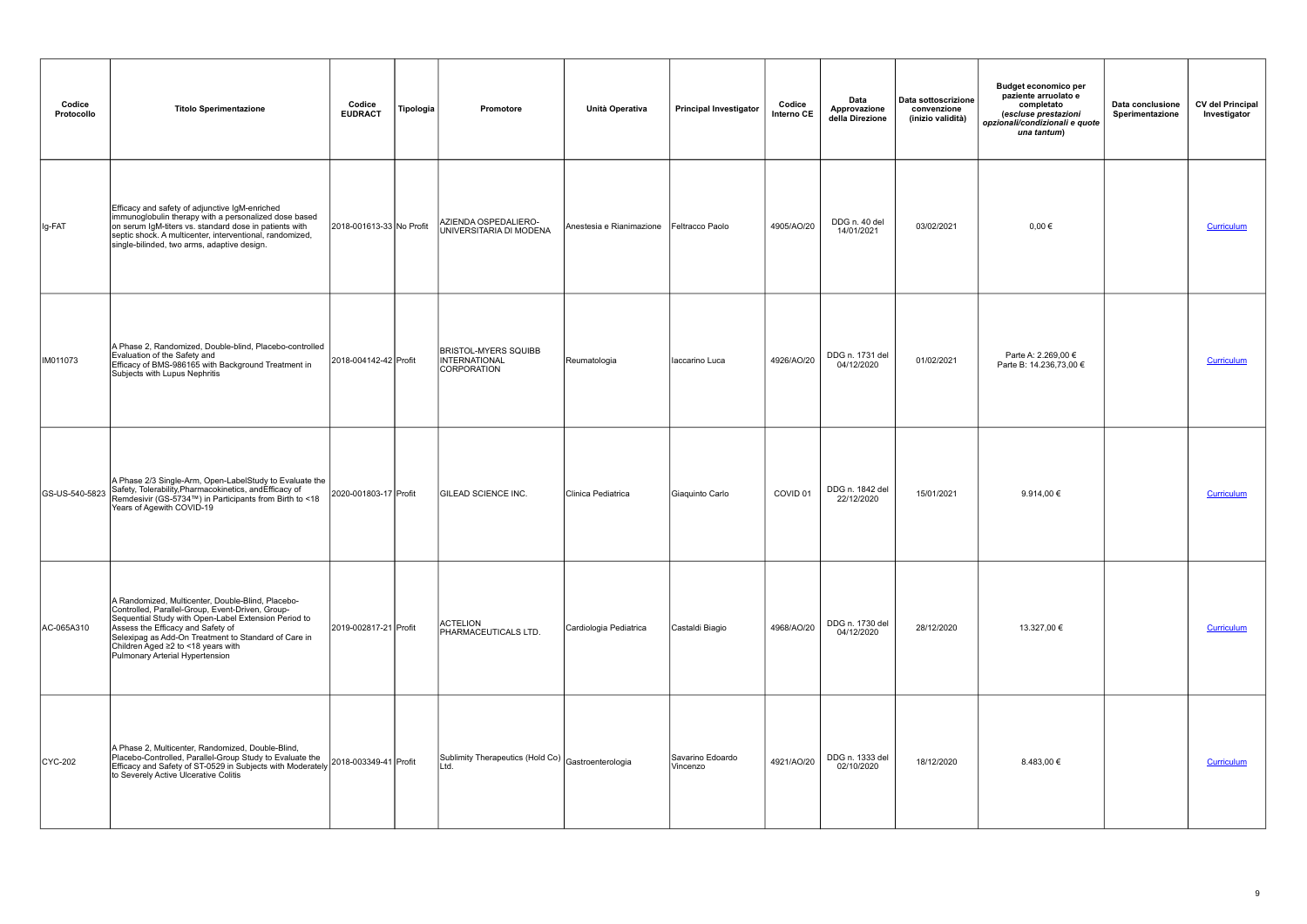| Codice<br>Protocollo          | <b>Titolo Sperimentazione</b>                                                                                                                                                                                                                                                               | Codice<br><b>EUDRACT</b> | Tipologia | Promotore                                                | Unità Operativa                         | <b>Principal Investigator</b> | Codice<br>Interno CE | Data<br>Approvazione<br>della Direzione | Data sottoscrizione<br>convenzione<br>(inizio validità) | <b>Budget economico per</b><br>paziente arruolato e<br>completato<br>(escluse prestazioni<br>opzionali/condizionali e quote<br>una tantum) | Data conclusione<br>Sperimentazione | <b>CV del Principal</b><br>Investigator |
|-------------------------------|---------------------------------------------------------------------------------------------------------------------------------------------------------------------------------------------------------------------------------------------------------------------------------------------|--------------------------|-----------|----------------------------------------------------------|-----------------------------------------|-------------------------------|----------------------|-----------------------------------------|---------------------------------------------------------|--------------------------------------------------------------------------------------------------------------------------------------------|-------------------------------------|-----------------------------------------|
| 67864238PACRD<br>2001         | Uno studio di tipo platform di fase 2, multicentrico,<br>randomizzato, in doppio cieco, controllato con placebo per<br>valutare l'efficacia e la sicurezza di trattamenti nei<br>partecipanti affetti da malattia di Crohn attiva di grado da<br>moderato a severo: Intervento JNJ-67864238 | 2019-003335-37 Profit    |           | JANSSEN-CILAG<br><b>INTERNATIONAL N.V.</b>               | Gastroenterologia                       | Savarino Edoardo<br>Vincenzo  | 4874/AO/20           | DDG n. 1637 del<br>20/11/2020           | 10/12/2020                                              | 5.174,00 €                                                                                                                                 | 05/11/2021                          | Curriculum                              |
| B7541007                      | A phase 2b, Multicenter, Randomized, double-blind,<br>placebo-controlled dose-ranging study to<br>evaluate the efficacy, safety, and pharmacokinetics of PF-<br>06480605 in adult participants with<br>moderate to severe ulcerative colitis.                                               | 2019-002698-74 Profit    |           | PFIZER INC.                                              | Gastroenterologia                       | Savarino Edoardo<br>Vincenzo  | 4914/AO/20           | DDG n. 1577 del<br>13/11/2020           | 01/12/2020                                              | 8.213,96€                                                                                                                                  |                                     | Curriculum                              |
| NGAM-12                       | Double-blind, randomized, placebo-controlled, prospective<br>phase III study evaluating efficacy and safety of panzyga in 2019-004375-40 Profit<br>primary infection prophylaxis in patients with chronic 2019-004375-40<br>lymphocytic leukemia ("PRO-SID" study)                          |                          |           | Octapharma Pharmazeutika<br>Produktionsges. m.b.H.       | Ematologia                              | Trentin Livio                 | 4955/AO/20           | DDG n. 1573 del<br>13/11/2020           | 26/11/2020                                              | 9.162,00 €                                                                                                                                 |                                     | Curriculum                              |
| 1245-0137                     | Studio clinico multicentrico internazionale randomizzato in<br>doppio cieco controllato con placebo per valutare l'effetto<br>di empagliflozin, una volta al giorno, sugli esiti cardio-renali in pazienti con insufficienza renale cronica                                                 | 2017-002971-24 Profit    |           | <b>BOEHRINGER INGELHEIM</b><br><b>INTERNATIONAL GMBH</b> | Clinica Medica 3                        | Fioretto Paola                | 4927/AO/20           | DDG n. 1574 del<br>13/11/2020           | 26/11/2020                                              | 1.750,00 €                                                                                                                                 |                                     | <b>Curriculum</b>                       |
| E7389-G000-213<br>prot. v. 04 | Studio dei fase 1/2 a braccio singolo per valutare la<br>sicurezza e l'efficacia di eribulina mesilato in combinazione 2016-003352-67 Profit<br>con irinotecan in bambini con tumori solidi o refrattari                                                                                    |                          |           | <b>EISAI LTD UK</b>                                      | Clinica di Oncoematologia<br>Pediatrica | Bisogno Gianni                | 4951/AO/20           | DDG n. 1575 del<br>13/11/2020           | 26/11/2020                                              | 20.276,10 €                                                                                                                                | 17/08/2021                          | Curriculum                              |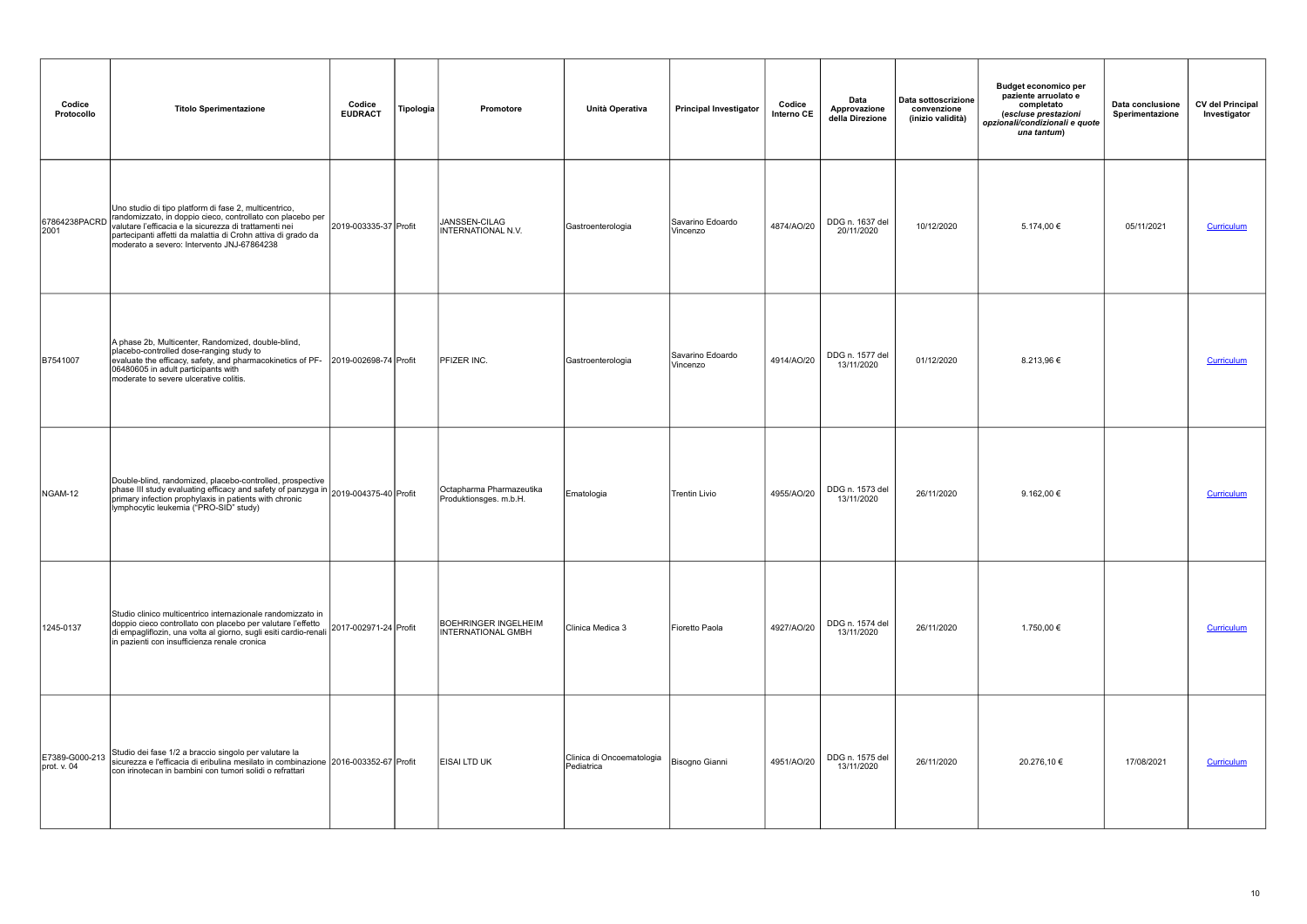| Codice<br>Protocollo | <b>Titolo Sperimentazione</b>                                                                                                                                                                                                                                                                               | Codice<br><b>EUDRACT</b> | Tipologia<br>Promotore                                      | Unità Operativa                                   | <b>Principal Investigator</b> | Codice<br>Interno CE | Data<br>Approvazione<br>della Direzione | Data sottoscrizione<br>convenzione<br>(inizio validità) | <b>Budget economico per</b><br>paziente arruolato e<br>completato<br>(escluse prestazioni<br>opzionali/condizionali e quote<br>una tantum) | Data conclusione<br>Sperimentazione | <b>CV del Principal</b><br>Investigator                                                                                  |
|----------------------|-------------------------------------------------------------------------------------------------------------------------------------------------------------------------------------------------------------------------------------------------------------------------------------------------------------|--------------------------|-------------------------------------------------------------|---------------------------------------------------|-------------------------------|----------------------|-----------------------------------------|---------------------------------------------------------|--------------------------------------------------------------------------------------------------------------------------------------------|-------------------------------------|--------------------------------------------------------------------------------------------------------------------------|
| IM011024             | A Phase 2 Randomized, Double-Blind, Placebo Controlled<br>Study of the Safety and Efficacy of BMS-986165 in<br>Subjects with Moderate to Severe Ulcerative Colitis                                                                                                                                          | 2018-004694-27 Profit    | <b>BRISTOL-MYERS SQUIBB</b><br>INTERNATIONAL<br>CORPORATION | Gastroenterologia                                 | Savarino Edoardo<br>Vincenzo  | 4866/AO/20           | DDG n. 1486 del<br>23/10/2020           | 25/11/2020                                              | 10.696,00 €                                                                                                                                |                                     | Curriculum                                                                                                               |
| CCFZ533A2202         | A 12-month, open-label, multicenter, randomized safety,<br>efficacy, pharmacokinetic (PK) and pharmacodynamic (PD)<br>study of two regimens of anti-CD40 monoclonal antibody,<br>CFZ533 vs. standard of care control, in adult de novo liver<br>transplant recipients with a 12-month additional follow-up. | 2018-001836-24 Profit    | NOVARTIS PHARMA AG                                          | Chirurgia Epatobiliare e dei<br>Trapianti Epatici | Cillo Umberto                 | 4884/AO/20           | DDG n. 1334 del<br>02/10/2020           | 20/11/2020                                              | 13.850,00 €                                                                                                                                |                                     | Curriculum                                                                                                               |
| GS-US-428-4194       | A Phase 3, Randomized, Double-Blind, Placebo-Controlled<br>Study Evaluating the Safety, Tolerability, and Efficacy of<br>GS-9674 in Non-Cirrhotic Subjedts with Primary Sclerosing<br>Cholangitis.                                                                                                          | 2019-000204-14 Profit    | <b>GILEAD SCIENCES INC.</b>                                 | Gastroenterologia                                 | Farinati Fabio                | 4868/AO/20           | DDG n. 980 del<br>17/07/2020            | 17/11/2020                                              | 6.635,00 €                                                                                                                                 |                                     | Curriculum                                                                                                               |
| 010906IN<br>(LUMINA) | LUMINA: A Phase III, Multicenter, Sham-Controlled,<br>Randomized, Double- Masked Study Assessing the<br>Efficacy and Safety of Intravitreal Injections of 440 µg DE-<br>109 for the Treatment of Active, Non-Infectious Uveitis of<br>the Posterior Segment of<br>the Eye.                                  | 2019-003638-18 Profit    | <b>SANTEN INCORPORATED</b>                                  | Clinica Oculistica                                | Leonardi Andrea               | 4891/AO/20           | DDG n. 1330 del<br>02/10/2020           | 28/10/2020                                              | 13.924,00 €                                                                                                                                |                                     | Curriculum                                                                                                               |
| TD-1473 (0157)       | A Phase 2b/3 Multi-Center, Randomized, Double Blind,<br>Multi-Dose, Placebo-Controlled, Parallel-Group Set of<br>Nucleis to Evaluate the Efficacy and Safety of Induction<br>and Maintenance Therapy with TD-1473 in Subjects with<br>Moderately-to-Severely Active Ulcerative Colitis                      | 2018-002136-24 Profit    | THERAVANCE                                                  | Gastroenterologia                                 | D'Inca' Renata                | 4936/AO/20           | DDG n. 1328 del<br>02/10/2020           | 27/10/2020                                              | Fase induzione: 9,787,50 $\epsilon$<br>Fase mantenimento: 6.083,75 €                                                                       | 01/09/2021                          | Sperimentazione<br>conclusa.<br>Documentazione<br>disponibile per la<br>consultazione agli<br>atti del Comitato<br>Etico |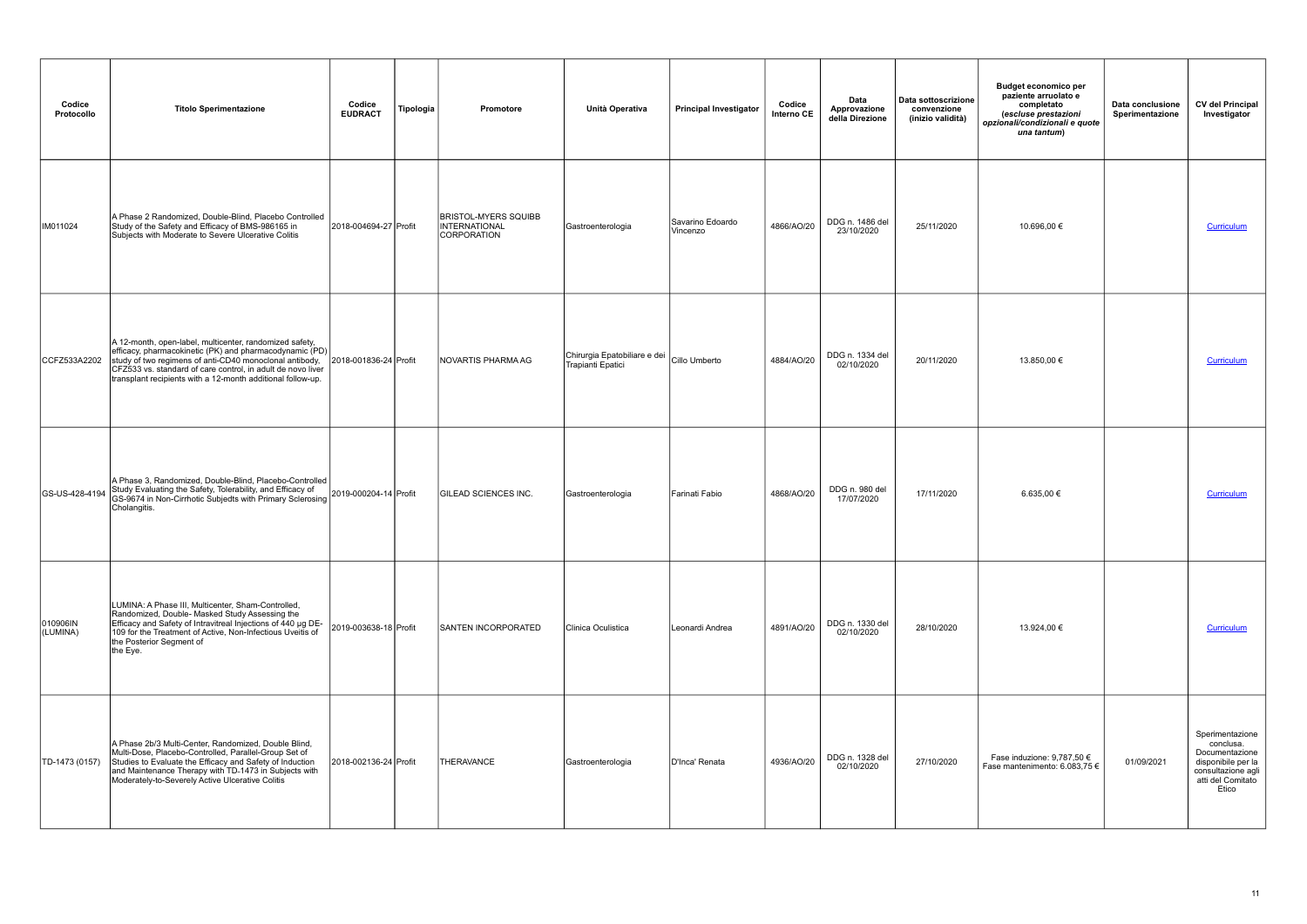| Codice<br>Protocollo    | <b>Titolo Sperimentazione</b>                                                                                                                                                                                                                                                                                                                                                     | Codice<br><b>EUDRACT</b> | Tipologia | Promotore                            | Unità Operativa       | <b>Principal Investigator</b> | Codice<br>Interno CE | Data<br>Approvazione<br>della Direzione                    | Data sottoscrizione<br>convenzione<br>(inizio validità) | <b>Budget economico per</b><br>paziente arruolato e<br>completato<br>(escluse prestazioni<br>opzionali/condizionali e quote<br>una tantum) | Data conclusione<br>Sperimentazione | <b>CV del Principal</b><br>Investigator |
|-------------------------|-----------------------------------------------------------------------------------------------------------------------------------------------------------------------------------------------------------------------------------------------------------------------------------------------------------------------------------------------------------------------------------|--------------------------|-----------|--------------------------------------|-----------------------|-------------------------------|----------------------|------------------------------------------------------------|---------------------------------------------------------|--------------------------------------------------------------------------------------------------------------------------------------------|-------------------------------------|-----------------------------------------|
| GA40209                 | A phase II open-label extension study to evaluate the long-<br>term safety and tolerability of uttr1147a in patients with<br>moderate to severe ulcerative colitis or crohn's disease                                                                                                                                                                                             | 2017-004997-32 Profit    |           | GENENTECH, INC                       | Gastroenterologia     | Savarino Edoardo<br>Vincenzo  | 4706/AO/19           | DDG n. 1331 del<br>02/10/2020                              | 23/10/2020                                              | Paziente Non In Remissione<br>Clinica: 7.235,00 €<br>Paziente In Remissione Clinica:<br>3.214,00 €                                         |                                     | Curriculum                              |
|                         | A Phase 3b, Multi Center, Open-label, Long-term<br>CC-10004-PPSO-<br>Statension Study of Apremilast (CC-10004) in Pediatric<br>004 Subjects from 6 Through 17 Years of Age with Moderate<br>Subjects from 6 Through 17 Years of Age with Moderate to 2019-003497-13 Profit<br>Source Places of Through 17 Years of Age with Moderate to 2019-003497-13<br>Severe Plaque Psoriasis |                          |           | AMGEN INC.                           | Clinica Dermatologica | Belloni Fortina Anna          | 4893/AO/20           | DDG n. 1124 del<br>24/08/2020                              | 22/10/2020                                              | 5.845,00 €                                                                                                                                 |                                     | Curriculum                              |
| RPC01-3204              | A Phase 3, Multicenter, Open-Label Extension Study of<br>Oral Ozanimod for Moderately to Severely Active Crohn?s 2017-004295-55 Profit<br>Disease                                                                                                                                                                                                                                 |                          |           | <b>CELGENE INTERNATIONAL</b><br>SARL | Gastroenterologia     | Savarino Edoardo<br>Vincenzo  |                      | 18/09/2020<br>4563/AO/18 (ex DDG n. 203 del<br>20/03/2002) | 18/09/2020                                              | 5.303,70 €                                                                                                                                 |                                     | Curriculum                              |
| RPC01-3203              | A Phase 3, Multicenter, Randomized, Double-Blind,<br>Placebo-Controlled Study of Oral<br>Ozanimod as Maintenance Therapy for Moderately to<br>Severely Active Crohn?s Disease                                                                                                                                                                                                     | 2017-004294-14 Profit    |           | CELGENE INTERNATIONAL<br>SARL        | Gastroenterologia     | Savarino Edoardo<br>Vincenzo  |                      | 18/09/2020<br>4587/AO/18 (ex DDG n. 203 del<br>20/03/2002) | 18/09/2020                                              | 5.303,70 €                                                                                                                                 |                                     | <b>Curriculum</b>                       |
| LTE15174<br>(ATLAS-OLE) | ATLAS-OLE: An Open-label, Long-term Safety and<br>Efficacy Study of Fitusiran in Patients with emophilia A or<br>B, with or without Inhibitory Antibodies to Factor VIII or IX                                                                                                                                                                                                    | 2018-002880-25 Profit    |           | GENZYME                              | Coagulopatie          | Zanon Ezio                    | 4889/AO/20           | DDG n. 1121 del<br>24/08/2020                              | 16/09/2020                                              | 22.566,00 €                                                                                                                                |                                     | Curriculum                              |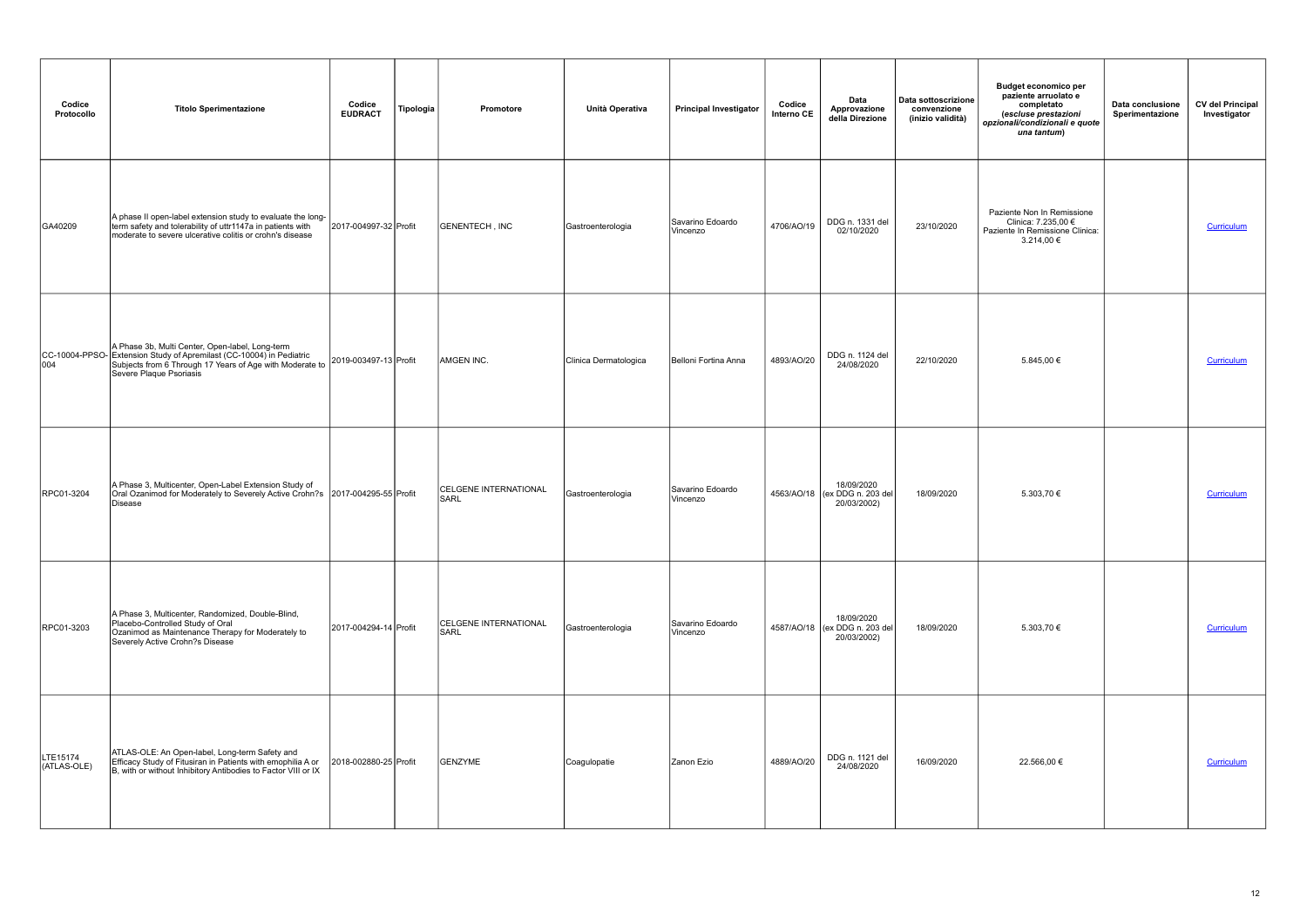| Codice<br>Protocollo | <b>Titolo Sperimentazione</b>                                                                                                                                                                                                                                                                                                                                                | Codice<br><b>EUDRACT</b> | Tipologia | Promotore                                                       | Unità Operativa                                       | <b>Principal Investigator</b> | Codice<br>Interno CE | Data<br>Approvazione<br>della Direzione | Data sottoscrizione<br>convenzione<br>(inizio validità) | <b>Budget economico per</b><br>paziente arruolato e<br>completato<br>(escluse prestazioni<br>opzionali/condizionali e quote<br>una tantum) | Data conclusione<br>Sperimentazione | <b>CV del Principal</b><br>Investigator |
|----------------------|------------------------------------------------------------------------------------------------------------------------------------------------------------------------------------------------------------------------------------------------------------------------------------------------------------------------------------------------------------------------------|--------------------------|-----------|-----------------------------------------------------------------|-------------------------------------------------------|-------------------------------|----------------------|-----------------------------------------|---------------------------------------------------------|--------------------------------------------------------------------------------------------------------------------------------------------|-------------------------------------|-----------------------------------------|
| ABX464-104           | Studio di fase 2b, in aperto, per valutare l'efficacia e la<br>sicurezza di ABX464 come terapia di mantenimento in<br>pazienti con colite ulcerosa da moderata a grave.                                                                                                                                                                                                      | 2019-000733-39 Profit    |           | ABIVAX                                                          | Gastroenterologia                                     | Savarino Edoardo<br>Vincenzo  | 4886/AO/20           | DDG n. 1123 del<br>24/08/2020           | 14/09/2020                                              | 5.835,00 €                                                                                                                                 |                                     | Curriculum                              |
| 0130A01SA            | A Phase III, Multinational, Multicenter, Investigator-<br>Masked, Randomised,<br>Active-Controlled Trial, comparing the efficacy and safety<br>of DE-130A with Xalatan® in<br>Patients with Open-Angle Glaucoma or Ocular<br>Hypertension over a 3-Month period, followed<br>by a 12-Month Follow-Up with Open-Label DE-130A<br>Treatment                                    | 2017-004262-95 Profit    |           | Santen SAS                                                      | Clinica Oculistica                                    | Leonardi Andrea               | 4785/AO/19           | DDG n. 1156 del<br>28/08/2020           | 14/09/2020                                              | 3.658,00 €                                                                                                                                 |                                     | Curriculum                              |
| SHP607-202           | Studio di fase 2b, multicentrico, randomizzato, in aperto,<br>controllato, a 3 bracci per valutare l'efficacia clinica e la<br>sicurezza di SHP607 nel prevenire la malattia polmonare<br>cronica fino a 12 mesi di età corretta rispetto alle cure<br>neonatali standard in neonati estremamente prematuri.                                                                 | 2018-001393-16 Profit    |           | <b>PREMACURE AB (SHIRE</b><br>GROUP)                            | Patologia Neonatale                                   | Baraldi Eugenio               | 4867/AO/20           | DDG n. 1125 del<br>24/08/2020           | 14/09/2020                                              | Bracci Trattamento Sperimentale:<br>69.633,65€<br>Braccio Cure Neonatali<br>Standard: 36.411,30 €                                          |                                     | Curriculum                              |
| V503-049             | A Phase 3, International, Multi-center, Randomized,<br>Double-blind, Placebocontrolled<br>Clinical Trial to Study the Efficacy, Immunogenicity, and<br>Safety of the 9vHPV Vaccine, a Multivalent L1 Virus-like<br>Particle Vaccine, in the prevention of oral persistent<br>infection with HPV Types 16, 18, 31, 33, 45, 52, or 58 in<br>adult males, 20 to 45 years of age | 2019-003236-23 Profit    |           | Merck Sharp & Dohme Corp., a<br>subsidiary of Merck & Co., Inc. | Servizio per la Patologia<br>della Riproduzione Umana | Foresta Carlo                 | 4876/AO/20           | DDG n. 1015 del<br>24/07/2020           | 04/08/2020                                              | 4.504,00 €                                                                                                                                 |                                     | Curriculum                              |
| KVD900-201           | A randomized, double-blind, placebo-controlled, phase II,<br>cross-over clinical trial evaluating the<br>efficacy and safety of KVD900, an oral plasma kallikrein<br>inhibitor, in the on-demand treatment of<br>angioedema attacks in adult subjects with hereditary<br>angioedema type I or II                                                                             | 2018-004489-32 Profit    |           | KalVista Pharmaceuticals Ltd.                                   | Clinica Medica 1                                      | Cancian Mauro                 | 4862/AO/20           | DDG n. 978 del<br>17/07/2020            | 04/08/2020                                              | 7.500,00 €                                                                                                                                 | 23/03/2021                          | Curriculum                              |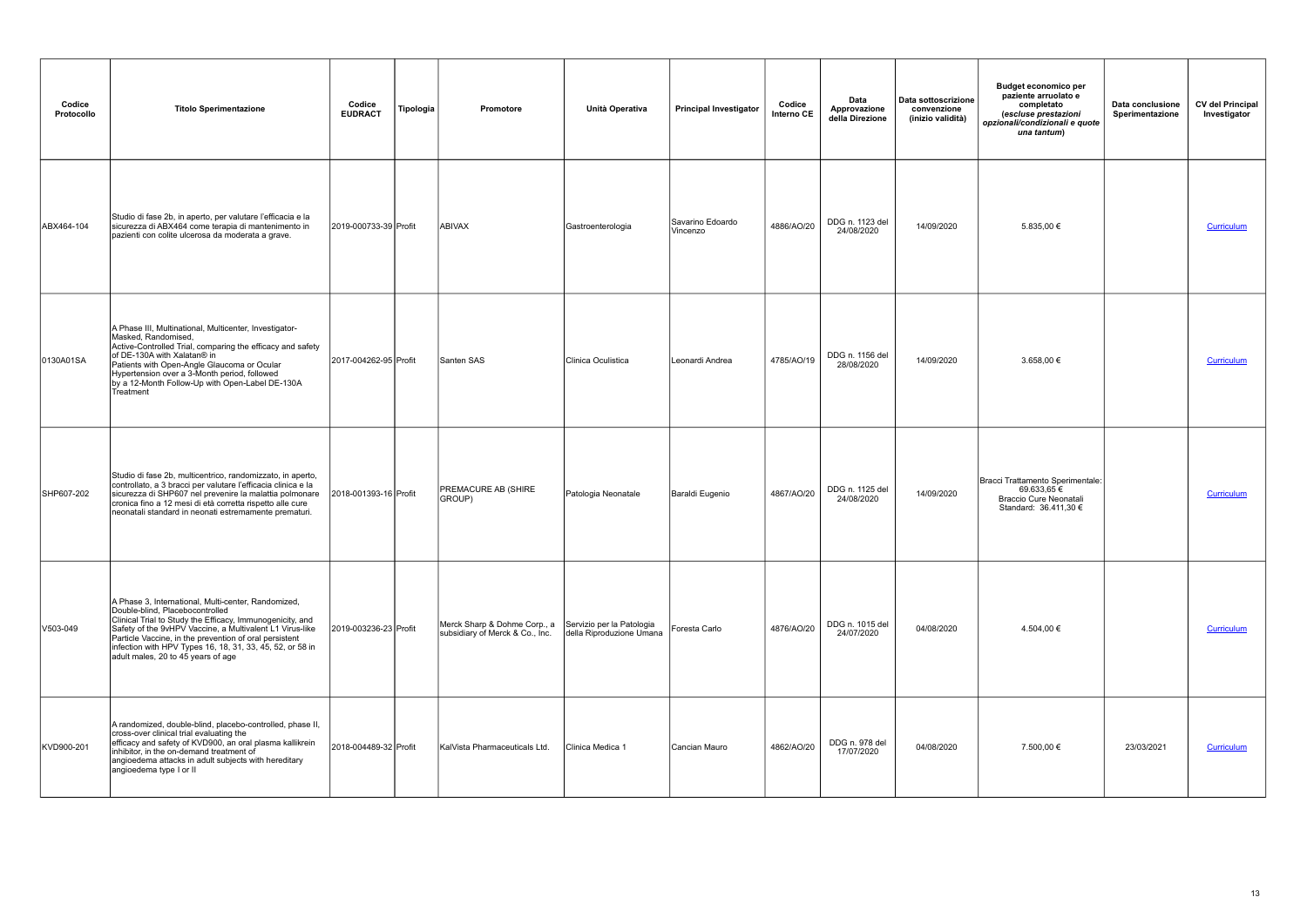| Codice<br>Protocollo | <b>Titolo Sperimentazione</b>                                                                                                                                                                                                                                                                                                                                                                                                                                                                                                                                                                                                                    | Codice<br><b>EUDRACT</b> | Tipologia | <b>Promotore</b>           | Unità Operativa           | <b>Principal Investigator</b> | Codice<br>Interno CE | Data<br>Approvazione<br>della Direzione                     | Data sottoscrizione<br>convenzione<br>(inizio validità) | <b>Budget economico per</b><br>paziente arruolato e<br>completato<br>(escluse prestazioni<br>opzionali/condizionali e quote<br>una tantum) | Data conclusione<br>Sperimentazione | <b>CV del Principal</b><br>Investigator |
|----------------------|--------------------------------------------------------------------------------------------------------------------------------------------------------------------------------------------------------------------------------------------------------------------------------------------------------------------------------------------------------------------------------------------------------------------------------------------------------------------------------------------------------------------------------------------------------------------------------------------------------------------------------------------------|--------------------------|-----------|----------------------------|---------------------------|-------------------------------|----------------------|-------------------------------------------------------------|---------------------------------------------------------|--------------------------------------------------------------------------------------------------------------------------------------------|-------------------------------------|-----------------------------------------|
| EQ06.17.01           | Studio clinico multicentrico, randomizzato, in doppio cieco,<br>doppio dummy, controllato verso placebo e verso farmaco<br>attivo, con lo scopo di valutare l'efficacia di Tricortin 1000<br>in pazienti affetti da LBP cronico                                                                                                                                                                                                                                                                                                                                                                                                                  | 2018-002003-33 Profit    |           | FIDIA                      | Riabilitazione Ortopedica | Masiero Stefano               | 4837/AO/20           | DDG n. 782 del<br>15/06/2020                                | 10/07/2020                                              | 600,00 €                                                                                                                                   |                                     | Curriculum                              |
| ABX464-103           | Studio di induzione randomizzato, in doppio cieco,<br>controllato verso placebo, a gruppi paralleli e a dose<br>multipla per valutare la sicurezza, la tollerabilità e la dose<br>ottimale di ABX464 rispetto al placebo in pazienti affetti da<br>colite ulcerosa da moderata a grave che hanno una<br>risposta inadeguata, perdita della risposta, o intolleranza<br>ad almeno uno dei seguenti agenti: trattamento con<br>farmaci immunosoppressori (ad es. azatioprina, 6-<br>mercaptopurina, metotrexato), inibitori del fattore di necrosi<br>tumorale alfa [TNF-a], vedolizumab, inibitori di JAK e/o<br>trattamento con corticosteroidi. | 2018-003558-26 Profit    |           | ABIVAX                     | Gastroenterologia         | Savarino Edoardo<br>Vincenzo  | 4860/AO/20           | DDG n. 781 del<br>15/06/2020                                | 29/06/2020                                              | 4.625,00 €                                                                                                                                 | 29/07/2021                          | Curriculum                              |
| 025                  | A Phase 3, Multicenter, Randomized, Placebo-Controlled,<br>CC-10004-PSOR-Double-Blind Study of the Efficacy and Safety of<br>Apremilast (CC-10004) in Subjects with Moderate to<br>Severe Genital Psoriasis                                                                                                                                                                                                                                                                                                                                                                                                                                      | 2018-002608-15 Profit    |           | <b>CELGENE CORPORATION</b> | Clinica Dermatologica     | Piaserico Stefano             | 4823/AO/20           | DDG n. 510 del<br>10/04/2020                                | 18/05/2020                                              | 4.378,60 €                                                                                                                                 |                                     | Curriculum                              |
| NUC-5/PSC            | Double-blind, randomized, placebo-controlled, phase III<br>study comparing norursodeoxycholic acid capsules with<br>placebo in the treatment of primary sclerosing cholangitis                                                                                                                                                                                                                                                                                                                                                                                                                                                                   | 2016-003367-19 Profit    |           | DR. FALK PHARMA GMBH       | Gastroenterologia         | Farinati Fabio                | 4618/AO/18           | DDG n. 414 del<br>19/03/2020                                | 11/05/2020                                              | 10.000,00 €                                                                                                                                |                                     | <b>Curriculum</b>                       |
| GA39925              | A phase 2, randomized, parallel-group, double-blind,<br>double-dummy, placebo-controlled, multicenter study to<br>evaluate the efficacy, safety and pharmacokinetics of<br>UTTR1147A compared with placebo and compared with<br>vedolizumab in patients with moderate to severe ulcerative<br>colitis                                                                                                                                                                                                                                                                                                                                            | 2017-002350-36 Profit    |           | <b>GENENTECH, INC</b>      | Gastroenterologia         | Savarino Edoardo<br>Vincenzo  |                      | 27/04/2020<br>4599/AO/18 (ex DDG n. 203 del<br>20/03/2002)  | 27/04/2020                                              | 6.396,00 €                                                                                                                                 |                                     | Curriculum                              |
| CLCZ696B2319E        | A multicenter study to evaluate long-term safety and<br>tolerability of open label sacubitril/valsartan in pediatric<br>patients with heart failure due to systemic left ventricle<br>systolic dysfunction who have completed study<br>CLCZ696B2319                                                                                                                                                                                                                                                                                                                                                                                              | 2018-004154-25 Profit    |           | NOVARTIS PHARMA AG         | Cardiologia Pediatrica    | Castaldi Biagio               | 4734/AO/19           | DDG n. 282 del<br>20/02/2020                                | 21/04/2020                                              | 7.850,00 €                                                                                                                                 |                                     | Curriculum                              |
| Eqol-MDS             | Eltrombopag for the treatment of thrombocytopenia due to 2010-022890-33 No Profit<br>low- and intermediate risk myelodysplastic syndromes                                                                                                                                                                                                                                                                                                                                                                                                                                                                                                        |                          |           | ASSOCIAZIONE QOL-ONE       | Ematologia                | Zambello Renato               |                      | 14/04/2020<br>4121/AO/17 (ex DDG n. 203 del)<br>20/03/2002) | 14/04/2020                                              | $0,00 \in$                                                                                                                                 |                                     | Curriculum                              |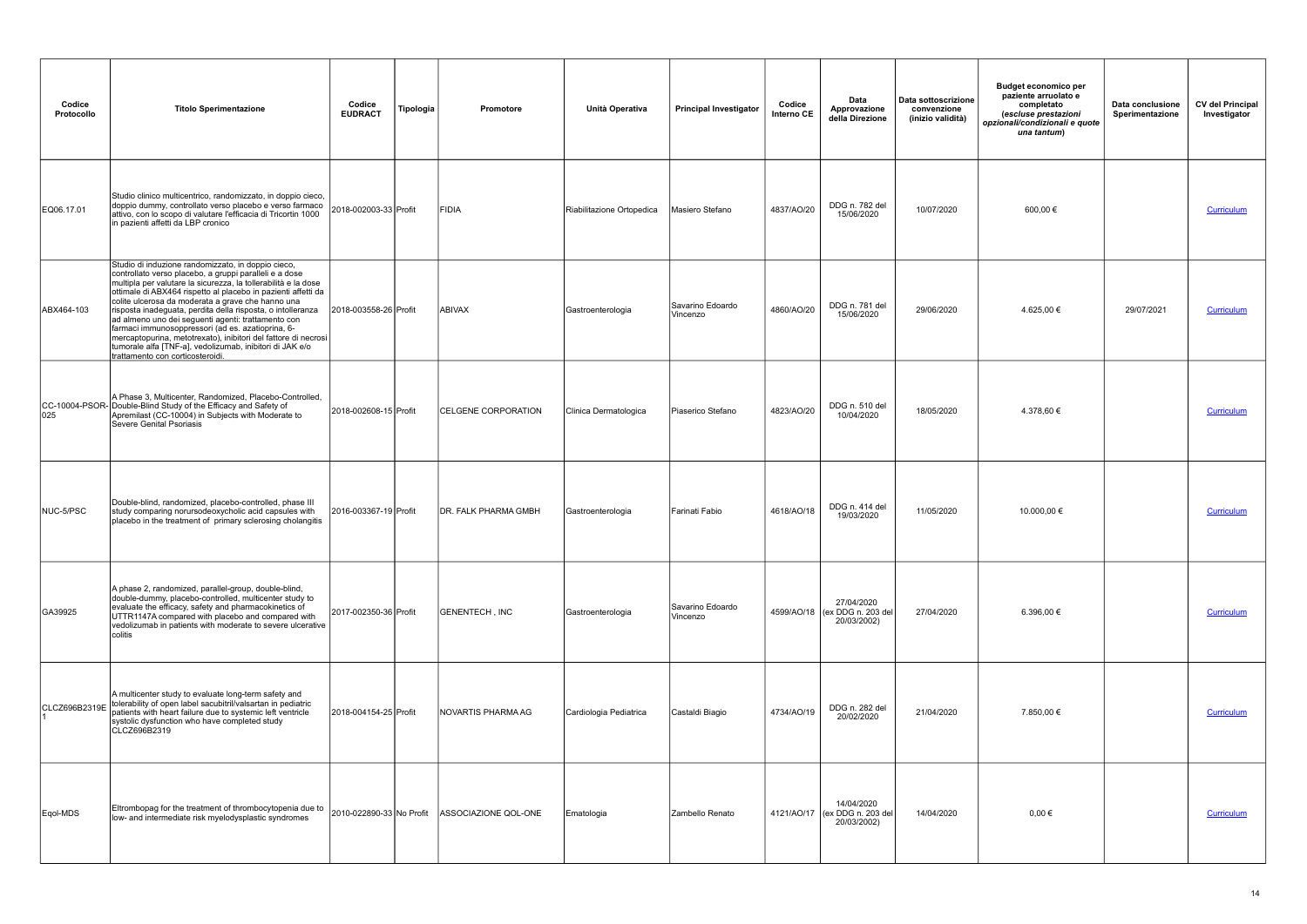| Codice<br>Protocollo          | <b>Titolo Sperimentazione</b>                                                                                                                                                                                                                                                              | Codice<br><b>EUDRACT</b> | Tipologia | <b>Promotore</b>                              | Unità Operativa          | <b>Principal Investigator</b> | Codice<br>Interno CE | Data<br>Approvazione<br>della Direzione | Data sottoscrizione<br>convenzione<br>(inizio validità) | <b>Budget economico per</b><br>paziente arruolato e<br>completato<br>(escluse prestazioni<br>opzionali/condizionali e quote<br>una tantum) | Data conclusione<br>Sperimentazione | <b>CV del Principal</b><br>Investigator |
|-------------------------------|--------------------------------------------------------------------------------------------------------------------------------------------------------------------------------------------------------------------------------------------------------------------------------------------|--------------------------|-----------|-----------------------------------------------|--------------------------|-------------------------------|----------------------|-----------------------------------------|---------------------------------------------------------|--------------------------------------------------------------------------------------------------------------------------------------------|-------------------------------------|-----------------------------------------|
| EX9924-4473                   | Semaglutide cardiovascular outcomes trial in patients with<br>type 2 diabetes (SOUL)                                                                                                                                                                                                       | 2018-003141-42 Profit    |           | NOVO NORDISK                                  | Malattie del Metabolismo | Avogaro Angelo                | 4810/AO/19           | DDG n. 59 del<br>16/01/2020             | 14/04/2020                                              | 6.790,00 €                                                                                                                                 |                                     | Curriculum                              |
| ALADDIN                       | Pathogenesis of Acute on Chronic Liver Failure<br>(ACLF) and Mechanisms of Action of Plasma<br>Exchange with Human Serum Albumin 5%<br>(PE-A 5%) in Decompensated Cirrhotic Subjects<br>with Systemic Inflammation and ACLF                                                                | 2017-002667-19 No Profit |           | <b>INSTITUTO GRIFOLS S.A.</b>                 | Clinica Medica 5         | Angeli Paolo                  | 4753/AO/19           | DDG n. 1592 del<br>19/12/2019           | 14/04/2020                                              | Gruppo trattamento SMT<br>745,00 €<br>Gruppo trattamento SMT+PE-A<br>2.475,00 €                                                            |                                     | Curriculum                              |
| SHP647-307 -<br>CARMEN CD 307 | Studio di fase 3, randomizzato, in doppio cieco, controllato<br>con placebo, a gruppi paralleli per valutare efficacia e<br>sicurezza di SHP647 come terapia di mantenimento in<br>soggetti con malattia di Crohn da moderata a grave<br>(CARMEN CD 307)                                   | 2017-000617-23 Profit    |           | SHIRE HUMAN GENETIC<br>THERAPIES, INC.        | Gastroenterologia        | Savarino Edoardo<br>Vincenzo  | 4703/AO/19           | DDG n. 283 del<br>20/02/2020            | 06/04/2020                                              | 8.005,17€                                                                                                                                  | 12/06/2020                          | Curriculum                              |
| SHP647-305 -<br>CARMEN CD 305 | Studio di fase 3, randomizzato, in doppio cieco, controllato<br>con placebo, a gruppi paralleli per valutare efficacia e<br>sicurezza di SHP647 come terapia di induzione in soggetti 2017-000575-88 Profit<br>con malattia di Crohn da moderata a grave (CARMEN CD<br>305                 |                          |           | <b>SHIRE HUMAN GENETIC</b><br>THERAPIES, INC. | Gastroenterologia        | Savarino Edoardo<br>Vincenzo  | 4803/AO/19           | DDG n. 284 del<br>20/02/2020            | 06/04/2020                                              | 5.729,32 €                                                                                                                                 | 12/06/2020                          | Curriculum                              |
| Z7219K01                      | A 12-weeks, muticentre, randomized, double-blind,<br>placebo-controlled, exploratory, pilot study to evaluate the<br>safety and efficacy of safinamide 200 mg once dayly, as<br>add-om therapy, in patients with possible or propbable<br>parkinsonian variant of multiple system atrophy. | 2018-004145-16 Profit    |           | ZAMBON S.p.A.                                 | Clinica Neurologica      | Antonini Angelo               | 4804/AO/19           | DDG n. 276 del<br>20/02/2020            | 06/04/2020                                              | 2.920,00 €                                                                                                                                 |                                     | Curriculum                              |
| 747-401                       | A Phase 4, Double-Blind, Randomized, Placebo-Controlled<br>Study Evaluating the Pharmacokinetics and Safety of<br>Obeticholic Acid in Patients with Primary Biliary Cholangitis 2017-001762-13 Profit<br>and Moderate to Severe Hepatic Impairment                                         |                          |           | <b>INTERCEPT</b><br>PHARMACEUTICALS, INC.     | Gastroenterologia        | Farinati Fabio                | 4575/AO/18           | DDG n. 279 del<br>20/02/2020            | 30/03/2020                                              | 14.198,30 €                                                                                                                                |                                     | <b>Curriculum</b>                       |
|                               | A Phase 3 Randomized Study to Evaluate the Safety and<br>GS-US-540-5773 Antiviral Activity of Remdesivir (GS-5734™) in Participants 2020-000841-15 Profit<br>with Severe COVID-19                                                                                                          |                          |           | <b>IGILEAD SCIENCE INC.</b>                   | Malattie Infettive       | Cattelan Annamaria            | 4848/AO/20           | 43906                                   | 16/03/2020                                              | 8.256,00 €                                                                                                                                 | 24/05/2020                          | Curriculum                              |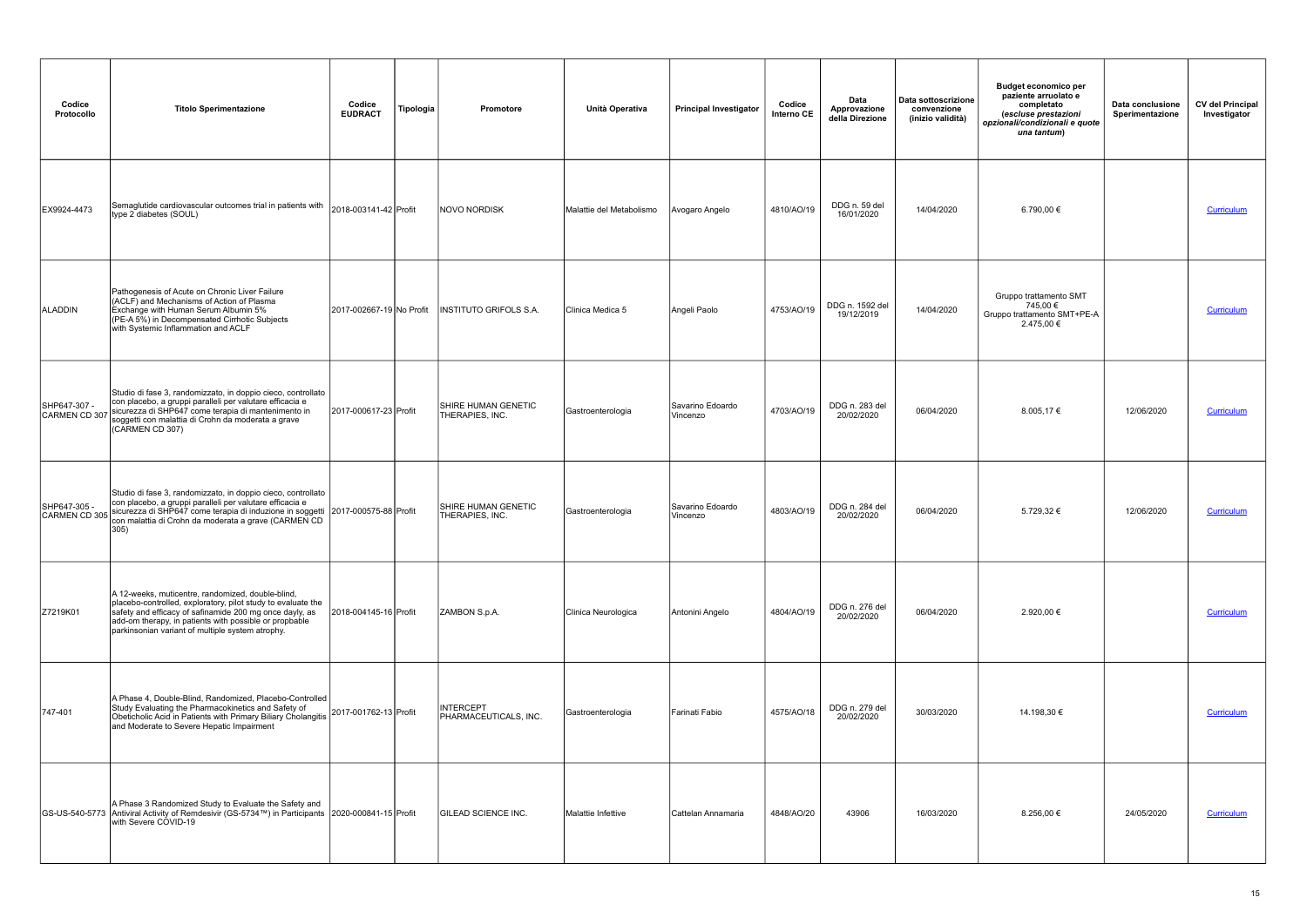| Codice<br>Protocollo          | <b>Titolo Sperimentazione</b>                                                                                                                                                                                                                                                                                                                         | Codice<br><b>EUDRACT</b> | Tipologia | Promotore                                       | Unità Operativa       | <b>Principal Investigator</b>         | Codice<br>Interno CE | Data<br>Approvazione<br>della Direzione | Data sottoscrizione<br>convenzione<br>(inizio validità) | <b>Budget economico per</b><br>paziente arruolato e<br>completato<br>(escluse prestazioni<br>opzionali/condizionali e quote<br>una tantum) | Data conclusione<br>Sperimentazione | <b>CV del Principal</b><br>Investigator |
|-------------------------------|-------------------------------------------------------------------------------------------------------------------------------------------------------------------------------------------------------------------------------------------------------------------------------------------------------------------------------------------------------|--------------------------|-----------|-------------------------------------------------|-----------------------|---------------------------------------|----------------------|-----------------------------------------|---------------------------------------------------------|--------------------------------------------------------------------------------------------------------------------------------------------|-------------------------------------|-----------------------------------------|
| GS-US-540-5774                | A Phase 3 Randomized Study to Evaluate the Safety and<br>Antiviral Activity of Remdesivir (GS-5734™) in Participants 2020-000842-32 Profit<br>with Moderate<br>COVID-19 Compared to Standard of Care Treatment                                                                                                                                        |                          |           | ÍGILEAD SCIENCE INC.                            | Malattie Infettive    | Cattelan Annamaria                    | 4849/AO/20           | 43906                                   | 16/03/2020                                              | 8.256,00 €                                                                                                                                 | 28/05/2020                          | <b>Curriculum</b>                       |
| NVG14L127                     | A Phase IIIb, prospective, interventional, multicentre, three-<br>year study to explore the long-term evolution of sign and<br>symptoms, and occurrence of complications in Dry Eye<br>Disease patients with severe keratitis receiving IKERVIS®<br>(1mg/ml ciclosporin) eye drops                                                                    | 2017-002660-41 Profit    |           | Santen SAS                                      | Clinica Oculistica    | Leonardi Andrea                       | 4786/AO/19           | DDG n. 60 del<br>16/01/2020             | 20/02/2020                                              | 5.414,00 €                                                                                                                                 |                                     | Curriculum                              |
| LIVERHOPE_EF<br><b>FICACY</b> | Efficacy of the combination of simvastatin plus rifaximin in<br>patients whit decompensated cirrhosis to prevent ACLF<br>development: multicenter, double-blind, placebo controlled<br>randomized clinical trial                                                                                                                                      | 2018-001698-25 No Profit |           | <b>IDIBAS</b>                                   | Clinica Medica 5      | Angeli Paolo                          | 4689/AO/19           | DDG n. 1593 del<br>19/12/2019           | 30/01/2020                                              | 215,40€                                                                                                                                    |                                     | Curriculum                              |
| 200075<br>$(COSTER-047)$      | A Phase II, randomised, open-label, multicentre study to<br>assess the reactogenicity, safety and immunogenicity of<br>GSK's paediatric Herpes Zoster subunit candidate vaccine<br>(PED-HZ/su) when administered intramuscularly on a two-<br>dose schedule to immunocompromised paediatric renal<br>transplant recipients from 1 to 17 years of age. | 2019-000607-33 Profit    |           | <b>GLAXOSMITHKLINE</b><br><b>BIOLOGICALS SA</b> | Nefrologia Pediatrica | Murer Luisa                           | 4794/AO/19           | DDG n. 1594 del<br>19/12/2019           | 23/01/2020                                              | 2.600,00 €                                                                                                                                 |                                     | <b>Curriculum</b>                       |
| DCR-PHXC-<br>201(PHYOX 2)     | A Phase 2 Placebo-Controlled, Double-Blind, multicenter<br>Study to Evaluate the Efficacy, Safety, and Tolerability of<br>DCR-PHXC Solution for Injection (subcutaneous use) in<br>Patients with Primary Hyperoxaluria - "PHYOX 2"                                                                                                                    | 2018-003098-91 Profit    |           | Dicerna Pharmaceuticals, Inc.                   | Nefrologia Pediatrica | Benetti Elisa                         | 4784/AO/19           | DDG n. 1598 del<br>19/12/2019           | 23/01/2020                                              | 9.523,80 €                                                                                                                                 | 28/10/2020                          | <b>Curriculum</b>                       |
| PRN1008-012                   | A Randomized, Double-Blind, Placebo-Controlled,<br>Multicenter Trial to Evaluate the Efficacy and Safety of Oral 2018-002261-19 Profit<br>BTK Inhibitor PRN1008 in Moderate to Severe Pemphigus                                                                                                                                                       |                          |           | Principia Biopharma Inc.                        | Clinica Dermatologica | Alaibac Mauro Salvatore<br>Alessandro | 4708/AO/19           | DDG n. 1591 del<br>19/12/2019           | 23/01/2020                                              | Periodo trattamento in cieco<br>6.061,77 €<br>Periodo estensione in aperto<br>2.393,82 €                                                   |                                     | <b>Curriculum</b>                       |
| M15-741                       | A 52-Week, open-label, single-arm study to evaluate the<br>safety and tollerability of 24-hour daily exposure of<br>continuos subcutaneos of ABBV-951 in subjects with<br>Parkinson's disease                                                                                                                                                         | 2018-002144-85 Profit    |           | AbbVie Deutschland GmbH &<br>Co. KG             | Clinica Neurologica   | Antonini Angelo                       | 4805/AO/19           | DDG n. 1587 del<br>19/12/2019           | 20/01/2020                                              | 8.113.00 €                                                                                                                                 |                                     | Curriculum                              |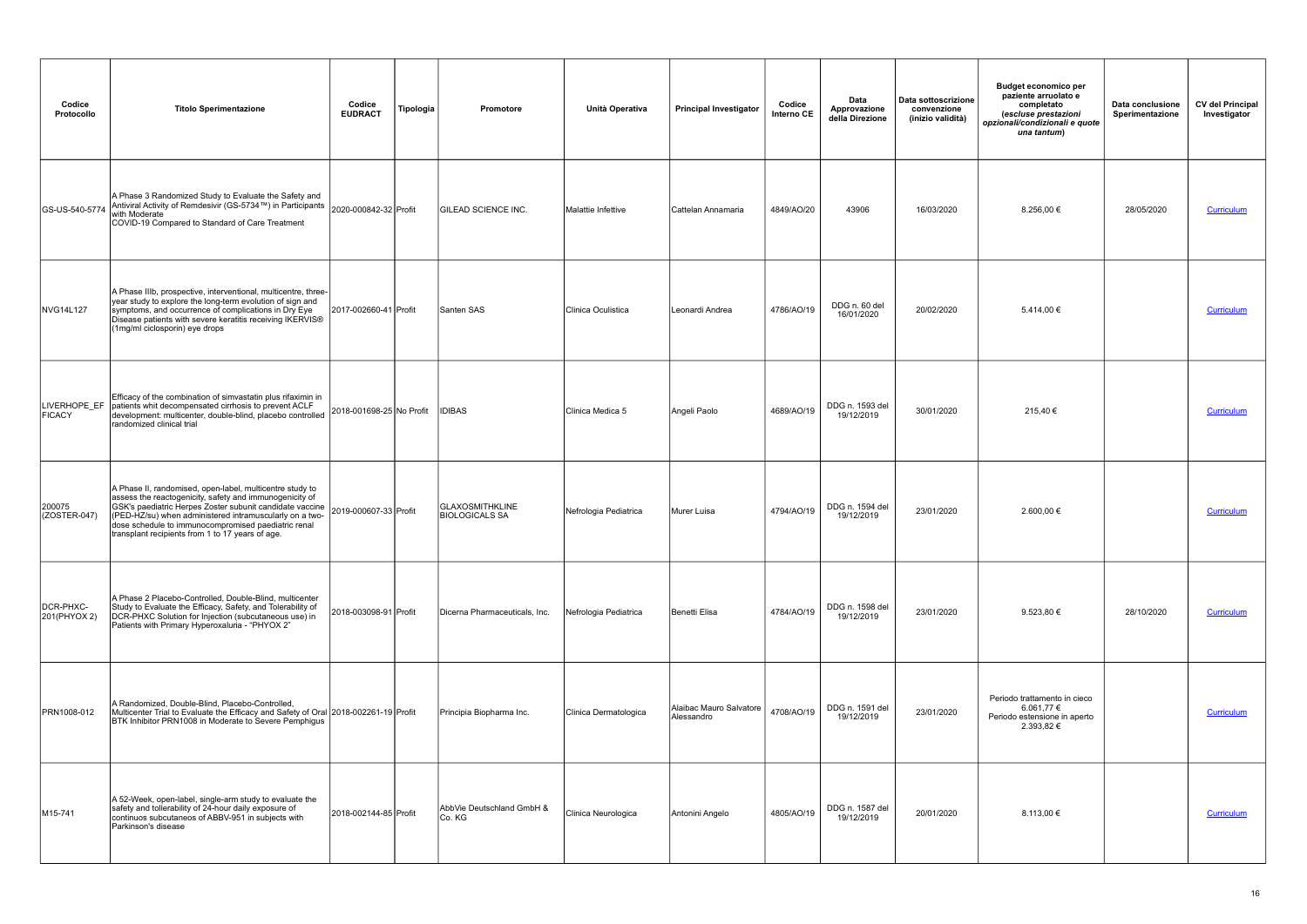| Codice<br>Protocollo               | <b>Titolo Sperimentazione</b>                                                                                                                                                                                                                                                                                                                 | Codice<br><b>EUDRACT</b> | Tipologia | Promotore                                                   | Unità Operativa          | <b>Principal Investigator</b> | Codice<br>Interno CE | Data<br>Approvazione<br>della Direzione | Data sottoscrizione<br>convenzione<br>(inizio validità) | <b>Budget economico per</b><br>paziente arruolato e<br>completato<br>(escluse prestazioni<br>opzionali/condizionali e quote<br>una tantum) | Data conclusione<br>Sperimentazione | <b>CV del Principal</b><br>Investigator |
|------------------------------------|-----------------------------------------------------------------------------------------------------------------------------------------------------------------------------------------------------------------------------------------------------------------------------------------------------------------------------------------------|--------------------------|-----------|-------------------------------------------------------------|--------------------------|-------------------------------|----------------------|-----------------------------------------|---------------------------------------------------------|--------------------------------------------------------------------------------------------------------------------------------------------|-------------------------------------|-----------------------------------------|
| SNT-III-012-E<br>$($ SIDEROS-E $)$ | A Phase III Open-Label Extension Study to Assess the<br>Long-Term Safety and Efficacy of Idebenone in Patients<br>with Duchenne Muscular Dystrophy (DMD) who completed<br>the SIDEROS study                                                                                                                                                   | 2017-004279-30 Profit    |           | <b>SANTHERA</b><br>PHARMACEUTICALS<br>(SWITZERLAND) LTD     | Clinica Neurologica      | Pegoraro Elena                | 4612/AO/18           | DDG n. 1382 del<br>08/11/2019           | 14/01/2020                                              | 3.029,00 €                                                                                                                                 | 12/10/2020                          | Curriculum                              |
| ID-054-304                         | A prospective, multi-center, double-blind, randomized,<br>placebo-controlled, parallel-group, Phase 3 study to<br>assess the efficacy and safety of clazosentan in preventing  2018-000241-39 Profit<br>clinical deterioration due to delayed cerebral ischemia<br>(DCI), in adult subjects with aneurysmal subarachnoid<br>hemorrhage (aSAH) |                          |           | Idorsia Pharmaceuticals LTD                                 | Anestesia e Rianimazione | Munari Marina                 | 4592/AO/18           | DDG n. 1388 del<br>08/11/2019           | 16/12/2019                                              | 12.610,00 €                                                                                                                                |                                     | Curriculum                              |
|                                    | A Phase 2, Open-Label, Multicenter, Multi-cohort Study to<br>Investigate the Pharmacokinetics, Safety and Efficacy of<br>GS-US-367-1175 Sofosbuvir/Velpatasvir/Voxilaprevir Fixed Dose<br>Combination in Adolescents and Children with Chronic<br>HCV Infection                                                                               | 2018-000480-87 Profit    |           | <b>GILEAD SCIENCE INC.</b>                                  | Clinica Pediatrica       | Cananzi Mara                  | 4651/AO/18           | DDG n. 1383 del<br>08/11/2019           | 06/12/2019                                              | 3.209,00 €                                                                                                                                 | 17/02/2020                          | Curriculum                              |
| IM011023                           | A Phase 2 Randomized, Double-Blind, Placebo-Controlled<br>Study of the Safety and Efficacy of BMS-986165 in<br>Subjects with Moderate-to-Severe Crohn's Disease                                                                                                                                                                               | 2017-001976-48 Profit    |           | <b>BRISTOL-MYERS SQUIBB</b><br>INTERNATIONAL<br>CORPORATION | Gastroenterologia        | Savarino Edoardo<br>Vincenzo  | 4609/AO/18           | DDG n. 1207 del<br>04/10/2019           | 16/10/2019                                              | 10.086,00 €                                                                                                                                |                                     | Curriculum                              |
| Lais-Birch-Alder-<br>18-19         | Efficacia e sicurezza dell'immunoterapia sublinguale con<br>compresse di Allergoide LAIS Birch per pazienti con<br>rinocongiuntivite allergica indotta da polline d'albero in<br>presenza o assenza di asma lieve controllato                                                                                                                 | 2018-002596-18 Profit    |           | <b>LOFARMA</b>                                              | Medicina del Lavoro      | Crivellaro Maria Angiola      | 4642/AO/18           | DDG n. 605 del<br>24/05/2019            | 09/10/2019                                              | 1.200,00 €                                                                                                                                 |                                     | <b>Curriculum</b>                       |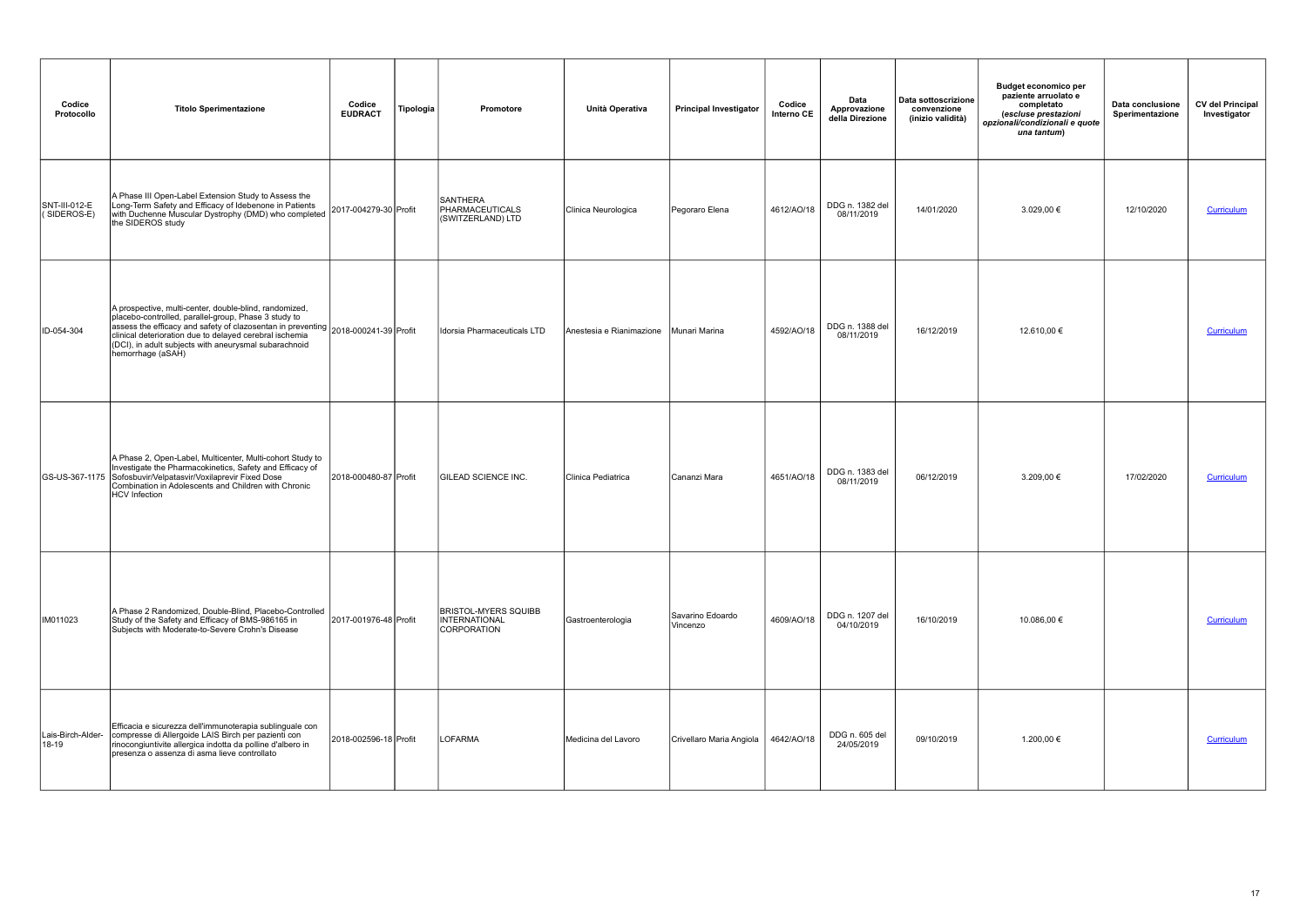| Codice<br>Protocollo   | <b>Titolo Sperimentazione</b>                                                                                                                                                                                                                                                           | Codice<br><b>EUDRACT</b> | Tipologia | Promotore                           | Unità Operativa                                           | <b>Principal Investigator</b> | Codice<br>Interno CE | Data<br>Approvazione<br>della Direzione                    | Data sottoscrizione<br>convenzione<br>(inizio validità) | <b>Budget economico per</b><br>paziente arruolato e<br>completato<br>(escluse prestazioni<br>opzionali/condizionali e quote<br>una tantum)                                                                                                        | Data conclusione<br>Sperimentazione | <b>CV del Principal</b><br>Investigator |
|------------------------|-----------------------------------------------------------------------------------------------------------------------------------------------------------------------------------------------------------------------------------------------------------------------------------------|--------------------------|-----------|-------------------------------------|-----------------------------------------------------------|-------------------------------|----------------------|------------------------------------------------------------|---------------------------------------------------------|---------------------------------------------------------------------------------------------------------------------------------------------------------------------------------------------------------------------------------------------------|-------------------------------------|-----------------------------------------|
| ALN-AT3SC-004          | ATLAS-A/B: A Phase 3 Study to Evaluate the Efficacy and<br>Safety of Fitusiran in Patients With Hemophilia A or B,<br>Without Inhibitory Antibodies to Factor VIII or IX                                                                                                                | 2016-001464-11 Profit    |           | Alnylam Pharmaceuticals, Inc.       | Coagulopatie                                              | Zanon Ezio                    | 4479/AO/18           | DDG n. 1049 del<br>29/08/2019                              | 03/10/2019                                              | Adulto Braccio Fitusiran 6.193,00<br>Adulto Braccio On Demand<br>5.663,00 €<br>Adulto - Perioperative 817,00 €<br>Adolescente Braccio Fitusiran<br>6.313,00 €<br>Adolescente On Demand Arm<br>5.783,00 €<br>Adolescente Perioperative<br>819,00 € | 09/09/2021                          | Curriculum                              |
| ALN-AT3SC-003          | ATLAS-INH: A Phase 3 Study to Evaluate the<br>Efficacy and Safety of Fitusiran in Patients with<br>Hemophilia A or B, with Inhibitory Antibodies to<br>Factor VIII or IX                                                                                                                | 2016-001463-36 Profit    |           | Alnylam Pharmaceuticals, Inc.       | Coagulopatie                                              | Zanon Ezio                    | 4480/AO/18           | DDG n. 1048 del<br>29/08/2019                              | 03/10/2019                                              | Adulto Braccio Fitusiran 6.193,00<br>Adulto Braccio On Demand<br>5.663,00 €<br>Adulto - Perioperative 817,00 €<br>Adolescente Braccio Fitusiran<br>6.313,00 €<br>Adolescente On Demand Arm<br>5.783,00 €<br>Adolescente Perioperative<br>819,00 € | 31/03/2020                          | Curriculum                              |
| LAL2317                | NATIONAL TREATMENT PROGRAM WITH SEQUENTIAL<br>CHEMOTHERAPY AND BLINATUMOMAB TO IMPROVE<br>MINIMAL RESIDUAL DISEASE RESPONSE AND<br>SURVIVAL IN PHILADELPHIA CHROMOSOME-<br>NEGATIVE B-CELL PRECURSOR ADULT ACUTE<br>LYMPHOBLASTIC LEUKEMIA                                              | 2017-004251-23 No Profit |           | Fondazione GIMEMA Onlus             | Ematologia                                                | Gurrieri Carmela              |                      | 01/10/2019<br>4597/AO/18 (ex DDG n. 203 del<br>20/03/2002) | 01/10/2019                                              | $0,00 \in$                                                                                                                                                                                                                                        |                                     | Curriculum                              |
| OSequIT                | Multicentric Tandomized Clinical Trial of Deferasirox-<br>Deferiprone Sequential Therapy versus Deferasirox or<br>Deferiprone                                                                                                                                                           | 2016-004829-16 No Profit |           | FONDAZIONE FRANCO E<br>PIERA CUTINO | Clinica di Oncoematologia<br>Pediatrica                   | Putti Maria Caterina          | 4588/AO/18           | DDG n. 1053 del<br>29/08/2019                              | 20/09/2019                                              | 573,77€                                                                                                                                                                                                                                           |                                     | Curriculum                              |
| EX9536-4388-<br>SELECT | Semaglutide effects on cardiovascular outcomes in people  2017-003380-85 Profit<br>with overweight or obesity                                                                                                                                                                           |                          |           | <b>NOVO NORDISK</b>                 | Medicina Generale a<br>indirizzo Endocrino-<br>Metabolico | Vettor Roberto                | 4672/AO/19           | DDG n. 1052 del<br>29/08/2019                              | 17/09/2019                                              | 8.500,00 €                                                                                                                                                                                                                                        |                                     | Curriculum                              |
| CLI/22                 | A, randomised, double-blind, parallel-group, multicenter,<br>placebo-controlled, dose-ranging study, to evaluate<br>efficacy and safety of clodronate ampoules at different<br>dosages, after intra-articular administrations to patients<br>affested by knee osteoarthritis            | 2018-002081-39 Profit    |           | ABIOGEN PHARMA                      | Reumatologia                                              | Ramonda Roberta               | 4687/AO/19           | DDG n. 897 del<br>25/07/2019                               | 17/09/2019                                              | 2.800,00 €                                                                                                                                                                                                                                        |                                     | Curriculum                              |
| BASTA-<br>LPS15198     | Studio clinico di Fase IV, randomizzato, in doppio cieco,<br>multicentrico, controllato verso placebo per valutare l?<br>efficacia e la sicurezza di enterogermina (Bacillus clausii)<br>nel trattamento di pazienti con aumentata crescita batterica<br>a livello dell?intestino tenue | 2018-001355-12 Profit    |           | <b>SANOFI-AVENTIS GROUPE</b>        | Gastroenterologia                                         | Savarino Edoardo<br>Vincenzo  | 4667/AO/19           | DDG n. 877 del<br>19/07/2019                               | 10/09/2019                                              | 2.500,00 €                                                                                                                                                                                                                                        | 31/12/2019                          | Curriculum                              |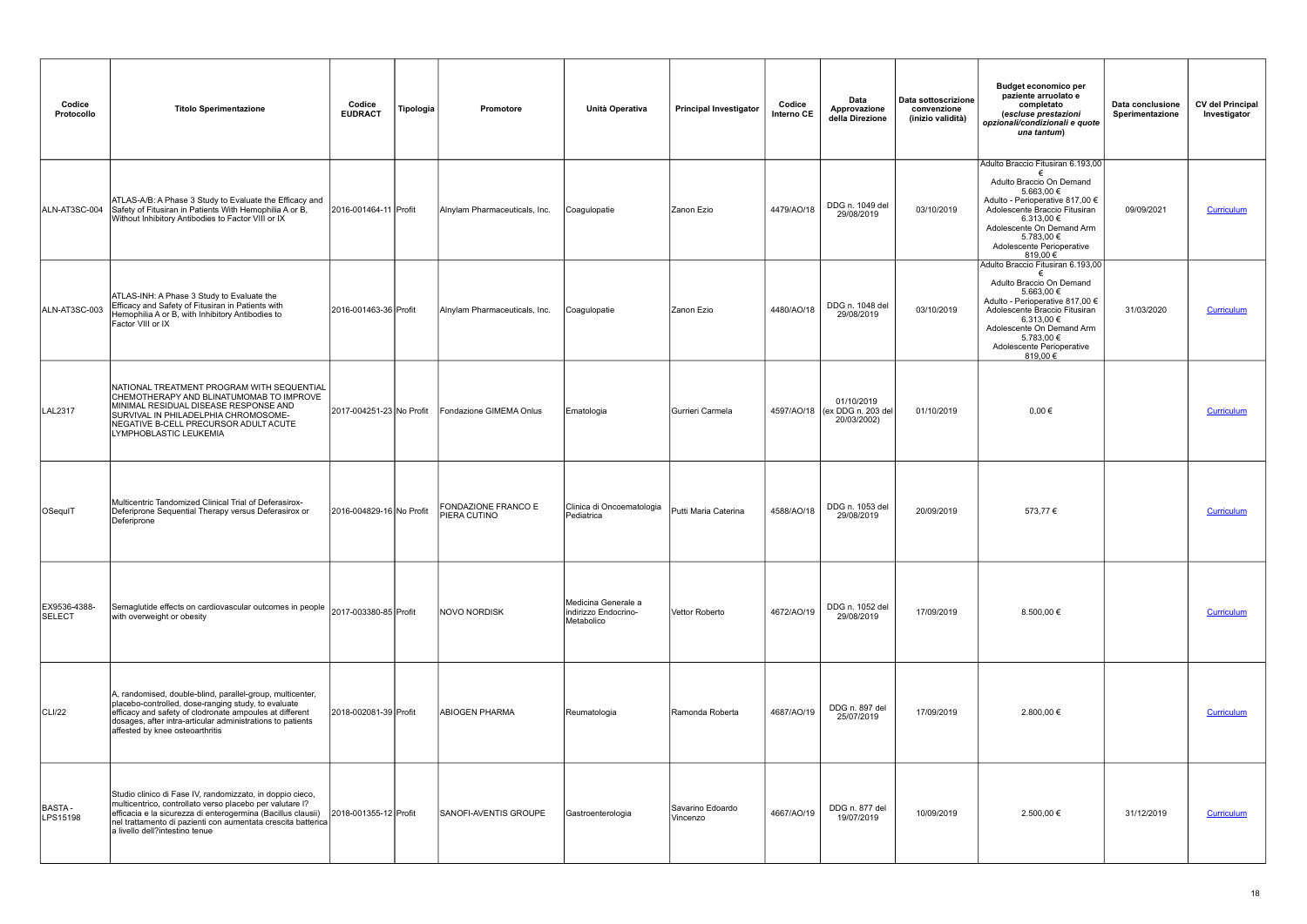| Codice<br>Protocollo   | <b>Titolo Sperimentazione</b>                                                                                                                                                                                                                                                                                                  | Codice<br><b>EUDRACT</b> | Tipologia | Promotore                                                   | Unità Operativa       | <b>Principal Investigator</b> | Codice<br>Interno CE | Data<br>Approvazione<br>della Direzione                    | Data sottoscrizione<br>convenzione<br>(inizio validità) | <b>Budget economico per</b><br>paziente arruolato e<br>completato<br>(escluse prestazioni<br>opzionali/condizionali e quote<br>una tantum) | Data conclusione<br>Sperimentazione | <b>CV del Principal</b><br>Investigator |
|------------------------|--------------------------------------------------------------------------------------------------------------------------------------------------------------------------------------------------------------------------------------------------------------------------------------------------------------------------------|--------------------------|-----------|-------------------------------------------------------------|-----------------------|-------------------------------|----------------------|------------------------------------------------------------|---------------------------------------------------------|--------------------------------------------------------------------------------------------------------------------------------------------|-------------------------------------|-----------------------------------------|
| CLCI699C2X01B          | An open-label, multi-center, roll-over study to assess long<br>term safety in patients with endogenous Cushing's<br>syndrome who have completed a prior Novartis-sponsored 2017-002840-34 Profit<br>osilodrostat (LCI699) study and are judged by the<br>investigator to benefit from continued treatment with<br>osilodrostat |                          |           | NOVARTIS PHARMA AG                                          | Endocrinologia        | Scaroni Carla                 | 4727/AO/19           | DDG n. 881 del<br>19/07/2019                               | 09/08/2019                                              | 2.800,00 €                                                                                                                                 |                                     | Curriculum                              |
| CNTO1959PSA3<br>003    | Phase 3b, Multicenter, Randomized, Double-blind,<br>Placebo-controlled Study to Evaluate the Efficacy and<br>Safety of Guselkumab Administered Subcutaneously in<br>Participants with Active Psoriatic Arthritis and an<br>Inadequate Response to Anti-Tumor Necrosis Factor Alpha<br>(Anti-TNFα) Therapy                      | 2018-003214-41 Profit    |           | JANSSEN CILAG<br>INTERNATIONAL NV                           | Reumatologia          | Ramonda Roberta               | 4704/AO/19           | DDG n. 879 del<br>19/07/2019                               | 09/08/2019                                              | 6.842,00 €                                                                                                                                 |                                     | Curriculum                              |
| CC-10004-PPSO-<br>1003 | A phase 3, multi-center, randomized, double-blind,<br>placebo-controlled study to assess the efficacy and safety<br>of apremilast (CC-10004) in pediatric subjects from 6<br>through 17 years of age with moderate tosevere plaque<br>psoriasis                                                                                | 2018-002918-12 No Profit |           | <b>CELGENE CORPORATION</b>                                  | Clinica Dermatologica | Belloni Fortina Anna          | 4688/AO/19           | DDG n. 880 del<br>19/07/2019                               | 31/07/2019                                              | 12.484,00 €                                                                                                                                |                                     | Curriculum                              |
| 1293-0013              | An exploratory maintenance trial evaluating the effect of BI<br>655064 in Lupus Nephritis patients who have achieved a<br>meaningful response either at the end of 1293.10 or after<br>an induction treatment outside of 1293.10                                                                                               | 2017-003101-17 Profit    |           | BOEHRINGER ING.                                             | Reumatologia          | Doria Andrea                  | 4711/AO/19           | DDG n. 690 del<br>07/06/2019                               | 25/07/2019                                              | 3.600,00 €                                                                                                                                 |                                     | Curriculum                              |
| IELSG 40               | Studio di Fase II di fattibilita della combinazione<br>claritromicina + lenalidomide: un trattamento orale per<br>pazienti con linfoma del tessuto linfoide associato alla<br>mucosa (MALT) recidivante o refrattario (Studio CLEO)                                                                                            | 2015-003168-35 No Profit |           | INTERNATIONAL<br>EXTRANODAL LYMPHOMA<br>STUDY GROUP (IELSG) | Ematologia            | Zambello Renato               |                      | 19/07/2019<br>4545/AO/18 (ex DDG n. 203 del<br>20/03/2002) | 19/07/2019                                              | $0,00 \in$                                                                                                                                 |                                     | Curriculum                              |
| E2027-G000-201         | A Placebo-Controlled, Double-Blind, Parallel-Group,<br>Randomized, Study To Evaluate the Efficacy, Safety and<br>Tolerability of E2027 in Subjects With Dementia With Lewy<br>Bodies                                                                                                                                           | 2017-003728-64 Profit    |           | EISAI INC.                                                  | Clinica Neurologica   | Antonini Angelo               | 4679/AO/19           | DDG n. 720 del<br>21/06/2019                               | 15/07/2019                                              | 6.867,00 €                                                                                                                                 |                                     | <b>Curriculum</b>                       |
| IG 1407<br>(APACHE)    | Effects of Plasma Exchange with Human Serum Albumin<br>5% (PE-A 5%) on Shortterm Survival in Subjects with<br>"Acute-On-Chronic Liver Failure" (ACLF) at High Risk of<br>Hospital Mortality                                                                                                                                    | 2016-001787-10 Profit    |           | INSTITUTO GRIFOLS S.A.                                      | Clinica Medica 5      | Angeli Paolo                  | 4619/AO/18           | DDG n. 606 del<br>24/05/2019                               | 01/07/2019                                              | Gruppo trattamento SMT<br>7.200,00 €<br>Gruppo trattamento SMT+PE-A<br>18.765,00 €                                                         |                                     | Curriculum                              |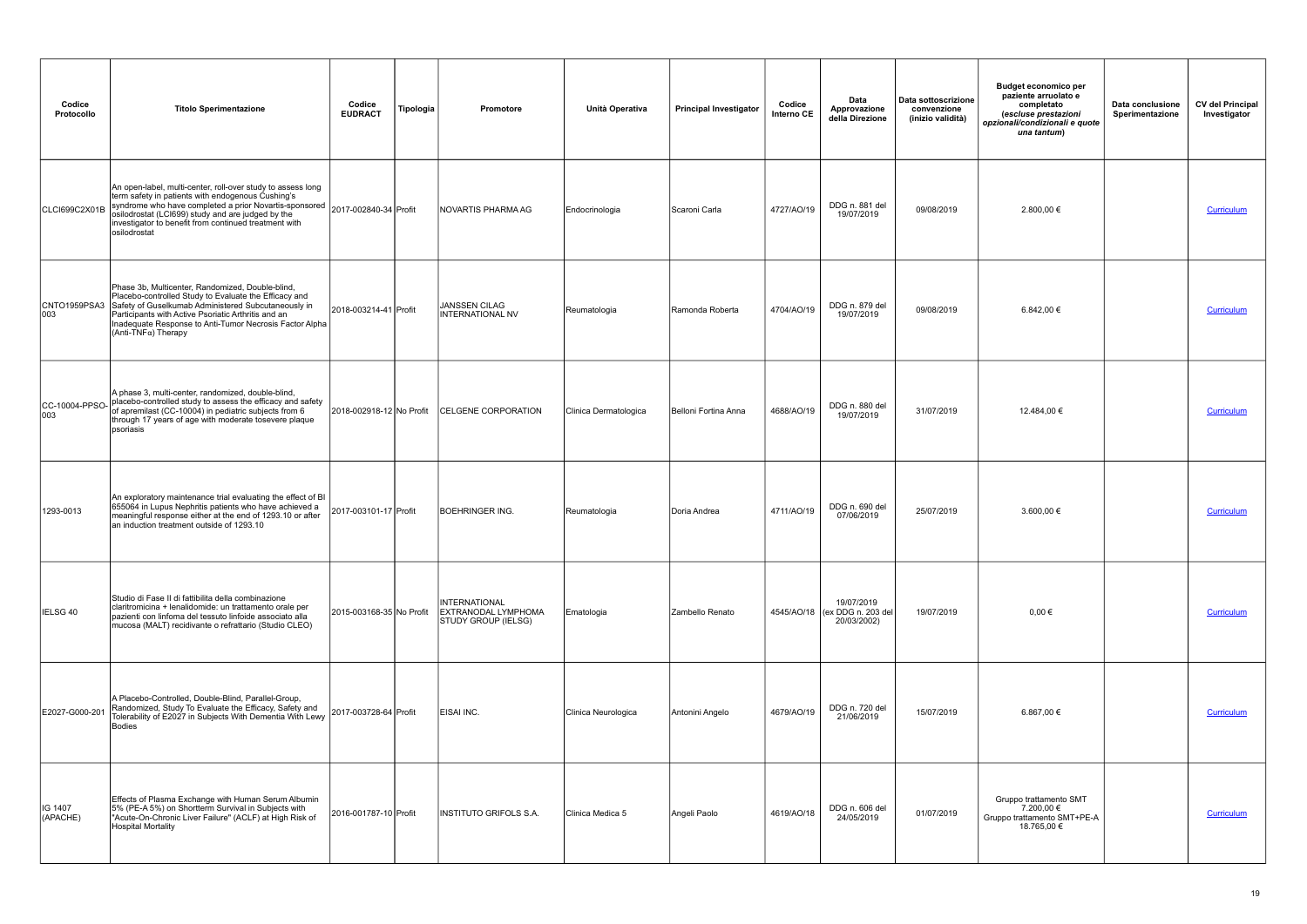| Codice<br>Protocollo        | <b>Titolo Sperimentazione</b>                                                                                                                                                                                                                                                                                                                                                                                                                                                                                      | Codice<br><b>EUDRACT</b> | Tipologia | Promotore                                       | Unità Operativa                         | <b>Principal Investigator</b> | Codice<br>Interno CE | Data<br>Approvazione<br>della Direzione                    | Data sottoscrizione<br>convenzione<br>(inizio validità) | Budget economico per<br>paziente arruolato e<br>completato<br>(escluse prestazioni<br>opzionali/condizionali e quote<br>una tantum) | Data conclusione<br>Sperimentazione | <b>CV del Principal</b><br>Investigator                                                                                  |
|-----------------------------|--------------------------------------------------------------------------------------------------------------------------------------------------------------------------------------------------------------------------------------------------------------------------------------------------------------------------------------------------------------------------------------------------------------------------------------------------------------------------------------------------------------------|--------------------------|-----------|-------------------------------------------------|-----------------------------------------|-------------------------------|----------------------|------------------------------------------------------------|---------------------------------------------------------|-------------------------------------------------------------------------------------------------------------------------------------|-------------------------------------|--------------------------------------------------------------------------------------------------------------------------|
| EsPhALL2017/C<br>OGAALL1631 | International phase 3 trial in Philadelphia chromosome-<br>positive acute lymphoblastic leukemia (Ph+ ALL) testing<br>imatinib in combination with two different cytotoxic<br>chemotherapy backbones                                                                                                                                                                                                                                                                                                               | 2017-000705-20 No Profit |           | UNIVERSITA' DEGLI STUDI DI<br>MILANO - BICOCCA  | Clinica di Oncoematologia<br>Pediatrica | Putti Maria Caterina          |                      | 24/06/2019<br>4469/AO/18 (ex DDG n. 203 del<br>20/03/2002) | 24/06/2019                                              | $0.00 \in$                                                                                                                          |                                     | Curriculum                                                                                                               |
| CB8025-31735                | Studio di fase 3, di 52 settimane, randomizzato, controllato<br>con placebo, per valutare la sicurezza e l'efficacia di<br>seladelpar in soggetti affetti da colangite biliare primitiva<br>(CBP) che presentano una risposta inadeguata o<br>intolleranza all'acido ursodesossicolico (UDCA)                                                                                                                                                                                                                      | 2018-001171-20 Profit    |           | CymaBay Therapeutics, Inc.                      | Gastroenterologia                       | Floreani Annarosa             | 4649/AO/18           | DDG n. 640 del<br>31/05/2019                               | 24/06/2019                                              | 3.958,34 €                                                                                                                          | 16/01/2020                          | Sperimentazione<br>conclusa.<br>Documentazione<br>disponibile per la<br>consultazione agli<br>atti del Comitato<br>Etico |
| <b>APIDULCIS</b>            | APIDULCIS: Terapia estesa con bassa dose di apixaban in<br>pazienti con un primo evento di tromboembolismo venoso<br>che hanno gia effettuato il periodo standard di<br>anticoagulazione e che hanno D-dimero positivo                                                                                                                                                                                                                                                                                             | 2017-002340-32 No Profit |           | FONDAZIONE ARIANNA<br>ANTICOAGULAZIONE          | Cardiologia                             | Pengo Vittorio                |                      | 20/06/2019<br>4559/AO/18 (ex DDG n. 203 del<br>20/03/2002) | 20/06/2019                                              | $0,00 \in$                                                                                                                          | 25/06/2020                          | Sperimentazione<br>conclusa.<br>Documentazione<br>disponibile per la<br>consultazione agli<br>atti del Comitato<br>Etico |
| APIDULCIS                   | APIDULCIS: Terapia estesa con bassa dose di apixaban in<br>pazienti con un primo evento di tromboembolismo venoso<br>che hanno gia effettuato il periodo standard di<br>anticoagulazione e che hanno D-dimero positivo                                                                                                                                                                                                                                                                                             | 2017-002340-32 No Profit |           | FONDAZIONE ARIANNA<br>ANTICOAGULAZIONE          | Angiologia                              | Avruscio Giampiero            |                      | 20/06/2019<br>4558/AO/18 (ex DDG n. 203 del<br>20/03/2002) | 20/06/2019                                              | $0.00 \in$                                                                                                                          | 25/06/2020                          | Curriculum                                                                                                               |
| APIDULCIS                   | APIDULCIS: Terapia estesa con bassa dose di apixaban in<br>pazienti con un primo evento di tromboembolismo venoso<br>che hanno gia effettuato il periodo standard di<br>anticoagulazione e che hanno D-dimero positivo                                                                                                                                                                                                                                                                                             | 2017-002340-32 No Profit |           | FONDAZIONE ARIANNA<br>ANTICOAGULAZIONE          | <b>Clinica Medica 3</b>                 | Pesavento Raffaele            |                      | 19/06/2019<br>4560/AO/18 (ex DDG n. 203 del<br>20/03/2002) | 19/06/2019                                              | $0,00 \in$                                                                                                                          |                                     | Curriculum                                                                                                               |
| EMN <sub>18</sub>           | A multicenter, open label, randomized phase II study<br>comparing daratumumab combined with bortezomib-<br>cyclophosphamide-dexamethasone (Dara-VCd) versus the<br>association of bortezomib-thalidomide-dexamethasone<br>(VTd) as pre transplant induction and post transplant<br>consolidation, both followed by a maintenance phase with<br>ixazomib alone or in combination with daratumumab, in<br>newly diagnosed multiple myeloma (MM) young patients<br>eligible for autologous stem cell transplantation. | 2018-002089-37 Profit    |           | E.M.N. - EUROPEAN MYELOMA Ematologia<br>NETWORK |                                         | Zambello Renato               | 4613/AO/18           | DDG n. 638 del<br>31/05/2019                               | 11/06/2019                                              | 1.262,00 €                                                                                                                          |                                     | Curriculum                                                                                                               |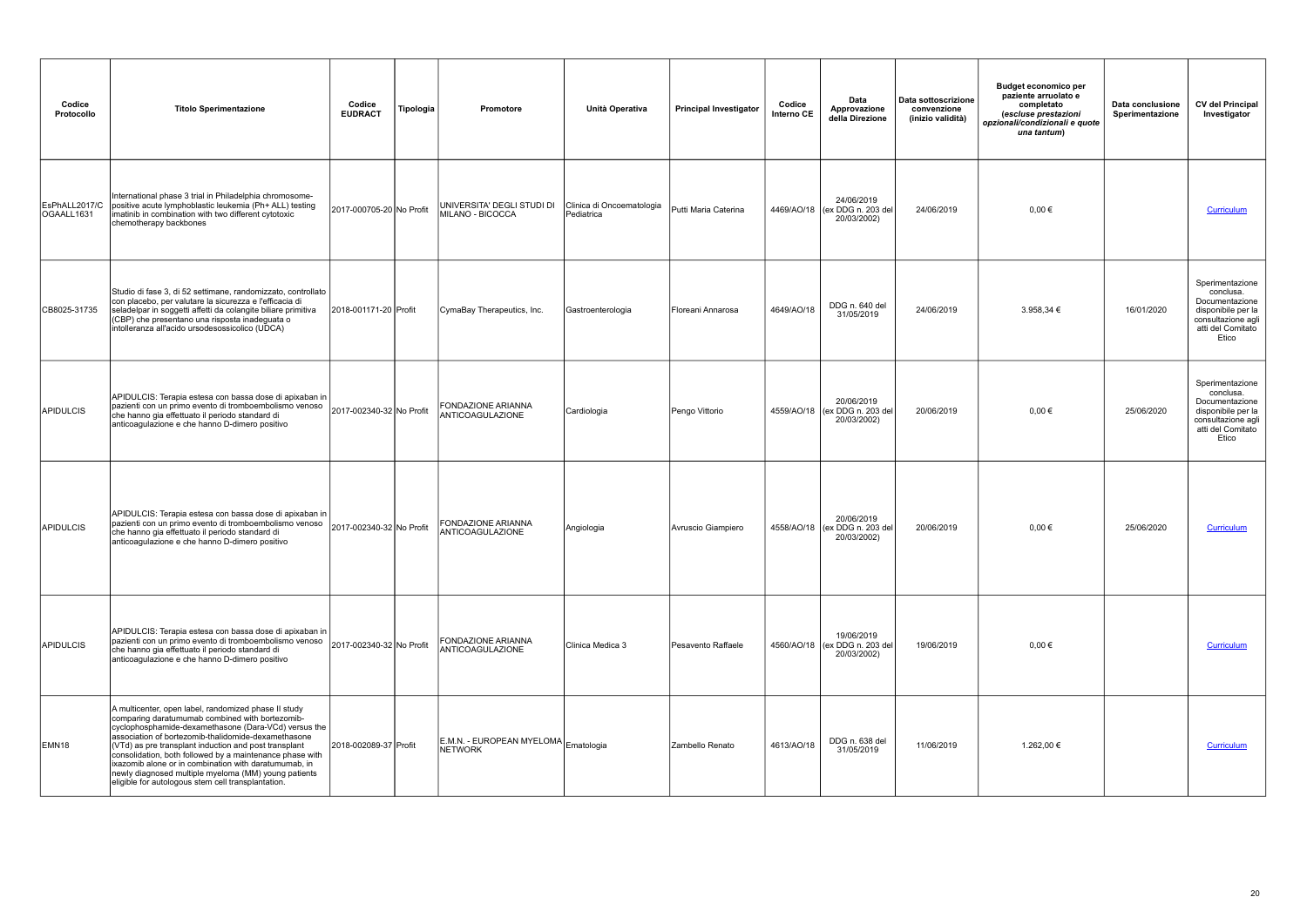| Codice<br>Protocollo       | <b>Titolo Sperimentazione</b>                                                                                                                                                                                                                                                                                                                                                                                      | Codice<br><b>EUDRACT</b> | Tipologia | Promotore                                   | Unità Operativa                         | <b>Principal Investigator</b> | Codice<br>Interno CE | Data<br>Approvazione<br>della Direzione                    | Data sottoscrizione<br>convenzione<br>(inizio validità) | <b>Budget economico per</b><br>paziente arruolato e<br>completato<br>(escluse prestazioni<br>opzionali/condizionali e quote<br>una tantum) | Data conclusione<br>Sperimentazione | <b>CV del Principal</b><br>Investigator |
|----------------------------|--------------------------------------------------------------------------------------------------------------------------------------------------------------------------------------------------------------------------------------------------------------------------------------------------------------------------------------------------------------------------------------------------------------------|--------------------------|-----------|---------------------------------------------|-----------------------------------------|-------------------------------|----------------------|------------------------------------------------------------|---------------------------------------------------------|--------------------------------------------------------------------------------------------------------------------------------------------|-------------------------------------|-----------------------------------------|
| CCFZ533A2201<br>(CIRRUS I) | A 12 month, partially-blinded, active-controlled, multicenter,<br>randomized study evaluating efficacy, safety, tolerability,<br>pharmacokinetic (PK) and pharmacodynamic (PD) of an<br>anti-CD40 monoclonal antibody, CFZ533, in de novo and<br>maintenance kidney transplant recipients (CIRRUS I)                                                                                                               | 2017-003607-22 Profit    |           | NOVARTIS FARMA                              | Trapianti di Rene e<br>Pancreas         | Rigotti Paolo                 | 4572/AO/18           | DDG n. 559 del<br>22/05/2019                               | 11/06/2019                                              | Coorte 1 6.150,00 €<br>Coorte 2 5.850.00 €                                                                                                 | 24/03/2021                          | <b>Curriculum</b>                       |
| FIL_V-RBAC                 | Rituximab, bendamustina e citarabina seguiti da<br>venetoclax (V-RBAC) in pazienti anziani, ad alto rischio<br>con linfoma mantellare                                                                                                                                                                                                                                                                              | 2017-004628-31 No Profit |           | FONDAZIONE ITALIANA<br><b>LINFOMI ONLUS</b> | Ematologia                              | Piazza Francesco              |                      | 10/06/2019<br>4574/AO/18 (ex DDG n. 203 del<br>20/03/2002) | 10/06/2019                                              | $0,00 \in$                                                                                                                                 |                                     | Curriculum                              |
| RPC01-3201                 | Induction Study #1 - A Phase 3, Multicenter, Randomized,<br>Double-Blind, Placebo-Controlled Study of Oral Ozanimod<br>as Induction Therapy for Moderately to Severely Active<br>Crohn?s Disease                                                                                                                                                                                                                   | 2017-004292-31 Profit    |           | <b>CELGENE INTERNATIONAL</b><br><b>SARL</b> | Gastroenterologia                       | Savarino Edoardo<br>Vincenzo  |                      | 07/06/2019<br>4531/AO/18 (ex DDG n. 203 del<br>20/03/2002) | 07/06/2019                                              | 5.878,19€                                                                                                                                  |                                     | Curriculum                              |
| CRTH258B2301               | A Two-Year, Three-Arm, Randomized, Double-Masked,<br>Multicenter, Phase III Study Assessing the Efficacy and<br>Safety of Brolucizumab versus Aflibercept in Adult Patients<br>with Visual Impairment due to Diabetic Macular Edema                                                                                                                                                                                | 2017-004742-23 Profit    |           | NOVARTIS FARMA                              | Clinica Oculistica                      | Midena Edoardo                | 4569/AO/18           | DDG n. 560 del<br>22/05/2019                               | 07/06/2019                                              | 29.090,00 €                                                                                                                                |                                     | <b>Curriculum</b>                       |
| 241502                     | A Phase 3, Multicenter, Single-arm, Open-label Study of<br>the Efficacy and Safety of B-Domain Deleted Recombinant<br>Porcine Factor VIII (BAX 802) in Subjects with Congenital<br>Hemophilia A with Factor VIII Inhibitors Undergoing<br>Surgical or Other Invasive Procedures                                                                                                                                    | 2015-005521-39 Profit    |           | BAXALTA INNOVATIONS GmbH Coagulopatie       |                                         | Zanon Ezio                    |                      | 16/05/2019<br>4149/AO/17 (ex DDG n. 203 del<br>20/03/2002) | 16/05/2019                                              | 11.716,00 €                                                                                                                                |                                     | Curriculum                              |
|                            | A Randomized, Double-Blind, Placebo-Controlled, Parallel-<br>Group, Multi-center Study to Compare the Anti-Depressive<br>Efficacy and Safety of Samyr? IM versus Placebo IM as an<br>MYL-1603N-3002 Enhancer Adjunctive to Antidepressant Treatment in Major 2017-003074-14 Profit<br>Depression Disorder Patients Who have not Experienced<br>Sufficient Symptoms Improvement Despite Antidepressant<br>Treatment |                          |           | MYLAN INC.                                  | Psichiatria 3                           | <b>Toffanin Tommaso</b>       | 4573/AO/18           | DDG n. 115 del<br>01/02/2019                               | 16/05/2019                                              | 7.977,06 €                                                                                                                                 |                                     | Curriculum                              |
| CSEG101B2201               | A phase 2, Multicenter, Open-Label Study to Assess<br>Appropriate Dosing and to Evaluate Safety of<br>Crizanlizumab, with or without<br>Hydroxyurea/Hydroxycarbamide, in Sequential,<br>Descending Age Groups of Pediatric Sickle Cell Disease<br>Patients with Vaso-Occlusive Crisis                                                                                                                              | 2017-001747-12 Profit    |           | INOVARTIS FARMA                             | Clinica di Oncoematologia<br>Pediatrica | Colombatti Raffaella          | 4670/AO/19           | DDG n. 502 del<br>02/05/2019                               | 14/05/2019                                              | 17.680,00 €                                                                                                                                |                                     | Curriculum                              |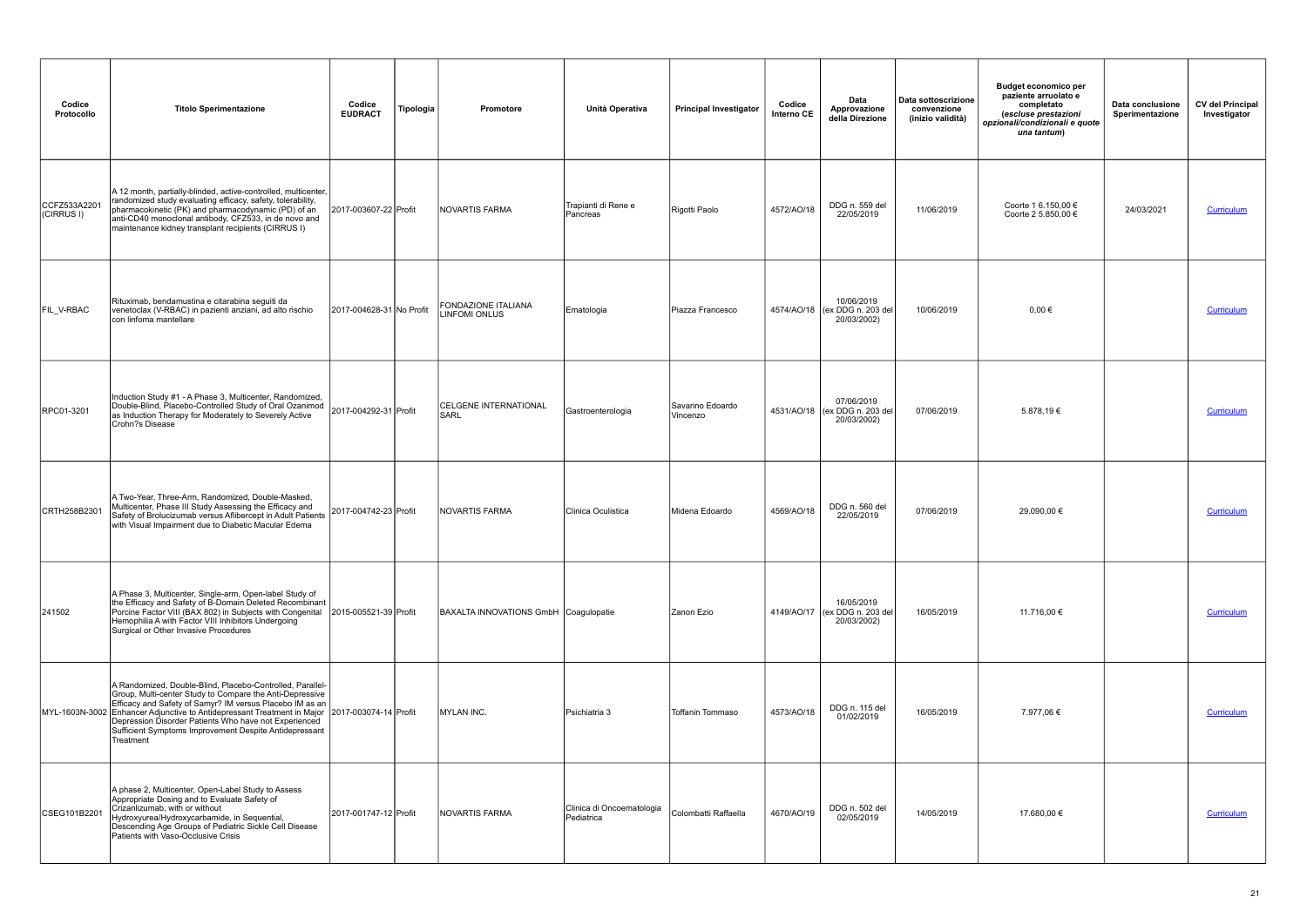| Codice<br>Protocollo                                              | <b>Titolo Sperimentazione</b>                                                                                                                                                                                                                                                                                                                                      | Codice<br>Tipologia<br><b>EUDRACT</b> | Promotore                                         | Unità Operativa                          | <b>Principal Investigator</b> | Codice<br>Interno CE | Data<br>Approvazione<br>della Direzione                    | Data sottoscrizione<br>convenzione<br>(inizio validità) | <b>Budget economico per</b><br>paziente arruolato e<br>completato<br>(escluse prestazioni<br>opzionali/condizionali e quote<br>una tantum)                                                                                                     | Data conclusione<br>Sperimentazione | <b>CV del Principal</b><br>Investigator |
|-------------------------------------------------------------------|--------------------------------------------------------------------------------------------------------------------------------------------------------------------------------------------------------------------------------------------------------------------------------------------------------------------------------------------------------------------|---------------------------------------|---------------------------------------------------|------------------------------------------|-------------------------------|----------------------|------------------------------------------------------------|---------------------------------------------------------|------------------------------------------------------------------------------------------------------------------------------------------------------------------------------------------------------------------------------------------------|-------------------------------------|-----------------------------------------|
| LTS14424 -<br><b>LIBERTY</b><br><b>ASTHMA</b><br><b>EXCURSION</b> | Studio di un anno volto a valutare la sicurezza e la<br>tollerabilita a lungo termine di Dupilumab in pazienti<br>pediatrici che abbiano partecipato a un precedente studio<br>clinico con dupilumab nell'asma                                                                                                                                                     | 2017-003317-25 Profit                 | SANOFI-AVENTIS S.P.A                              | Pneumologia e Allergologia<br>Pediatrica | Zanconato Stefania            | 4647/AO/18           | DDG n. 304 del<br>18/03/2019                               | 09/05/2019                                              | 6.950,00 €                                                                                                                                                                                                                                     |                                     | Curriculum                              |
| A4250-008                                                         | An Open-label Extension Study to Evaluate Long-term<br>Efficacy and Safety of A4250 in Children with Progressive<br>Familial Intrahepatic Cholestasis Types 1 and 2 (PEDFIC                                                                                                                                                                                        | 2017-002325-38 Profit                 | Albireo AB                                        | Clinica Pediatrica                       | Cananzi Mara                  | 4643/AO/18           | DDG n. 305 del<br>18/03/2019                               | 06/05/2019                                              | 6.660,72€                                                                                                                                                                                                                                      |                                     | Curriculum                              |
| 53718678RSV20<br>02                                               | A Phase 2, Double-blind, Placebo-controlled Study to<br>Evaluate the Antiviral Activity, Clinical Outcomes, Safety,<br>Tolerability, and Pharmacokinetic/Pharmacodynamic<br>Relationships of Different Doses of JNJ-53718678 in<br>Children ≥28 Days and ≤3 Years of Age With Acute<br>Respiratory Tract Infection Due to Respiratory Syncytial<br>Virus Infection | 2016-003642-93 Profit                 | Janssen Sciences Ireland UC                       | Patologia Neonatale                      | Baraldi Eugenio               | 4648/AO/18           | DDG n. 261 del<br>01/03/2019                               | 17/04/2019                                              | Coorte 1 6.074,00 €<br>Coorte 2 2.808,00 €                                                                                                                                                                                                     |                                     | <b>Curriculum</b>                       |
| <b>GEDACNE</b>                                                    | A double-blind, randomized, vehicle-controlled clinical<br>multi-center study to evaluate the efficacy and safety of N-<br>Acetyl-GED-0507-34-LEVO gel, 2 and 5%, applied once<br>daily for 12 weeks in patients with facial acne vulgaris                                                                                                                         | 2018-003307-18 Profit                 | <b>PPM SERVICES SA</b>                            | Clinica Dermatologica                    | Belloni Fortina Anna          | 4650/AO/18           | DDG n. 306 del<br>18/03/2019                               | 12/04/2019                                              | 1.800,00 €                                                                                                                                                                                                                                     |                                     | Curriculum                              |
| RAP-ALS                                                           | RAPAMYCIN (SIROLIMUS) TREATMENT FOR<br>AMYOTROPHIC LATERAL SCLEROSIS                                                                                                                                                                                                                                                                                               | 2016-002399-28 No Profit              | AZIENDA OSPEDALIERA<br>POLICLINICO DI MODENA      | Clinica Neurologica                      | Sorarù Gianni                 |                      | 03/04/2018<br>4404/AO/18 (ex DDG n. 203 del<br>20/03/2002) | 03/04/2019                                              | 1.335,85 €                                                                                                                                                                                                                                     |                                     | Curriculum                              |
| 1368-0017                                                         | An open label, long term safety trial of BI 655130 treatment<br>in patients with moderate to severely active ulcerative<br>colitis who have completed previous BI 655130 trials                                                                                                                                                                                    | 2018-000334-35 Profit                 | <b>BOEHRINGER INGELHEIM</b><br>INTERNATIONAL GMBH | Gastroenterologia                        | Savarino Edoardo<br>Vincenzo  | 4644/AO/18           | DDG n. 138 del<br>07/02/2019                               | 26/03/2019                                              | Pazienti Responder studio 1368-<br>0005: 12.100,00 €<br>Pazienti Non Responder studio<br>1368-0005: 13.400,00 €<br>Pazienti Non Responder studio<br>1368-0005 e presente studio:<br>2.300,00 €<br>Pazienti con riacutizzazione:<br>16.500,00 € |                                     | Curriculum                              |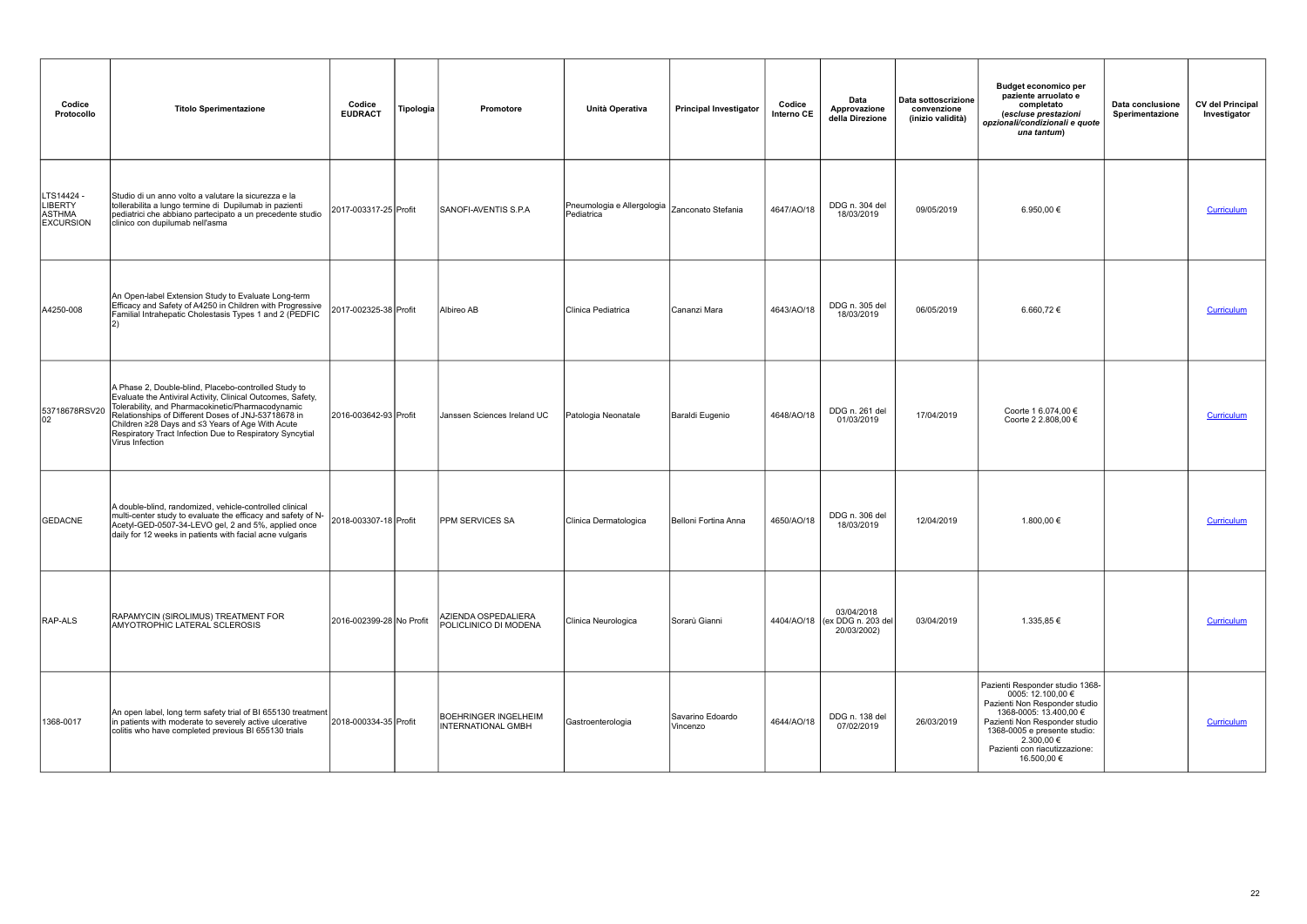| Codice<br>Protocollo          | <b>Titolo Sperimentazione</b>                                                                                                                                                                                                                                                                                                                                     | Codice<br><b>EUDRACT</b> | Tipologia | <b>Promotore</b>               | Unità Operativa                       | <b>Principal Investigator</b> | Codice<br>Interno CE | Data<br>Approvazione<br>della Direzione                    | Data sottoscrizione<br>convenzione<br>(inizio validità) | <b>Budget economico per</b><br>paziente arruolato e<br>completato<br>(escluse prestazioni<br>opzionali/condizionali e quote<br>una tantum)  | Data conclusione<br>Sperimentazione | <b>CV del Principal</b><br>Investigator |
|-------------------------------|-------------------------------------------------------------------------------------------------------------------------------------------------------------------------------------------------------------------------------------------------------------------------------------------------------------------------------------------------------------------|--------------------------|-----------|--------------------------------|---------------------------------------|-------------------------------|----------------------|------------------------------------------------------------|---------------------------------------------------------|---------------------------------------------------------------------------------------------------------------------------------------------|-------------------------------------|-----------------------------------------|
| B7981005                      | A phase 2B, double-blind, randomized, placebo-controlled,<br>parallel group, dose ranging study of oral PF-06651600<br>and PF-06700841 as induction and chronic therapy in<br>subjects with moderate to severe ulcerative colitis                                                                                                                                 | 2016-003708-29 Profit    |           | <b>PFIZER INC.</b>             | Gastroenterologia                     | Savarino Edoardo<br>Vincenzo  |                      | 26/02/2019<br>4546/AO/18 (ex DDG n. 203 del<br>20/03/2002) | 26/02/2019                                              | 5.632,96 €                                                                                                                                  | 29/06/2021                          | Curriculum                              |
| MSK-003                       | Long Term Safety Study of Amifampridine Phosphate in<br>Patients with MuSK Antibody Positive and AChR Antibody 2017-004777-14 Profit<br>Positive Myasthenia Gravis Patients                                                                                                                                                                                       |                          |           | Catalyst Pharmaceuticals INC.  | Clinica Neurologica                   | Pegoraro Elena                | 4585/AO/18           | DDG n. 40 del<br>21/01/2019                                | 22/02/2019                                              | 8.000,00 $\in$                                                                                                                              | 20/10/2021                          | <b>Curriculum</b>                       |
| AG-221-AML-004<br>(IDHENTIFY) | A Phase 3, Multicenter, Open-label, Randomized Study<br>Comparing the Efficacy and Safety of AG-221 (CC-90007)<br>Versus Conventional Care Regimens in Older Subjects<br>with Late Stage Acute Myeloid Leukemia Harboring an<br>Isocitrate Dehydrogenase 2 Mutation                                                                                               | 2015-000344-42 Profit    |           | <b>CELGENE CORPORATION</b>     | Ematologia                            | Lessi Federica                |                      | 21/02/2019<br>4535/AO/18 (ex DDG n. 203 del<br>20/03/2002) | 21/02/2019                                              | Pazienti BSC 10.440,00 €<br>Pazienti AG-221 10.710,00 €<br>Pazienti LDAC 18.216,00 €<br>Pazienti IDAC 17.179,20 €<br>Pazienti AZA 15.883,20 | 30/09/2019                          | Curriculum                              |
| A4250-005                     | A Double-Blind, Randomized, Placebo-Controlled, Phase 3<br>Study to Demonstrate Efficacy and Safety of A4250 in<br>Children with Progressive Familial Intrahepatic Cholestasis<br>Types 1 and 2 (PEDFIC 1)                                                                                                                                                        | 2017-002338-21 Profit    |           | Albireo AB                     | Clinica Pediatrica                    | Cananzi Mara                  |                      | 30/01/2019<br>4527/AO/18 (ex DDG n. 203 del<br>20/03/2002) | 30/01/2019                                              | 4.828,21€                                                                                                                                   | 21/07/2020                          | <b>Curriculum</b>                       |
| DU-176B-C-<br>U4001           | Edoxaban rispetto a standard di cura e rispettivi effetti sugli<br>esiti clinici in pazienti sottoposti a impianto transcatetere di<br>valvola aortica nella fibrillazione atriale (Edoxaban Versus<br>Standard of Care and Their Effects on Clinical Outcomes in<br>Patients Having Undergone Transcatheter Aortic Valve<br>Implantation In Atrial Fibrillation) | 2016-003930-26 Profit    |           | Daiichi Sankyo, Inc.           | Cardiologia                           | Tarantini Giuseppe            |                      | 25/01/2019<br>4537/AO/18 (ex DDG n. 203 del<br>20/03/2002) | 25/01/2019                                              | 3.086,58 €                                                                                                                                  |                                     | Curriculum                              |
| MN39159                       | STUDIO IN APERTO, A SINGOLO BRACCIO, DELLA<br>DURATA DI 4 ANNI, PER VALUTARE L'EFFICACIA E LA<br>SICUREZZA DEL TRATTAMENTO CON OCRELIZUMAB<br>IN PAZIENTI CON SCLEROSI MULTIPLA PROGRESSIVA                                                                                                                                                                       | 2017-001313-93 Profit    |           | F. HOFFMANN - LA ROCHE<br>LTD. | Clinica Neurologica                   | Gallo Paolo                   |                      | 23/01/2019<br>4532/AO/18 (ex DDG n. 203 del<br>20/03/2002) | 23/01/2019                                              | 16.700,00 €                                                                                                                                 |                                     | <b>Curriculum</b>                       |
| HPN-100-021                   | A Randomised, Controlled, Open-Label Parallel Arm Study<br>of the Safety, Pharmacokinetics and Ammonia Control of<br>RAVICTI? (Glycerol Phenylbutyrate [GPB]) Oral Liquid and 2015-000075-27 Profit<br>Sodium Phenylbutyrate (NaPBA) in Phenylbutyrate<br>Treatment Naive Patients with Urea Cycle Disorders<br>(UCDs)                                            |                          |           | Horizon Therapeutics, LLC      | Malattie Metaboliche ed<br>Ereditarie | <b>Burlina Alberto</b>        | 4544/AO/18           | DDG n. 1485 del<br>03/12/2018                              | 21/01/2019                                              | 11.188,81 €                                                                                                                                 |                                     | Curriculum                              |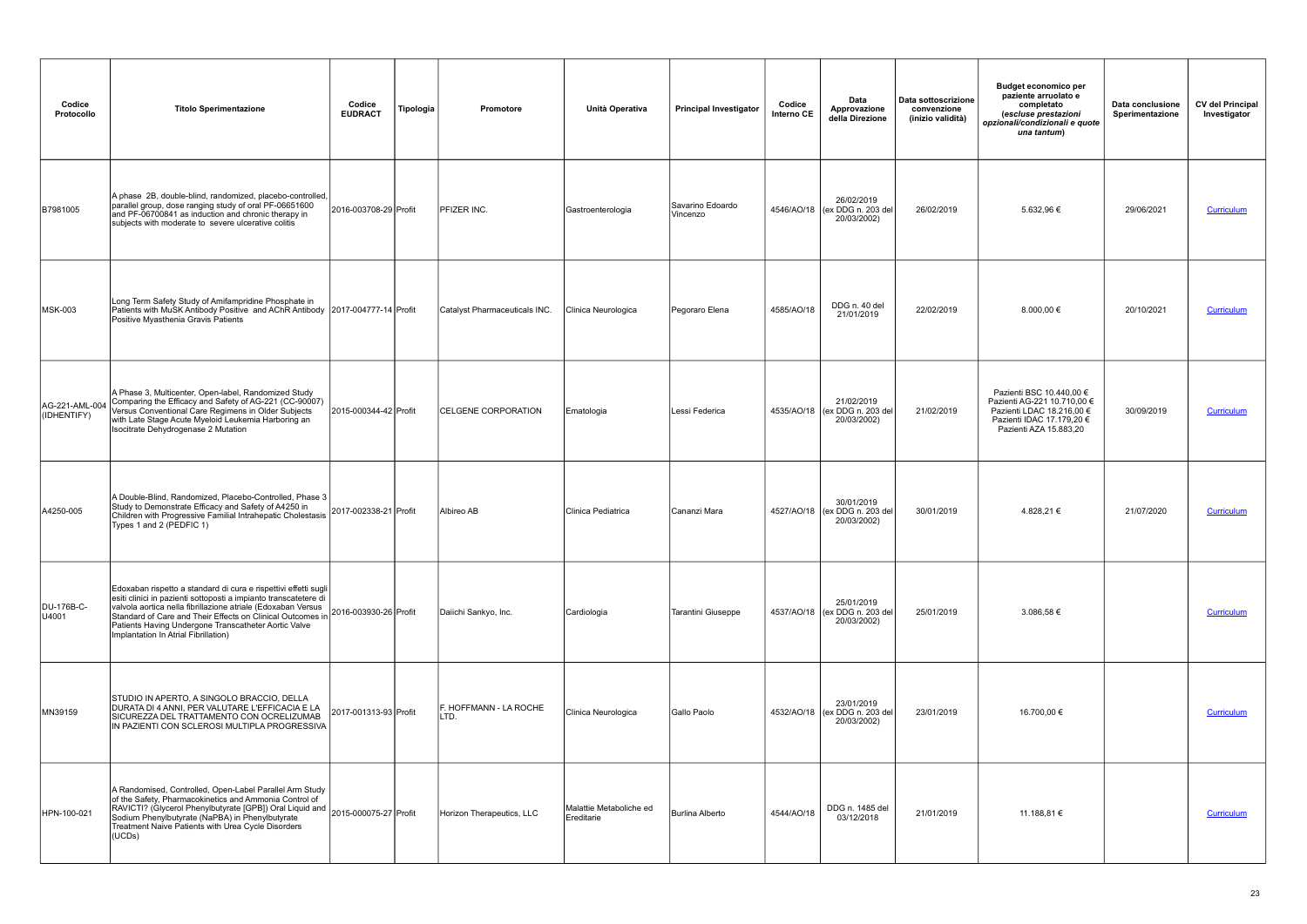| Codice<br>Protocollo         | <b>Titolo Sperimentazione</b>                                                                                                                                                                                                                                             | Codice<br><b>EUDRACT</b> | Tipologia | Promotore                                     | Unità Operativa     | <b>Principal Investigator</b> | Codice<br>Interno CE | Data<br>Approvazione<br>della Direzione                    | Data sottoscrizione<br>convenzione<br>(inizio validità) | <b>Budget economico per</b><br>paziente arruolato e<br>completato<br>(escluse prestazioni<br>opzionali/condizionali e quote<br>una tantum) | Data conclusione<br>Sperimentazione | <b>CV del Principal</b><br>Investigator |
|------------------------------|---------------------------------------------------------------------------------------------------------------------------------------------------------------------------------------------------------------------------------------------------------------------------|--------------------------|-----------|-----------------------------------------------|---------------------|-------------------------------|----------------------|------------------------------------------------------------|---------------------------------------------------------|--------------------------------------------------------------------------------------------------------------------------------------------|-------------------------------------|-----------------------------------------|
| IG1601<br>(PRECIOSA)         | Prevention of Mortality with Long-Term Administration of<br>Human Albumin in Subjects with Decompensated Cirrhosis 2016-001789-28 Profit<br>and Ascites                                                                                                                   |                          |           | IINSTITUTO GRIFOLS S.A.                       | Clinica Medica 5    | Angeli Paolo                  |                      | 11/01/2019<br>4497/AO/18 (ex DDG n. 203 del<br>20/03/2002) | 11/01/2019                                              | Gruppo di trattamento: 13.410,00<br>Gruppo di controllo: 7.010,00 €                                                                        |                                     | Curriculum                              |
| SHP647-304                   | Studio di estensione di fase 3, per valutare la sicurezza a<br>lungo termine di SHP647 in<br>soggetti con colite ulcerosa o malattia di Crohn da<br>moderata a grave (AIDA).                                                                                              | 2017-000574-11 Profit    |           | SHIRE HUMAN GENETIC<br>THERAPIES, INC.        | Gastroenterologia   | Savarino Edoardo<br>Vincenzo  |                      | 08/01/2019<br>4427/AO/18 (ex DDG n. 203 del<br>20/03/2002) | 08/01/2019                                              | l° anno: 6.127,78 €<br>II° anno e seg.: 6.801,10 $\in$                                                                                     |                                     | Curriculum                              |
| SHP647-303                   | Studio di fase 3, randomizzato, in doppio cieco, controllato<br>con placebo, a gruppi paralleli per valutare efficacia e<br>sicurezza di SHP647 come terapia di mantenimento in<br>soggetti con colite ulcerosa da moderata a grave (FIGARO<br>UC 303)                    | 2017-000573-37 Profit    |           | SHIRE HUMAN GENETIC<br>THERAPIES, INC.        | Gastroenterologia   | Savarino Edoardo<br>Vincenzo  |                      | 08/01/2019<br>4429/AO/18 (ex DDG n. 203 del<br>20/03/2002) | 08/01/2019                                              | 7.895,90 €                                                                                                                                 | 07/09/2021                          | Curriculum                              |
| CNTO1275CRD3<br>007 (SEAVUE) | A Phase 3b, Multicenter, Randomized, Blinded, Active-<br>Controlled Study to Compare the Efficacy and Safety of<br>Ustekinumab to that of Adalimumab in the Treatment of<br>Biologic Naive Subjects with Moderately-to-Severely Active<br>Crohn?s Disease                 | 2017-004209-41 Profit    |           | JANSSEN-CILAG<br><b>INTERNATIONAL N.V.</b>    | Gastroenterologia   | Savarino Edoardo<br>Vincenzo  | 4555/AO/18           | DDG n. 1486 del<br>03/12/2018                              | 31/12/2018                                              | 7.641,00 €                                                                                                                                 |                                     | <b>Curriculum</b>                       |
| MN39158                      | A single arm, open label multicentre extension study to<br>evaluate the effectiveness and safety of ocrelizumab in<br>patients with multiple sclerosis previously enrolled in A F.<br>HOFFMANN-LA ROCHE sponsored ocrelizumab phase<br>IIIb/IV clinical trial             | 2017-004886-29 Profit    |           | F. HOFFMANN - LA ROCHE<br>LTD.                | Clinica Neurologica | Gallo Paolo                   |                      | 19/12/2018<br>4565/AO/18 (ex DDG n. 203 del<br>20/03/2002) | 19/12/2018                                              | 5.900,00 €                                                                                                                                 |                                     | Curriculum                              |
| SHP647-301                   | Studio di fase 3, randomizzato, in doppio cieco, controllato<br>con placebo, a gruppi paralleli per valutare efficacia e<br>sicurezza di SHP647 come terapia di induzione in soggetti 2017-000599-27 Profit<br>con colite ulcerosa da moderata a grave (FIGARO UC<br>301) |                          |           | <b>SHIRE HUMAN GENETIC</b><br>THERAPIES, INC. | Gastroenterologia   | Savarino Edoardo<br>Vincenzo  |                      | 14/12/2018<br>4428/AO/18 (ex DDG n. 203 del<br>20/03/2002) | 14/12/2018                                              | 4.325,74 €                                                                                                                                 | 18/09/2020                          | Curriculum                              |
| <b>MSK-002</b>               | A Randomized, Placebo-Controlled, Parallel Group Study<br>to Evaluate the Effect of Amifampridine Phosphate in<br>Patients with MuSK Antibody Positive Myasthenia Gravis,<br>and a Sample of AChR Antibody Positive Myasthenia<br>Gravis Patients.                        | 2017-004018-25 Profit    |           | Catalyst Pharmaceuticals INC.                 | Clinica Neurologica | Pegoraro Elena                | 4426/AO/18           | DDG n. 1344 del<br>29/10/2018                              | 12/12/2018                                              | 4.630,00 €                                                                                                                                 | 22/09/2020                          | Curriculum                              |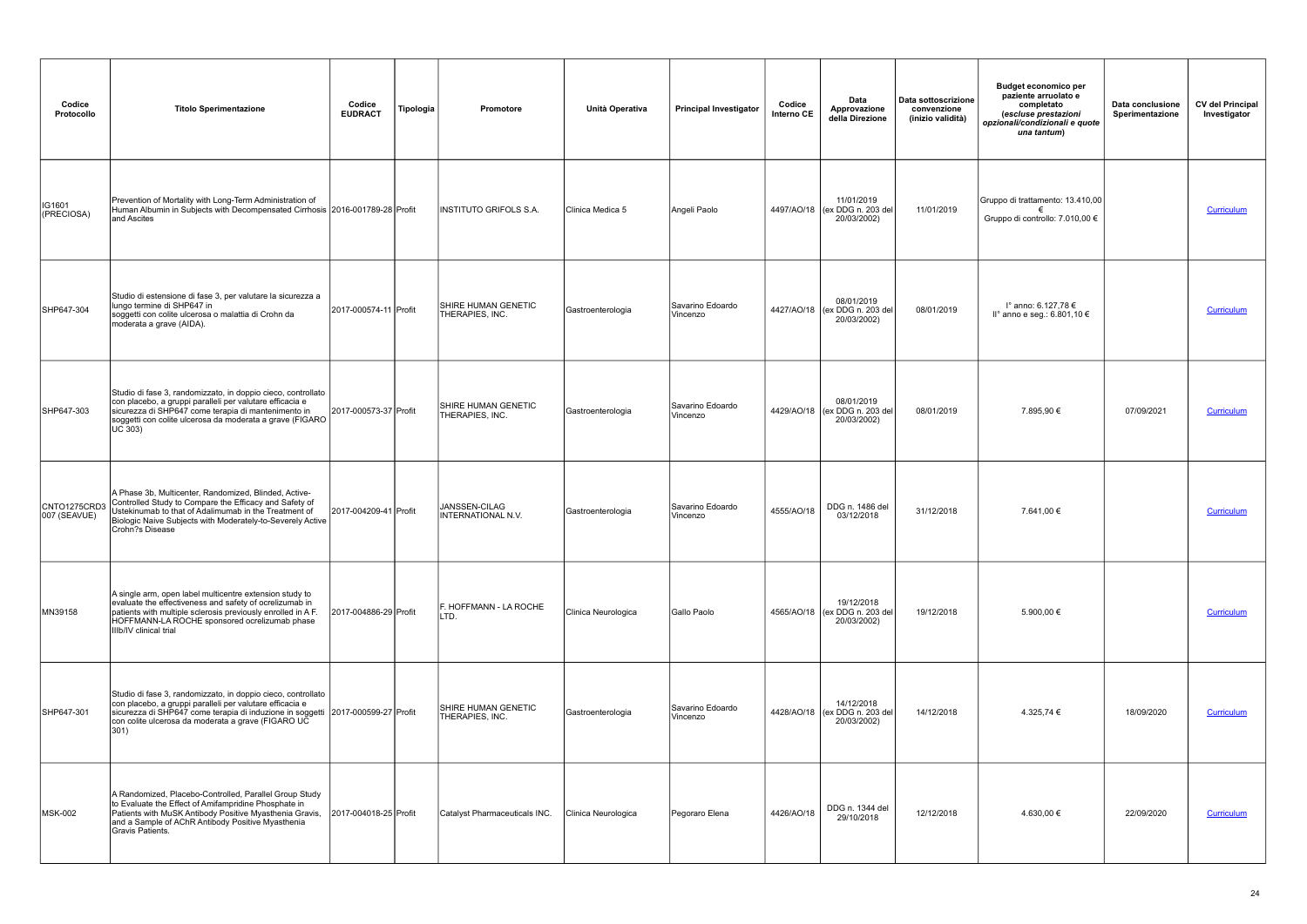| Codice<br>Protocollo               | <b>Titolo Sperimentazione</b>                                                                                                                                                                                                                                                                   | Codice<br><b>EUDRACT</b> | Tipologia | Promotore                           | Unità Operativa                         | <b>Principal Investigator</b> | Codice<br>Interno CE | Data<br>Approvazione<br>della Direzione                    | Data sottoscrizione<br>convenzione<br>(inizio validità) | <b>Budget economico per</b><br>paziente arruolato e<br>completato<br>(escluse prestazioni<br>opzionali/condizionali e quote<br>una tantum) | Data conclusione<br>Sperimentazione | <b>CV del Principal</b><br>Investigator                                                                                  |
|------------------------------------|-------------------------------------------------------------------------------------------------------------------------------------------------------------------------------------------------------------------------------------------------------------------------------------------------|--------------------------|-----------|-------------------------------------|-----------------------------------------|-------------------------------|----------------------|------------------------------------------------------------|---------------------------------------------------------|--------------------------------------------------------------------------------------------------------------------------------------------|-------------------------------------|--------------------------------------------------------------------------------------------------------------------------|
| GMPO-131-002<br>(CHELATE<br>STUDY) | Trientine tetrahydrochloride (TETA 4HCl) for the treatment<br>of Wilson's disease.                                                                                                                                                                                                              | 2016-003876-29 Profit    |           | GMP-Orphan SAS                      | Gastroenterologia                       | D'Inca' Renata                |                      | 12/12/2018<br>4361/AO/17 (ex DDG n. 203 del<br>20/03/2002) | 12/12/2018                                              | 4.891,30 €                                                                                                                                 | 13/04/2021                          | Sperimentazione<br>conclusa.<br>Documentazione<br>disponibile per la<br>consultazione agli<br>atti del Comitato<br>Etico |
| D5136C00009                        | Uno studio di fase III, randomizzato, in doppio cieco, a<br>gruppi paralleli, multicentrico, per valutare l?effetto di<br>ticagrelor rispetto a placebo nel ridurre il tasso di crisi<br>vaso-occlusive in pazienti pediatrici affetti da anemia<br>falciforme (HESTIA3)                        | 2017-002421-38 Profit    |           | ASTRAZENECA AB                      | Clinica di Oncoematologia<br>Pediatrica | Colombatti Raffaella          |                      | 11/12/2018<br>4524/AO/18 (ex DDG n. 203 del<br>20/03/2002) | 11/12/2018                                              | 5.361,00 €                                                                                                                                 |                                     | Curriculum                                                                                                               |
| ACP-103-045                        | A Double-blind, Placebo-controlled, Relapse Prevention<br>Study of Pimavanserin for the Treatment of Hallucinations<br>and Delusions Associated With Dementia-related<br>Psychosis                                                                                                              | 2017-002227-13 Profit    |           | ACADIA PHARMACEUTICALS<br>INC.      | Clinica Neurologica                     | Antonini Angelo               |                      | 05/12/2018<br>4554/AO/18 (ex DDG n. 203 del<br>20/03/2002) | 05/12/2018                                              | 13.679,88 €                                                                                                                                |                                     | Curriculum                                                                                                               |
| B7581002<br>(BUILD UC)             | A phase 2a, randomized, double-blind, placebo-controlled<br>study to evaluate the efficacy, safety, tolerability and<br>pharmacokinetics of PF-06687234 as add-on therapy to<br>infliximab in active ulcerative colitis subjects who are not in<br>remission (BUILD UC)                         | 2017-002108-28 Profit    |           | <b>PFIZER INC.</b>                  | Gastroenterologia                       | Savarino Edoardo<br>Vincenzo  |                      | 04/12/2018<br>4515/AO/18 (ex DDG n. 203 del<br>20/03/2002) | 04/12/2018                                              | 4.093,13€                                                                                                                                  |                                     | Curriculum                                                                                                               |
| B7981007                           | A phase 2a, double-blind, randomized, placebo-controlled<br>parallel group study to evaluate the efficacy and safety of<br>oral PF-06651600 and PF-06700841 as induction and<br>open label extension treatment in subjects with moderate<br>to severe Crohn's disease.                          | 2017-003359-43 Profit    |           | <b>PFIZER INC.</b>                  | Gastroenterologia                       | Savarino Edoardo<br>Vincenzo  |                      | 04/12/2018<br>4530/AO/18 (ex DDG n. 203 del<br>20/03/2002) | 04/12/2018                                              | Fase induzione: 5.354,72 $\epsilon$<br>Fase estensione: 4.696,16 €                                                                         |                                     | Curriculum                                                                                                               |
| NH19708                            | An open-label, single-arm, multicenter study to ascertain<br>the optimal starting dose of MIRCERA? given<br>subcutaneously for the maintenance treatment of anemia<br>in pediatric patients with chronic kidney disease on dialysis<br>or not yet on dialysis                                   | 2016-004779-39 Profit    |           | F. HOFFMANN - LA ROCHE<br>LTD.      | Nefrologia Pediatrica                   | Murer Luisa                   |                      | 14/11/2018<br>4522/AO/18 (ex DDG n. 203 del<br>20/03/2002) | 14/11/2018                                              | 4.400,00 €                                                                                                                                 | 31/10/2019                          | <b>Curriculum</b>                                                                                                        |
| CNTO1959PSO3<br>011<br>(PROTOSTAR) | A Phase 3, Multicenter, Randomized, Placebo- and Active<br>Comparator-Controlled Study Evaluating the Efficacy,<br>Safety, and Pharmacokinetics of Subcutaneously<br>Administered Guselkumab for the Treatment of Chronic<br>Plaque Psoriasis in Pediatric Subjects (?6 To <18 Years of<br>Age) | 2017-003053-42 Profit    |           | JANSSEN-CILAG<br>INTERNATIONAL N.V. | Clinica Dermatologica                   | Belloni Fortina Anna          | 4553/AO/18           | DDG n. 1343 del<br>29/10/2018                              | 14/11/2018                                              | Parte 1: 18.422,00 €<br>Parte 2: 16.451,00 €                                                                                               |                                     | Curriculum                                                                                                               |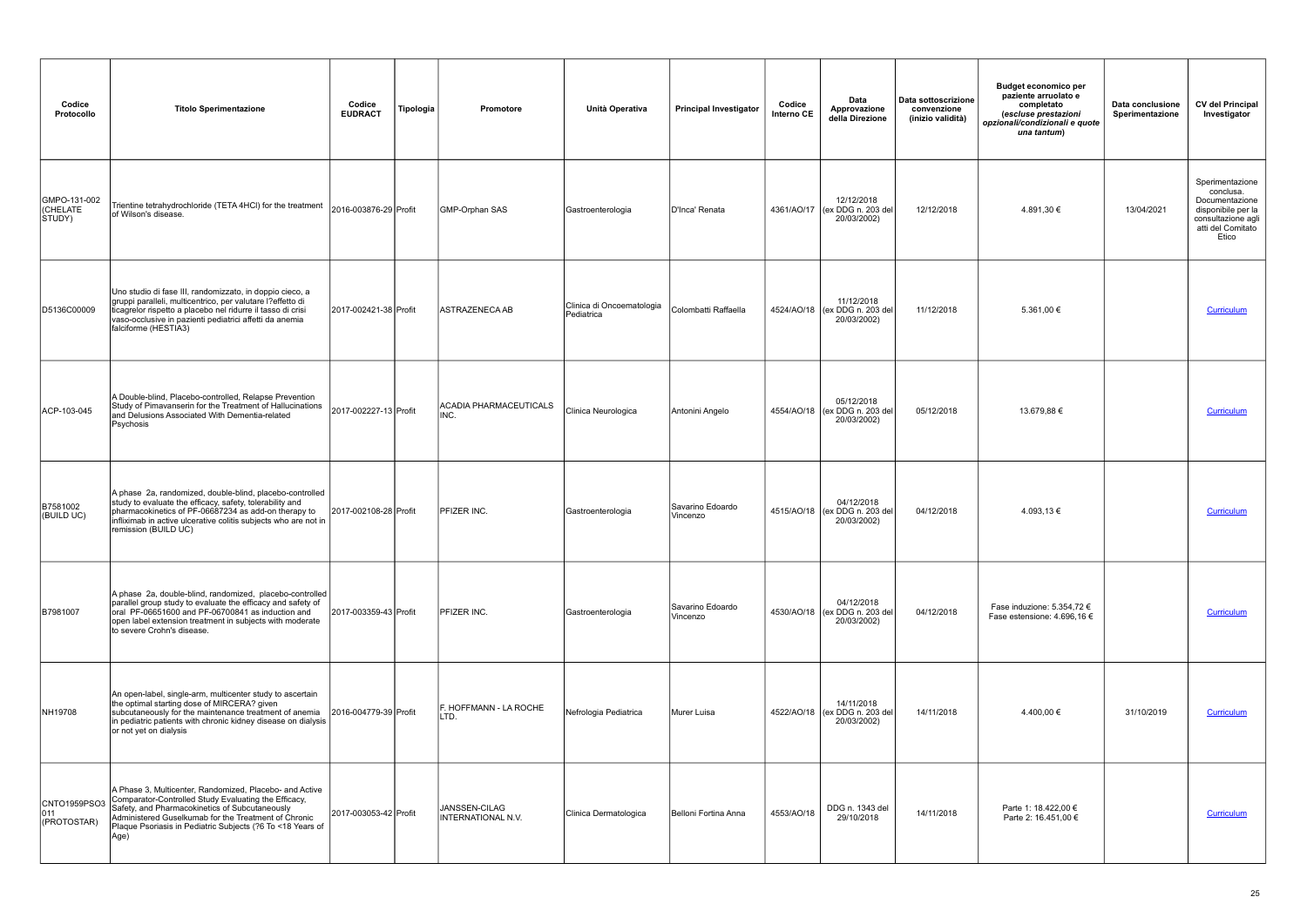| Codice<br>Protocollo            | <b>Titolo Sperimentazione</b>                                                                                                                                                                                                                                                                          | Codice<br><b>EUDRACT</b> | Tipologia | <b>Promotore</b>                                                               | Unità Operativa           | <b>Principal Investigator</b>                       | Codice<br>Interno CE | Data<br>Approvazione<br>della Direzione                     | Data sottoscrizione<br>convenzione<br>(inizio validità) | <b>Budget economico per</b><br>paziente arruolato e<br>completato<br>(escluse prestazioni<br>opzionali/condizionali e quote<br>una tantum) | Data conclusione<br>Sperimentazione | <b>CV del Principal</b><br>Investigator |
|---------------------------------|--------------------------------------------------------------------------------------------------------------------------------------------------------------------------------------------------------------------------------------------------------------------------------------------------------|--------------------------|-----------|--------------------------------------------------------------------------------|---------------------------|-----------------------------------------------------|----------------------|-------------------------------------------------------------|---------------------------------------------------------|--------------------------------------------------------------------------------------------------------------------------------------------|-------------------------------------|-----------------------------------------|
| Vedolizumab-<br>4004 (EARNEST   | A Randomized, Double-Blind, Placebo-Controlled Phase 4<br>Study to Evaluate the Efficacy and Safety of Entyvio<br>(Vedolizumab IV) in the Treatment of Chronic Pouchitis<br>(EARNEST)- Vedolizumab IV 300 mg in the Treatment of<br>Chronic Pouchitis                                                  | 2015-003472-78 Profit    |           | <b>TAKEDA EUROPE RESEARCH</b><br><b>8 DEVELOPMENT CENTRE</b><br><b>LTD</b>     | <b>IGastroenterologia</b> | Savarino Edoardo<br>Vincenzo                        |                      | 12/11/2018<br>4478/AO/18 (ex DDG n. 203 del<br>20/03/2002)  | 12/11/2018                                              | 8.284,00 €                                                                                                                                 | 19/04/2021                          | <b>Curriculum</b>                       |
| IM101611                        | A Phase 3, Randomized, Double-Blind Clinical Trial to<br>Evaluate the Efficacy and Safety of<br>Abatacept SC with Standard Treatment Compared to<br>Standard Treatment Alone in Improving<br>Disease Activity in Adults with Active Idiopathic<br>Inflammatory Myopathy (IIM).                         | 2016-002269-77 Profit    |           | <b>BRISTOL-MYERS SQUIBB</b><br>INTERNATIONAL<br>CORPORATION                    | Reumatologia              | Doria Andrea                                        |                      | 12/11/2018<br>4343/AO/17 (ex DDG n. 203 del)<br>20/03/2002) | 12/11/2018                                              | 8.421,00 €                                                                                                                                 |                                     | Curriculum                              |
| 1368-0005                       | A Phase II/III Randomized, Double-blind, Placebo-<br>controlled, Multicenter Study to Evaluate the Safety and<br>Efficacy of BI 655130 Induction Therapy in patients with<br>moderate-to-severely active ulcerative colitis who have<br>failed previous biologics therapy                              | 2017-004230-28 Profit    |           | <b>BOEHRINGER ING.</b>                                                         | Gastroenterologia         | Savarino Edoardo<br>Vincenzo                        |                      | 08/11/2018<br>4449/AO/18 (ex DDG n. 203 del<br>20/03/2002)  | 08/11/2018                                              | Paziente di Fase II: 4.600,00 €<br>Paziente di Fase III: 4.800.00 €                                                                        | 15/09/2020                          | Curriculum                              |
| ARC008                          | A Multicenter, Open-Label, Long-Term Safety Study of<br>AR101 Characterized Oral Desensitization Immunotherapy 2017-001334-26 Profit<br>in Subjects Who Participated in a Prior AR101 Study                                                                                                            |                          |           | AIMMUNE THERAPEUTICS Inc   U.O.S.D. Allergie Alimentari Muraro Maria Antonella |                           |                                                     |                      | 23/10/2018<br>4498/AO/18 (ex DDG n. 203 del<br>20/03/2002)  | 23/10/2018                                              | Braccio trattamento 1: 11.968,86<br>Braccio trattamento 2: 24.897,60<br>Braccio trattamento 3: 37.280.63                                   |                                     | <b>Curriculum</b>                       |
| 1199.225<br>(SENSCIS TM-<br>ON) | An open-label extension trial to assess the long term safety<br>of nintedanib in patients with `Systemic Sclerosis<br>associated Interstitial Lung Disease' (SSc-ILD).                                                                                                                                 | 2016-003403-66 Profit    |           | <b>BOEHRINGER ING.</b>                                                         | Reumatologia              | Iaccarino Luca                                      |                      | 19/10/2018<br>4381/AO/17 (ex DDG n. 203 del<br>20/03/2002)  | 19/10/2018                                              | 9.550,00 €                                                                                                                                 |                                     | Curriculum                              |
| GS-US-419-3896                  | Studio di estensione a lungo termine per la valutazione<br>della sicurezza di Filgotinib in soggetti con morbo di Crohn                                                                                                                                                                                | 2016-002763-34 Profit    |           | <b>GILEAD SCIENCE INC.</b>                                                     | Gastroenterologia         | D'Inca' Renata<br>Dal 01/07/2021<br>Fabiana Zingone |                      | 11/10/2018<br>4101/AO/17 (ex DDG n. 203 del<br>20/03/2002)  | 11/10/2018                                              | 14.271,00 €                                                                                                                                |                                     | <b>Curriculum</b>                       |
|                                 | Studi combinati di fase 3, in doppio cieco, randomizzati,<br>controllati con placebo, per la valutazione dell'efficacia e<br>GS-US-419-3895 della sicurezza di Filgotinib nell'induzione e nel<br>mantenimento della remissione in soggetti con morbo di<br>Crohn attivo di grado da moderato a severo | 2016-001367-36 Profit    |           | <b>GILEAD SCIENCE INC.</b>                                                     | Gastroenterologia         | D'Inca' Renata<br>Dal 01/07/2021<br>Fabiana Zingone |                      | 11/10/2018<br>4102/AO/17 (ex DDG n. 203 del<br>20/03/2002)  | 11/10/2018                                              | 23.759,00 €                                                                                                                                |                                     | Curriculum                              |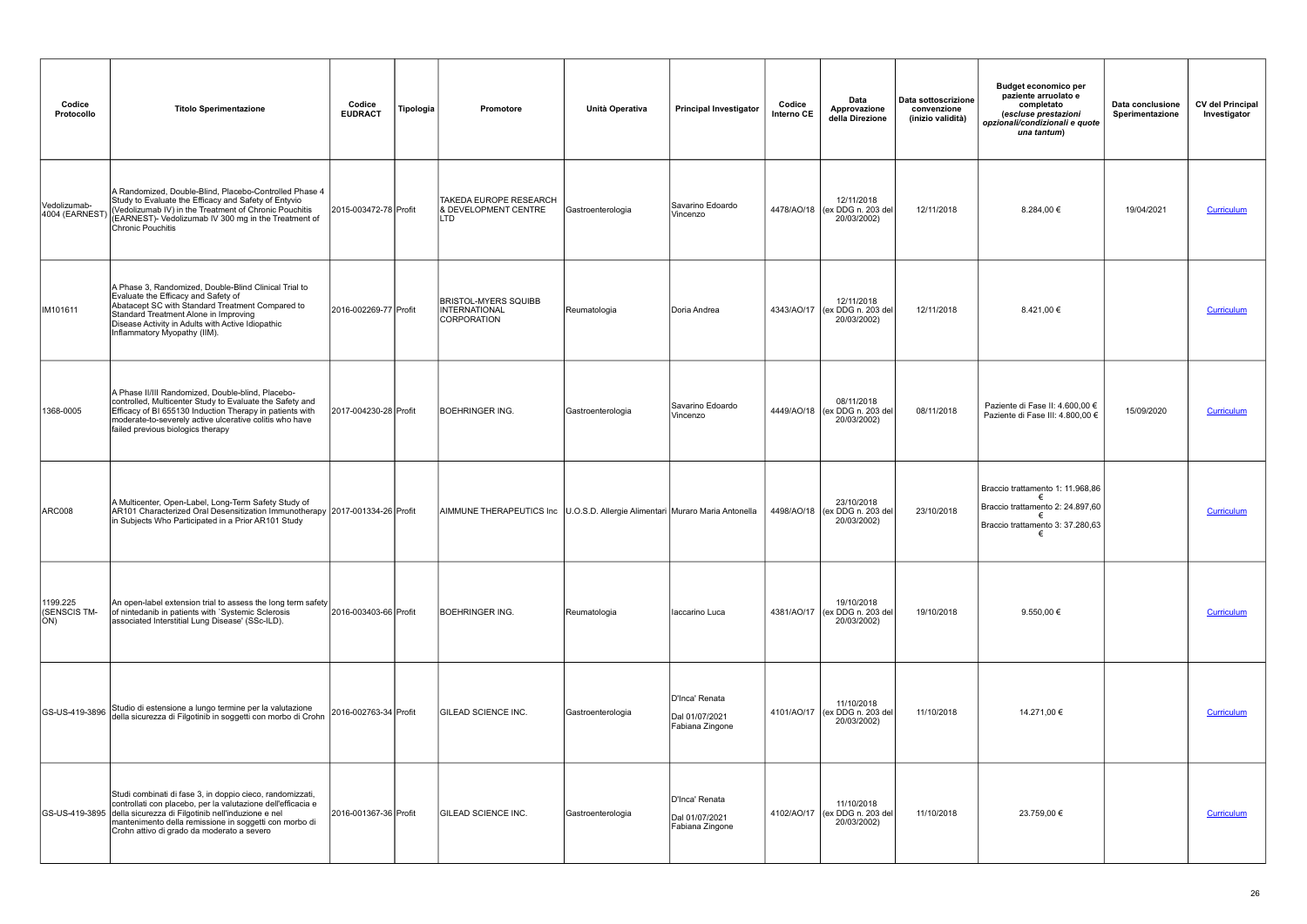| Codice<br>Protocollo   | <b>Titolo Sperimentazione</b>                                                                                                                                                                                                                                                                                                                             | Codice<br><b>EUDRACT</b> | Tipologia | <b>Promotore</b>                                                                                  | Unità Operativa          | <b>Principal Investigator</b>                             | Codice<br>Interno CE | Data<br>Approvazione<br>della Direzione                     | Data sottoscrizione<br>convenzione<br>(inizio validità) | <b>Budget economico per</b><br>paziente arruolato e<br>completato<br>(escluse prestazioni<br>opzionali/condizionali e quote<br>una tantum) | Data conclusione<br>Sperimentazione | <b>CV del Principal</b><br>Investigator |
|------------------------|-----------------------------------------------------------------------------------------------------------------------------------------------------------------------------------------------------------------------------------------------------------------------------------------------------------------------------------------------------------|--------------------------|-----------|---------------------------------------------------------------------------------------------------|--------------------------|-----------------------------------------------------------|----------------------|-------------------------------------------------------------|---------------------------------------------------------|--------------------------------------------------------------------------------------------------------------------------------------------|-------------------------------------|-----------------------------------------|
| BCX7353-204            | An open-label study to evaluate the long-term safety of<br>daily oral BCX7353 in subjects with Type I and II hereditary 2017-003281-27 Profit<br>angioedema                                                                                                                                                                                               |                          |           | <b>BIOCRYST</b><br>PHARMACEUTICALS INC.                                                           | Clinica Medica 1         | Cancian Mauro                                             |                      | 11/10/2018<br>4464/AO/18 (ex DDG n. 203 del<br>20/03/2002)  | 11/10/2018                                              | 7.265,00 €                                                                                                                                 |                                     | Curriculum                              |
| CPKC412A2408           | STUDIO IN APERTO, MULTICENTRICO, DI FASE IIIb<br>PER VALUTARE LA SICUREZZA D'IMPIEGO E<br>L'EFFICACIA DI MIDOSTAURINA (PKC412) IN PAZIENTI<br>DI ETA UGUALE O SUPERIOR A 18 ANNI CON<br>LEUCEMIA MIELOIDE ACUTA CON FLT3-MUTATO DI<br>NUOVA DIAGNOSI CHE SONO ELEGGIBILI ALLA<br>CHEMIOTERAPIA "7+3" O "5+2"                                              | 2016-004440-12 Profit    |           | INOVARTIS PHARMA AG                                                                               | Ematologia               | Gurrieri Carmela                                          |                      | 28/09/2018<br>4511/AO/18 (ex DDG n. 203 del)<br>20/03/2002) | 28/09/2018                                              | 20.000,00 €                                                                                                                                |                                     | Curriculum                              |
| MERISUDD               | Efficacy and safety of mesalazine, rifaximin, alone or<br>as extemporary combination, in the treatment of<br>symptomatic uncomplicated diverticular disease of<br>colon: multi-centre, randomised, double-blind, double -<br>dummy, parallel group, placebo-controlled study<br>(MERISUDD study).                                                         | 2016-004159-56 No Profit |           | Dipartimento di Medicina Clinica<br>e Chirurgia - Universita degli<br>Studi di Napoli Federico II | Gastroenterologia        | Savarino Edoardo<br>Vincenzo                              |                      | 27/07/2018<br>4265/AO/17 (ex DDG n. 203 del<br>20/03/2002)  | 27/07/2018                                              | $0.00 \in$                                                                                                                                 | 16/10/2019                          | Curriculum                              |
|                        | Studio di estensione a lungo termine per la valutazione<br>GS-US-418-3899 della sicurezza di filgotinib in soggetti affetti da colite<br>lulcerosa                                                                                                                                                                                                        | 2016-002765-58 Profit    |           | <b>GILEAD SCIENCE INC.</b>                                                                        | Gastroenterologia        | D'Inca' Renata<br>Dal 01/07/2021<br>Fabiana Zingone       |                      | 24/07/2018<br>4067/AO/17 (ex DDG n. 203 del<br>20/03/2002)  | 24/07/2018                                              | 14.496,00 €                                                                                                                                |                                     | Curriculum                              |
| BAY 1142524 /<br>18933 | A randomized, double-blind, multicenter study to assess<br>the efficacy and safety of a 6 month oral treatment with the<br>chymase inhibitor BAY 1142524 at a dose of 25 mg BID in 2017-000656-26 Profit<br>comparison to placebo on top of standard of care in<br>patients with type II diabetes and a clinical diagnosis of<br>diabetic kidney disease. |                          |           | Bayer AG                                                                                          | Malattie del Metabolismo | Avogaro Angelo                                            |                      | 24/07/2018<br>4342/AO/17 (ex DDG n. 203 del<br>20/03/2002)  | 24/07/2018                                              | 7.393,50 €                                                                                                                                 | 03/12/2019                          | <b>Curriculum</b>                       |
| D3250C00045            | Studio di Fase 3b multicentrico, randomizzato, in doppio<br>cieco, a gruppi paralleli, controllato con placebo per<br>valutare la sicurezza e l'efficacia di benralizumab 30 mg<br>per via sottocutanea in pazienti affetti da asma grave non<br>controllabile con il trattamento standard                                                                | 2017-001040-35 Profit    |           | <b>IASTRAZENECA AB</b>                                                                            | Medicina del Lavoro      | Maestrelli Piero<br>Dal 01/10/2019<br>Guarnieri Gabriella |                      | 06/07/2018<br>4326/AO/17 (ex DDG n. 203 del)<br>20/03/2002) | 06/07/2018                                              | 5.348,00 €                                                                                                                                 |                                     | Curriculum                              |
| TAK-831-2002           | A Phase 2, 12-Week, Randomized, Double-Blind, Placebo-<br>Controlled, Parallel Study to Evaluate Efficacy, Safety,<br>Tolerability, and Pharmacokinetics of 3 Dose levels of TAK- 2017-003471-54 Profit<br>831 in Adjunctive Treatment of Adult Subjects With<br>Negative Symptoms of Schizophrenia                                                       |                          |           | Millennium Pharmaceuticals                                                                        | Psichiatria 3            | Pigato Giorgio                                            |                      | 05/07/2018<br>4463/AO/18 (ex DDG n. 203 del)<br>20/03/2002) | 05/07/2018                                              | 11.175,25 €                                                                                                                                | 18/03/2021                          | Curriculum                              |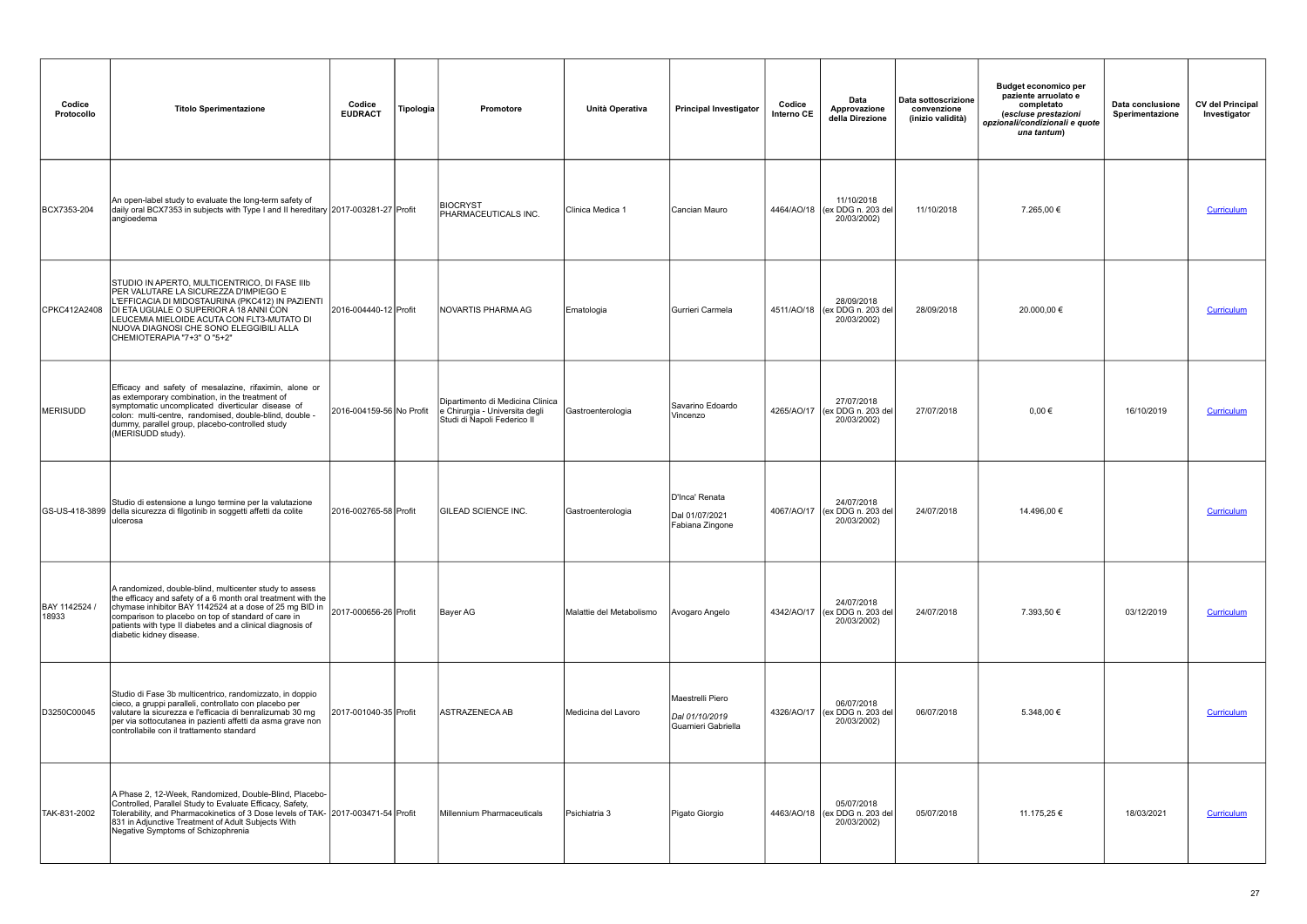| Codice<br>Protocollo               | <b>Titolo Sperimentazione</b>                                                                                                                                                                                                                                           | Codice<br><b>EUDRACT</b> | Tipologia | Promotore                                                                | Unità Operativa                         | <b>Principal Investigator</b> | Codice<br>Interno CE | Data<br>Approvazione<br>della Direzione                    | Data sottoscrizione<br>convenzione<br>(inizio validità) | <b>Budget economico per</b><br>paziente arruolato e<br>completato<br>(escluse prestazioni<br>opzionali/condizionali e quote<br>una tantum) | Data conclusione<br>Sperimentazione | <b>CV del Principal</b><br>Investigator |
|------------------------------------|-------------------------------------------------------------------------------------------------------------------------------------------------------------------------------------------------------------------------------------------------------------------------|--------------------------|-----------|--------------------------------------------------------------------------|-----------------------------------------|-------------------------------|----------------------|------------------------------------------------------------|---------------------------------------------------------|--------------------------------------------------------------------------------------------------------------------------------------------|-------------------------------------|-----------------------------------------|
| <b>BXU513667</b>                   | A Randomized Controlled Non-inferiority Study to Evaluate<br>the Efficacy and Safety of Hemopatch Compared to<br>TachoSil in Preventing or Reducing Postoperative Air<br>Leaks After Pulmonary Resection.                                                               | 2017-003931-12 Profit    |           | Baxter Healthcare Corporation                                            | Chirurgia Toracica                      | Rea Federico                  |                      | 02/07/2018<br>4405/AO/18 (ex DDG n. 203 del<br>20/03/2002) | 02/07/2018                                              | 5.007,00 €                                                                                                                                 | 21/06/2019                          | Curriculum                              |
| GBT440-034                         | An Open Label Extension Study of GBT440 Administered<br>Orally to Patients with Sickle Cell Disease Who Have<br>Participated in GBT440 Clinical Trials                                                                                                                  | 2017-004045-25 Profit    |           | Clobal Blood Therapeutics                                                | Clinica di Oncoematologia<br>Pediatrica | Colombatti Raffaella          |                      | 29/06/2018<br>4432/AO/18 (ex DDG n. 203 del<br>20/03/2002) | 29/06/2018                                              | 2.930,00 €                                                                                                                                 |                                     | Curriculum                              |
| <b>REDIV/002/17</b>                | Rifaximina, compresse a rilascio ritardato da 400 mg, nella<br>prevenzione della recidiva di diverticolite acuta e delle<br>complicanze diverticolari. Studio randomizzato di fase II,<br>multicentrico, in doppio cieco, controllato verso placebo.                    | 2017-002708-28 Profit    |           | Alfasigma S.p.A.                                                         | Gastroenterologia                       | Savarino Edoardo<br>Vincenzo  |                      | 14/06/2018<br>4420/AO/18 (ex DDG n. 203 del<br>20/03/2002) | 14/06/2018                                              | 4.000,00 €                                                                                                                                 | 03/12/2019                          | Curriculum                              |
| ARES                               | Novel strategies of antithrombotic prophylaxis in patients<br>with essential thrombocythemia at high risk of<br>cardiovascular events: comparison of different dosing<br>regimens of administration of low-dose acetylsalicylic acid                                    | 2016-002885-30 No Profit |           | UNIVERSITA' CATTOLICA DEL<br>SACRO CUORE -<br>POLICLINICO GEMELLI (UCSC) | Clinica Medica 1                        | Randi Maria Luigia            |                      | 12/06/2018<br>4038/AO/17 (ex DDG n. 203 del<br>20/03/2002) | 12/06/2018                                              | 800,00 €                                                                                                                                   |                                     | Curriculum                              |
| MK-8228-002-01                     | A Phase III, Randomized, Double-Blind, Active<br>Comparator-Controlled Study to Evaluate the Efficacy and<br>Safety of MK-8228 (Letermovir) Versus Valganciclovir for<br>the Prevention of Human Cytomegalovirus (CMV) Disease<br>in Adult Kidney Transplant Recipients | 2017-001055-30 Profit    |           | <b>MERCK SHARP &amp; DOHME</b><br>CORP.                                  | Trapianti di Rene e<br>Pancreas         | Rigotti Paolo                 |                      | 17/05/2018<br>4431/AO/18 (ex DDG n. 203 del<br>20/03/2002) | 17/05/2018                                              | 17.523,00 €                                                                                                                                |                                     | Curriculum                              |
| FADOI.01.2016<br><b>PROLAPS II</b> | Rivaroxaban or placebo for extended antithrombotic<br>prophylaxis after laparoscopic surgery for colorectal<br>cancer: a randomized, double blind, placebo-controlled<br>study. THE PRO-LAPS STUDY II.                                                                  | 2015-005090-20 No Profit |           | Fondazione FADOI                                                         | Angiologia                              | Avruscio Giampiero            |                      | 19/04/2018<br>4094/AO/17 (ex DDG n. 203 del<br>20/03/2002) | 19/04/2018                                              | 350,00 €                                                                                                                                   |                                     | <b>Curriculum</b>                       |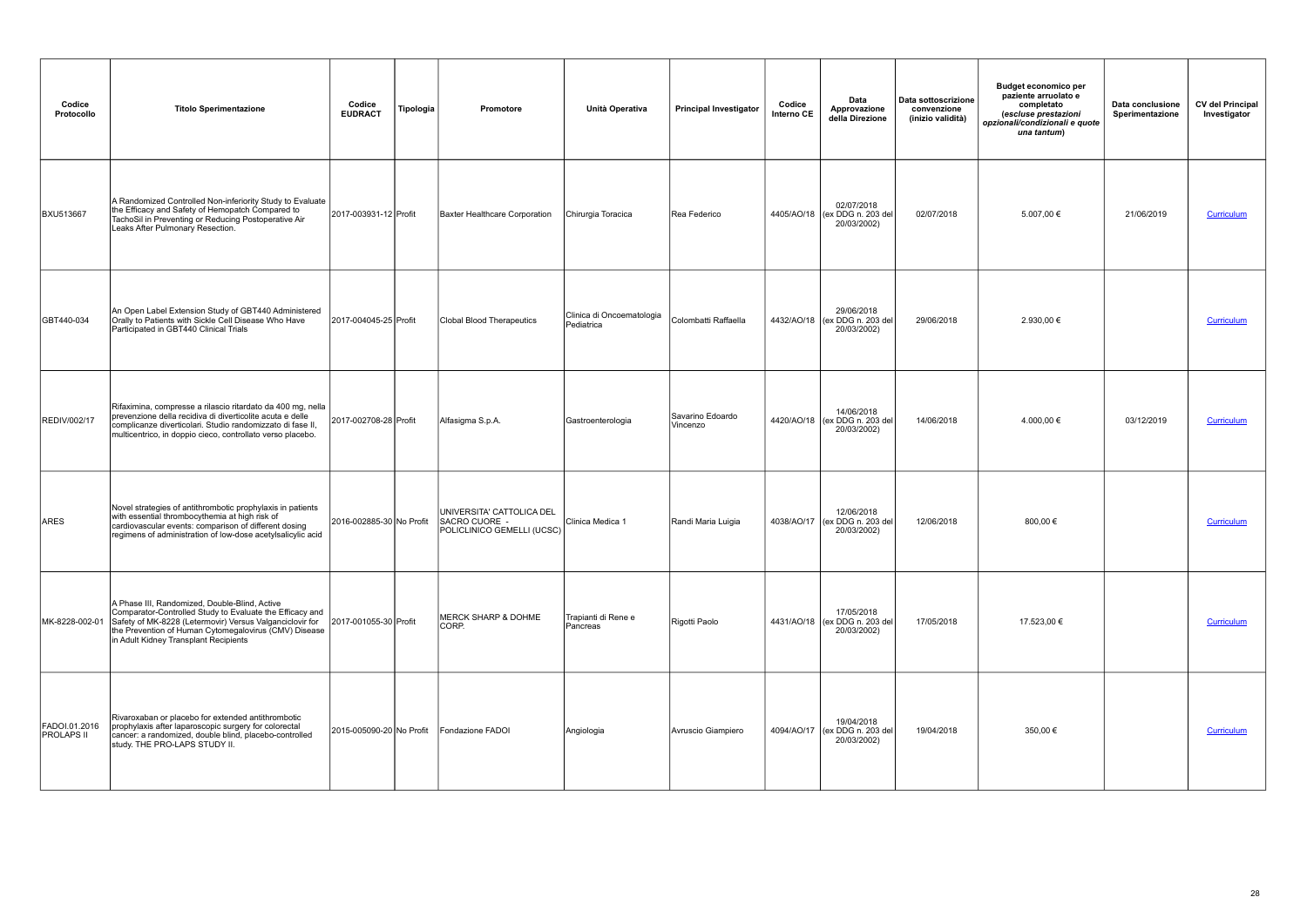| Codice<br>Protocollo | <b>Titolo Sperimentazione</b>                                                                                                                                                                                                                                                                                                                                                                                                      | Codice<br><b>EUDRACT</b> | Tipologia | Promotore                                | Unità Operativa        | <b>Principal Investigator</b>                         | Codice<br>Interno CE | Data<br>Approvazione<br>della Direzione                    | Data sottoscrizione<br>convenzione<br>(inizio validità) | <b>Budget economico per</b><br>paziente arruolato e<br>completato<br>(escluse prestazioni<br>opzionali/condizionali e quote<br>una tantum) | Data conclusione<br>Sperimentazione | <b>CV del Principal</b><br>Investigator                                                                                  |
|----------------------|------------------------------------------------------------------------------------------------------------------------------------------------------------------------------------------------------------------------------------------------------------------------------------------------------------------------------------------------------------------------------------------------------------------------------------|--------------------------|-----------|------------------------------------------|------------------------|-------------------------------------------------------|----------------------|------------------------------------------------------------|---------------------------------------------------------|--------------------------------------------------------------------------------------------------------------------------------------------|-------------------------------------|--------------------------------------------------------------------------------------------------------------------------|
| RNS60-ALS            | The effects of RNS60 on ALS biomarkers                                                                                                                                                                                                                                                                                                                                                                                             | 2016-002382-62 No Profit |           | IST. DI RICERCHE<br>FARMACOLOG. M. NEGRI | Clinica Neurologica    | Soraru' Gianni                                        |                      | 13/04/2018<br>4182/AO/17 (ex DDG n. 203 del<br>20/03/2002) | 13/04/2018                                              | 1.557,38 €                                                                                                                                 |                                     | Curriculum                                                                                                               |
| GS-US-418-3898       | Studi combinati di fase 2b/3, in doppio cieco, randomizzati,<br>controllati con placebo, per la valutazione dell'efficacia e<br>della sicurezza di Filgotinib nell'induzione e nel<br>mantenimento della remissione in soggetti con colite<br>ulcerosa attiva di grado da moderato a severo                                                                                                                                        | 2016-001392-78 Profit    |           | <b>GILEAD SCIENCE INC.</b>               | Gastroenterologia      | D'Inca' Renata                                        | 4066/AO/17           | 12/04/2018<br>(ex DDG n. 203 del<br>20/03/2002)            | 12/04/2018                                              | 23.920,00 €                                                                                                                                | 19/12/2019                          | Sperimentazione<br>conclusa.<br>Documentazione<br>disponibile per la<br>consultazione agli<br>atti del Comitato<br>Etico |
| <b>METRO</b>         | Mesoglicano (Prisma®) versus placebo nella prevenzione<br>secondaria della trombosi venosa superficiale                                                                                                                                                                                                                                                                                                                            | 2016-005184-13 Profit    |           | MEDIOLANUM                               | Angiologia             | Camporese Giuseppe                                    |                      | 15/03/2018<br>4068/AO/17 (ex DDG n. 203 del<br>20/03/2002) | 15/03/2018                                              | 700,00 €                                                                                                                                   |                                     | Curriculum                                                                                                               |
| LCZ696B2319          | Multicenter, open-label, study to evaluate safety,<br>tolerability, pharmacokinetics and, pharmacodynamics of<br>LCZ696 followed by a 52-week randomized, double-blind,<br>parallel group, active-controlled study to evaluate the<br>efficacy and safety of LCZ696 compared with enalapril in<br>pediatric patients from1 month to < 18 years of age with<br>heart failure due to systemic left ventricle systolic<br>dysfunction | 2015-004207-22 Profit    |           | NOVARTIS FARMA                           | Cardiologia Pediatrica | Milanesi Ornella<br>Dal 01/10/2019<br>Castaldi Biagio |                      | 06/03/2018<br>4138/AO/17 (ex DDG n. 203 del<br>20/03/2002) | 06/03/2018                                              | Parte 1: 25.360,00 €<br>Parte 2: 8.500,00 €                                                                                                |                                     | Curriculum                                                                                                               |
| CLCZ696G2301         | Prospective ARNI versus ACE inhibitor trial to determine<br>superiority in reducing heart failure events after myocardial 2016-002154-20 Profit<br>Iinfarction                                                                                                                                                                                                                                                                     |                          |           | NOVARTIS PHARMA AG                       | Cardiologia            | Tona Francesco                                        |                      | 01/03/2018<br>4046/AO/17 (ex DDG n. 203 del<br>20/03/2002) | 01/03/2018                                              | 4.170,00 €                                                                                                                                 | 01/10/2018                          | Curriculum                                                                                                               |
| LLC1215              | Studio di fase II sulla combinazione di Ofatumumab e<br>Ibrutinib seguita da trapianto allogenico di midollo osseo o<br>mantenimento per pazienti pretrattati ad alto rischio con<br>leucemia linfoide cronica.                                                                                                                                                                                                                    | 2015-000684-13 No Profit |           | Fondazione GIMEMA Onlus                  | Ematologia             | <b>Trentin Livio</b>                                  |                      | 27/02/2018<br>4273/AO/17 (ex DDG n. 203 del<br>20/03/2002) | 27/02/2018                                              | $0.00 \in$                                                                                                                                 |                                     | <b>Curriculum</b>                                                                                                        |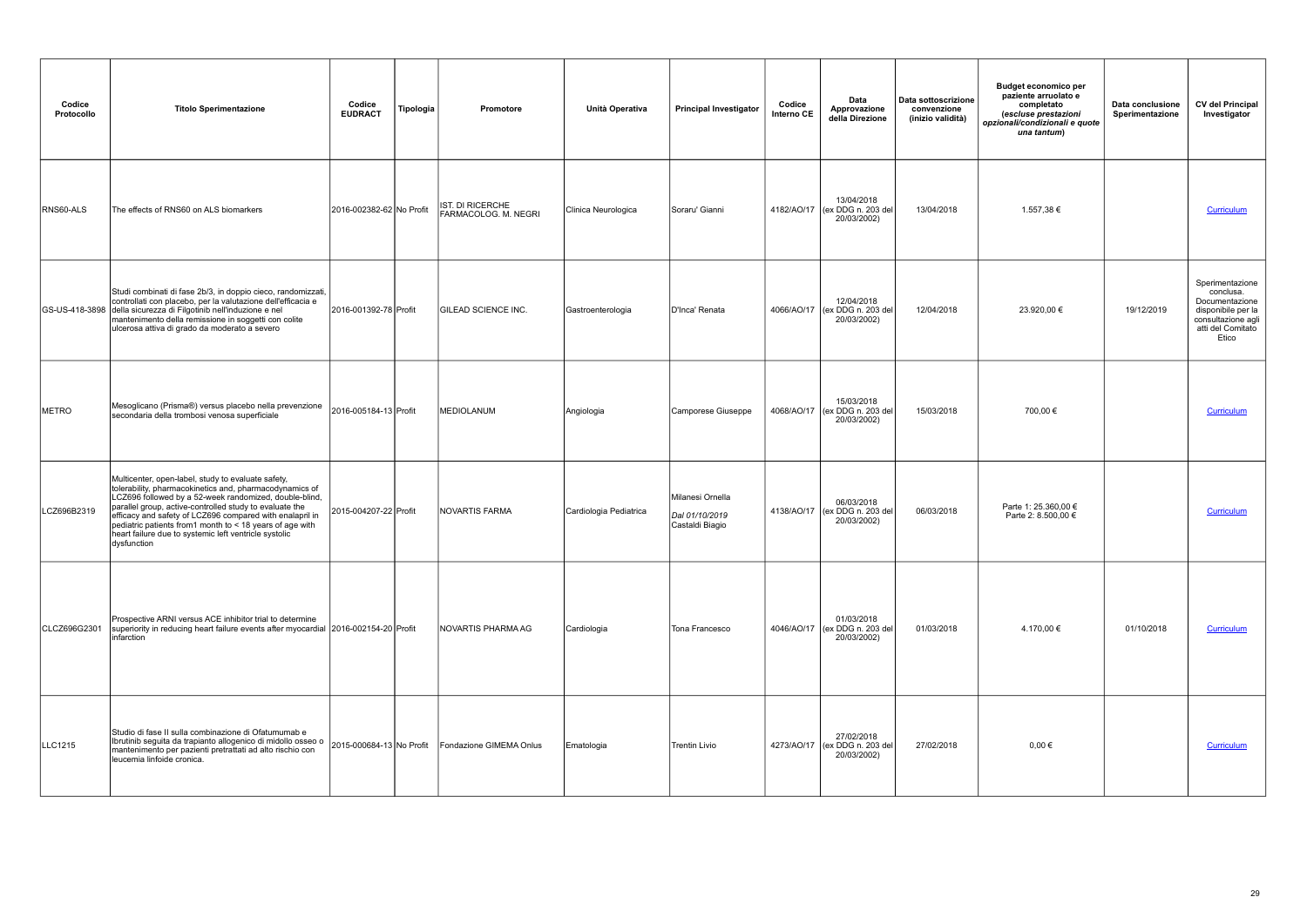| Codice<br>Protocollo     | <b>Titolo Sperimentazione</b>                                                                                                                                                                                                                                                                                                                                                       | Codice<br><b>EUDRACT</b> | Tipologia | Promotore                                                                      | Unità Operativa                          | <b>Principal Investigator</b>                         | Codice<br>Interno CE | Data<br>Approvazione<br>della Direzione                    | Data sottoscrizione<br>convenzione<br>(inizio validità)                                                                               | <b>Budget economico per</b><br>paziente arruolato e<br>completato<br>(escluse prestazioni<br>opzionali/condizionali e quote<br>una tantum) | Data conclusione<br>Sperimentazione | <b>CV del Principal</b><br>Investigator |
|--------------------------|-------------------------------------------------------------------------------------------------------------------------------------------------------------------------------------------------------------------------------------------------------------------------------------------------------------------------------------------------------------------------------------|--------------------------|-----------|--------------------------------------------------------------------------------|------------------------------------------|-------------------------------------------------------|----------------------|------------------------------------------------------------|---------------------------------------------------------------------------------------------------------------------------------------|--------------------------------------------------------------------------------------------------------------------------------------------|-------------------------------------|-----------------------------------------|
| CQVM149B2303             | Studio multicentrico, randomizzato, in doppio cieco, della<br>durata di 12 settimane per valutare l'efficacia e la sicurezza<br>di QMF149 (150/80 microgrammi) verso MF Twisthaler®<br>(200 microgrammi) in pazienti adulti e adolescenti con<br>lasma                                                                                                                              | 2016-000472-22 Profit    |           | NOVARTIS PHARMA AG                                                             | Pneumologia e Allergologia<br>Pediatrica | Zanconato Stefania                                    | 4110/AO/17           | 02/02/2018<br>(ex DDG n. 203 del<br>20/03/2002)            | 02/02/2018                                                                                                                            | 4.820,00 €                                                                                                                                 | 18/04/2018                          | <b>Curriculum</b>                       |
| OMS/DES 2011             | Multinational European Trial for Children with the<br>Opsoclonus Myoclonus Syndrome/Dancing Eye<br>Syndrome.                                                                                                                                                                                                                                                                        | 2011-000990-20 No Profit |           | AIEOP - Assocazione Italiana<br>Ematologia Oncologia Pediatrica Pediatrica     | Clinica di Oncoematologia                | Viscardi Elisabetta                                   | 3297/AO/14           | 19/09/2014                                                 | <b>NA</b><br>Avvio dello studio a<br>seguito del parere<br>favorevole definitivo<br>del CE espresso<br>nella seduta del<br>25/01/2018 | $0,00 \in$                                                                                                                                 |                                     | <b>Curriculum</b>                       |
| ARC010<br><b>ARTEMIS</b> | AR101 Trial in Europe Measuring oral Immunotherapy<br>Success in peanut allergic children (ARTEMIS).                                                                                                                                                                                                                                                                                | 2016-005004-16 Profit    |           | AIMMUNE THERAPEUTICS Inc   U.O.S.D. Allergie Alimentari Muraro Maria Antonella |                                          |                                                       |                      | 15/01/2018<br>4230/AO/17 (ex DDG n. 203 del<br>20/03/2002) | 15/01/2018                                                                                                                            | 19.309,56 €                                                                                                                                | 30/04/2019                          | Curriculum                              |
| 201000                   | A randomized, double-blind, multi-dose, placebo-controlled<br>study to evaluate the efficacy, safety and tolerability of<br>$ \text{SK2330672}$ administration for the treatment of pruritus in $ 2016-002416-41 $ Profit<br>patients with primary biliary cholangitis.<br>(GLIMMER: GSK2330672 triaL of lbat inhibition with<br>Multidose Measurement for Evaluation of Response). |                          |           | <b>GLAXOSMITHKLINE</b><br>RESEARCH & DEVELOPMENT Gastroenterologia<br>LTD.     |                                          | Floreani Annarosa<br>Dal 01/10/2019<br>Farinati Fabio |                      | 19/12/2017<br>4146/AO/17 (ex DDG n. 203 del<br>20/03/2002) | 19/12/2017                                                                                                                            | 4.200,00 €                                                                                                                                 | 20/02/2020                          | Curriculum                              |
| GBT440-031               | A phase 3, double-blind, randomized, placebo-controlled,<br>multicenter study of GBT440 administered orally to<br>patients with sickle cell disease                                                                                                                                                                                                                                 | 2016-003370-40 Profit    |           | Clobal Blood Therapeutics                                                      | Clinica di Oncoematologia<br>Pediatrica  | Colombatti Raffaella                                  |                      | 19/12/2017<br>4112/AO/17 (ex DDG n. 203 del<br>20/03/2002) | 19/12/2017                                                                                                                            | Gruppo 1: 7.328,00 €<br>Gruppo 2 e 3: 6.607,00 €                                                                                           | 04/09/2019                          | Curriculum                              |
| FADOI_03.2016            | Apixaban per il trattamento del tromboembolismo venoso<br>Apixabari per il trattamento dei administratori di anno 2016-003093-40 No Profit<br>aperto, con valutazione in cieco degli endpoint (PROBE).<br>Studio CARAVAGGIO                                                                                                                                                         |                          |           | Fondazione FADOI                                                               | Clinica Medica 3                         | Pesavento Raffaele                                    |                      | 16/11/2017<br>4086/AO/17 (ex DDG n. 203 del<br>20/03/2002) | 16/11/2017                                                                                                                            | 2.500,00 €                                                                                                                                 |                                     | <b>Curriculum</b>                       |
| DSE-EDO-01-15-<br>leu    | Valutazione della sicurezza e dell'efficacia di un regime<br>antitrombotico basato su edoxaban rispetto ad un regime<br>basato sugli antagonisti della vitamina K a seguito di<br>riuscito intervento coronarico percutaneo (ICP) con<br>inserimento di stent                                                                                                                       | 2016-002683-14 Profit    |           | <b>DAIICHI SANKYO EUROPE</b><br><b>GMBH</b>                                    | Cardiologia                              | Tarantini Giuseppe                                    |                      | 10/11/2017<br>4071/AO/17 (ex DDG n. 203 del<br>20/03/2002) | 10/11/2017                                                                                                                            | Paziente Edoxaban: 3.777,00 €<br>Paziente VKA 4.453.00 €                                                                                   |                                     | Curriculum                              |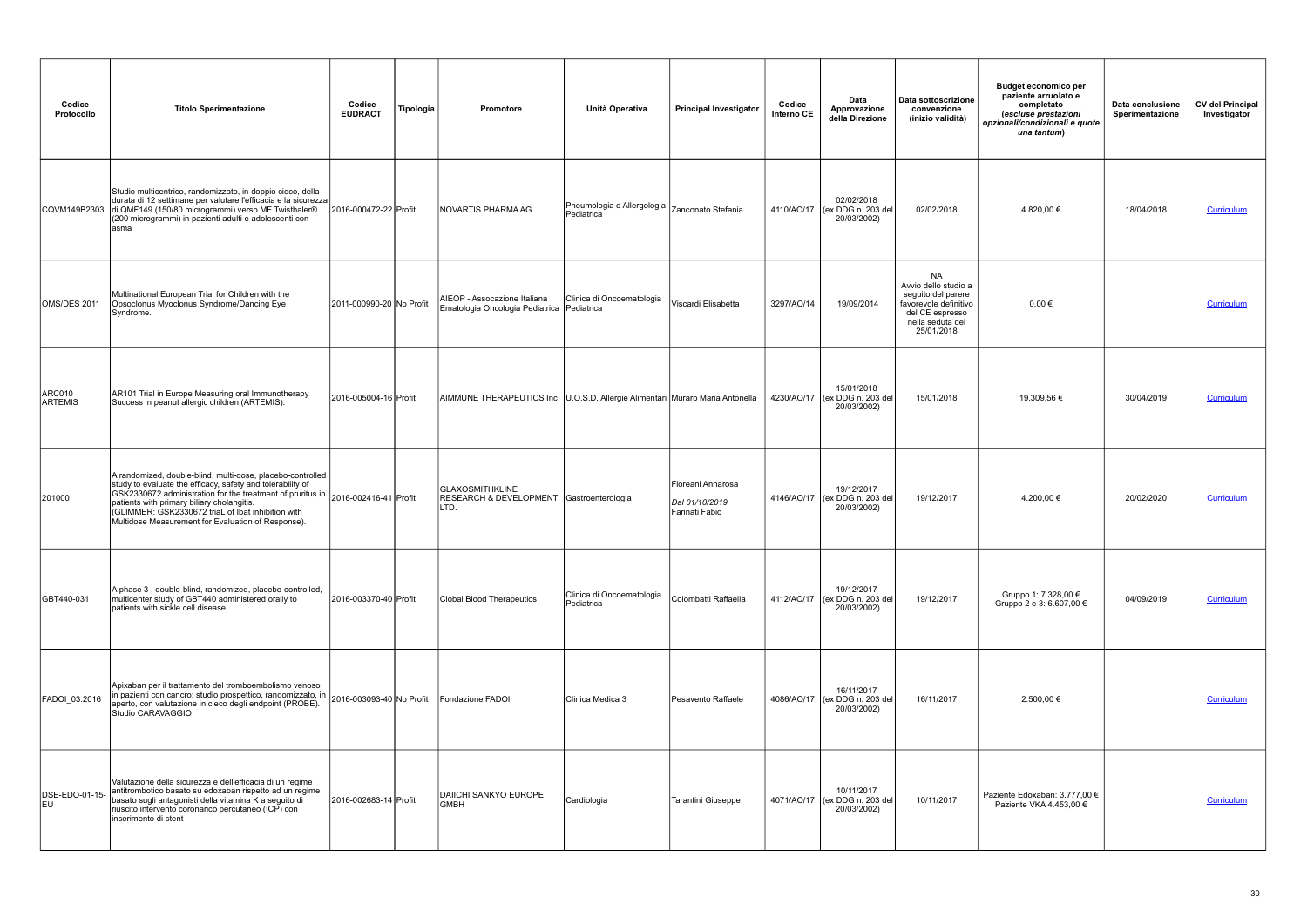| Codice<br>Protocollo  | <b>Titolo Sperimentazione</b>                                                                                                                                                                                                                                                                                                                        | Codice<br><b>EUDRACT</b> | Tipologia | Promotore                                                                      | Unità Operativa     | <b>Principal Investigator</b> | Codice<br>Interno CE | Data<br>Approvazione<br>della Direzione                    | Data sottoscrizione<br>convenzione<br>(inizio validità) | <b>Budget economico per</b><br>paziente arruolato e<br>completato<br>(escluse prestazioni<br>opzionali/condizionali e quote<br>una tantum)                                                    | Data conclusione<br>Sperimentazione | <b>CV del Principal</b><br>Investigator                                                                                  |
|-----------------------|------------------------------------------------------------------------------------------------------------------------------------------------------------------------------------------------------------------------------------------------------------------------------------------------------------------------------------------------------|--------------------------|-----------|--------------------------------------------------------------------------------|---------------------|-------------------------------|----------------------|------------------------------------------------------------|---------------------------------------------------------|-----------------------------------------------------------------------------------------------------------------------------------------------------------------------------------------------|-------------------------------------|--------------------------------------------------------------------------------------------------------------------------|
| Z7224L01              | Studio clinico multicentrico, controllato con placebo, in<br>doppio cieco, per valutare l'efficacia e la sicurezza di 12<br>mesi di terapia con Promixin? (colistimetato di sodio) per<br>via inalatoria nel trattamento di soggetti con bronchiectasie<br>non da fibrosi cistica con infezione cronica da<br>Pseudomonas aeruginosa (P. aeruginosa) | 2015-002743-33 Profit    |           | <b>ZAMBON ITALIA</b>                                                           | Pneumologia         | Saetta Marina                 | 4100/AO/17           | 10/11/2017<br>(ex DDG n. 203 del<br>20/03/2002)            | 10/11/2017                                              | 3.595,00 €                                                                                                                                                                                    | 14/09/2018                          | <b>Curriculum</b>                                                                                                        |
| <b>CML1516</b>        | STUDIO DI EFFICACIA, SICUREZZA E TOLLERABILITA<br>DI BOSUTINIB (BEST) IN PAZIENTI ANZIANI AFFETTI DA<br>LEUCEMIA MIELOIDE CRONICA RESISTENTI AL<br>TRATTAMENTO DI PRIMA LINEA CON ALTRI FARMACI<br>INIBITORI DELLA TIROSIN-CHINASI                                                                                                                   | 2016-002216-40 No Profit |           | Fondazione GIMEMA Onlus                                                        | Ematologia          | Binotto Gianni                |                      | 10/11/2017<br>4135/AO/17 (ex DDG n. 203 del<br>20/03/2002) | 10/11/2017                                              | $0.00 \in$                                                                                                                                                                                    |                                     | Curriculum                                                                                                               |
| EFX14336<br>ICARIA-MM | A phase 3 randomized, open-label, multicenter study<br>comparing Isatuximab (SAR650984) in Combination with<br>pomalidomide And low-dose dexamethasone veRsus<br>pomalidomide and low-dose dexamethasone In patients<br>with refractory or relapsed And refractory Multiple Myeloma                                                                  | 2016-003097-41 Profit    |           | SANOFI S.P.A.                                                                  | Ematologia          | Zambello Renato               |                      | 24/10/2017<br>4168/AO/17 (ex DDG n. 203 del<br>20/03/2002) | 24/10/2017                                              | Braccio sperimentale: 13.200 €<br>Braccio controllo: 7.290,00 €                                                                                                                               |                                     | Curriculum                                                                                                               |
| CL2-42909-016         | Dose-response relationship study of S42909 on leg ulcer<br>healing after oral repeated administration in patients with<br>active venous leg ulcer.<br>A 10-week randomized, double-blind, placebo-controlled,<br>prospective, international, multicentre, phase IIa study.                                                                           | 2016-004143-36 Profit    |           | INSTITUT DE RECHERCHES<br><b>INTERNATIONALES SERVIER</b>                       | Angiologia          | Avruscio Giampiero            |                      | 20/10/2017<br>4186/AO/17 (ex DDG n. 203 del<br>20/03/2002) | 20/10/2017                                              | 5.110,00 €                                                                                                                                                                                    | 24/03/2020                          | <b>Curriculum</b>                                                                                                        |
| LIVERHOPE_SA<br>FETY  | Safety and tolerability of the combination of simvastatin<br>plus rifaximin in patients with decompensated cirrhosis: a<br>multicenter, double-blind, placebo controlled randomized<br>clinical trial.                                                                                                                                               | 2016-004499-23 No Profit |           | AZIENDA OSPEDALIERA DI<br>PADOVA                                               | Clinica Medica 5    | Angeli Paolo                  |                      | 20/10/2017<br>4169/AO/17 (ex DDG n. 203 del<br>20/03/2002) | 20/10/2017                                              | 261,30 €                                                                                                                                                                                      |                                     | Curriculum                                                                                                               |
|                       | Sicurezza e efficacia del trattamento con propranololo<br>0.2% per uso topico nei neonati affetti da retinopatia del<br>prematuro: studio pilota.                                                                                                                                                                                                    | 2014-005472-29 No Profit |           | AZIENDA OSPEDALIERA<br>MEYER                                                   | Patologia Neonatale | Lago Paola                    |                      | 11/10/2017<br>4215/AO/17 (ex DDG n. 203 del<br>20/03/2002) | 11/10/2017                                              | $0,00 \in$                                                                                                                                                                                    | 20/04/2018                          | Sperimentazione<br>conclusa.<br>Documentazione<br>disponibile per la<br>consultazione agli<br>atti del Comitato<br>Etico |
| ARC004<br>On          | Peanut allergy oral immunotherapy study of AR101 for<br>PALISADE Follow desensitization in children and adults (PALISADE) follow-<br>on study                                                                                                                                                                                                        | 2016-004941-94 Profit    |           | AIMMUNE THERAPEUTICS Inc   U.O.S.D. Allergie Alimentari Muraro Maria Antonella |                     |                               |                      | 20/09/2017<br>4117/AO/17 (ex DDG n. 203 del<br>20/03/2002) | 20/09/2017                                              | Gruppo 1: 18.108,78 €<br>Gruppo 2 Coorte 1: 2.126,24 €<br>Gruppo 2 Coorte 2: 3.043,65 €<br>Gruppo 2 Coorte 3A: 3.245,39 €<br>Gruppo 2 Coorte 3B: 4.373,05 €<br>Gruppo 2 Coorte 3C: 6.216,89 € | 15/11/2019                          | Curriculum                                                                                                               |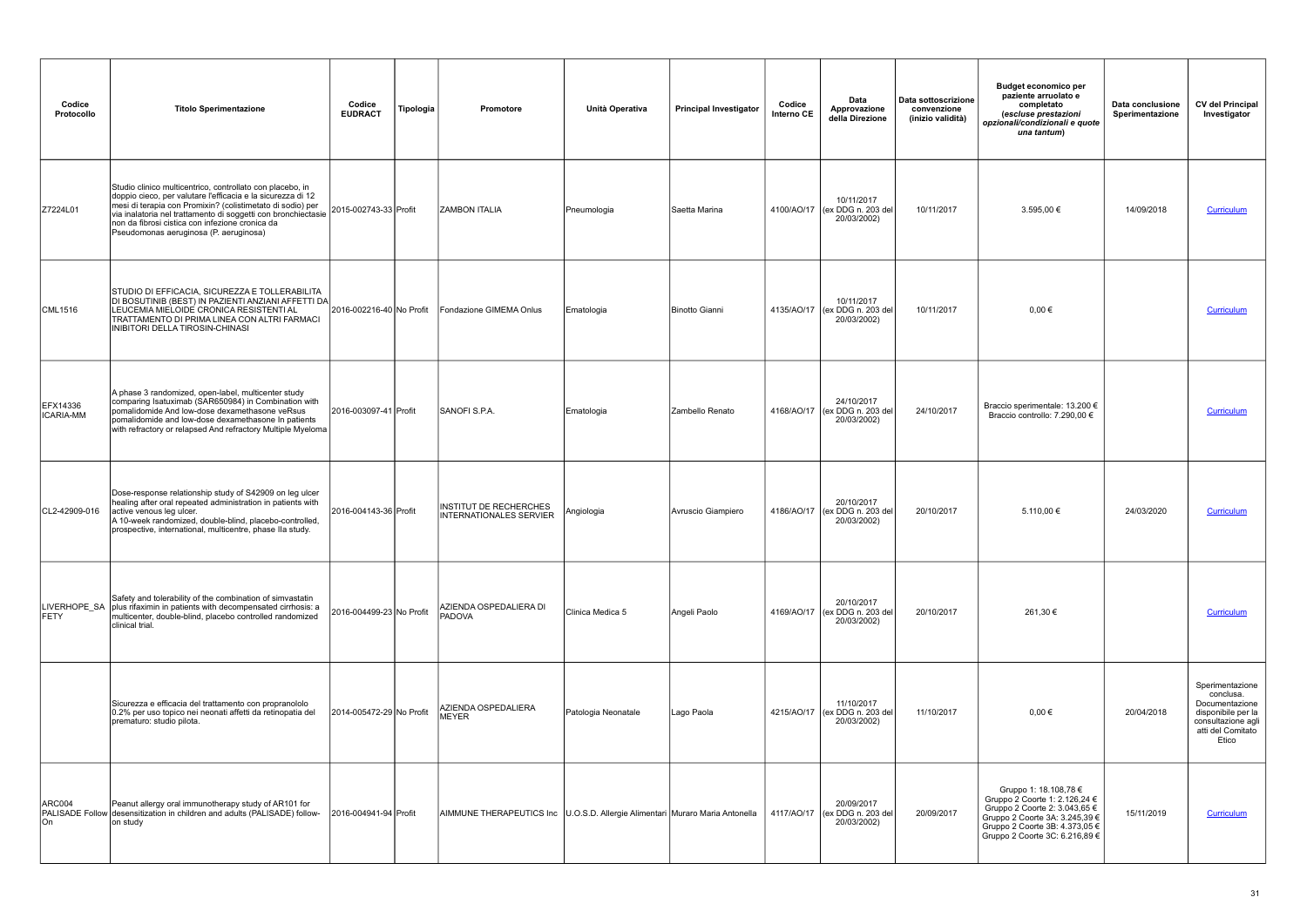| Codice<br>Protocollo      | <b>Titolo Sperimentazione</b>                                                                                                                                                                                       | Codice<br><b>EUDRACT</b> | Tipologia | Promotore                                                                       | Unità Operativa                         | <b>Principal Investigator</b>                              | Codice<br>Interno CE | Data<br>Approvazione<br>della Direzione                    | Data sottoscrizione<br>convenzione<br>(inizio validità) | <b>Budget economico per</b><br>paziente arruolato e<br>completato<br>(escluse prestazioni<br>opzionali/condizionali e quote<br>una tantum) | Data conclusione<br>Sperimentazione | <b>CV del Principal</b><br>Investigator                                                                                  |
|---------------------------|---------------------------------------------------------------------------------------------------------------------------------------------------------------------------------------------------------------------|--------------------------|-----------|---------------------------------------------------------------------------------|-----------------------------------------|------------------------------------------------------------|----------------------|------------------------------------------------------------|---------------------------------------------------------|--------------------------------------------------------------------------------------------------------------------------------------------|-------------------------------------|--------------------------------------------------------------------------------------------------------------------------|
| PEITHO-2 CTH<br>C007      | Safety and Efficacy of Low Molecular Weight Heparin for<br>72 Hours Followed by Dabigatran for the Treatment of<br>Acute Intermediate-Risk Pulmonary Embolism                                                       | 2015-001830-12 Profit    |           | <b>GUTENBERG UNIVERSITY</b><br>MEDICAL CENTER, DEPT. OF<br><b>MEDICINE I</b>    | Cardiologia                             | Pengo Vittorio                                             |                      | 07/09/2017<br>4103/AO/17 (ex DDG n. 203 del<br>20/03/2002) | 07/09/2017                                              | 1.795,00 €                                                                                                                                 | 31/07/2018                          | Sperimentazione<br>conclusa.<br>Documentazione<br>disponibile per la<br>consultazione agli<br>atti del Comitato<br>Etico |
| COMB157G2302              | A randomized, double-blind, double-dummy, parallel-group<br>study comparing the efficacy and safety of ofatumumab<br>versus teriflunomide in patients with relapsing multiple<br>sclerosis                          | 2015-005419-33 Profit    |           | NOVARTIS FARMA                                                                  | Clinica Neurologica                     | Gallo Paolo                                                |                      | 31/08/2017<br>4116/AO/17 (ex DDG n. 203 del<br>20/03/2002) | 31/08/2017                                              | 17.150,00 €                                                                                                                                |                                     | Curriculum                                                                                                               |
| PROMISE                   | Protein misfolding, amyotrophic lateral sclerosis and<br>guanabenz: a phase II rct with futility design                                                                                                             | 2014-005367-32 No Profit |           | ISTITUTO NEUROLOGICO<br><b>CARLO BESTA</b>                                      | Clinica Neurologica                     | Soraru' Gianni                                             |                      | 28/08/2017<br>4087/AO/17 (ex DDG n. 203 del<br>20/03/2002) | 28/08/2017                                              | $0.00 \in$                                                                                                                                 |                                     | Curriculum                                                                                                               |
| SIDEROS SNT-<br>$III-012$ | A phase III double-blind, randomized, placebo-controlled<br>study assessing the efficacy, safety and tolerability of<br>idebenone in patients with duchenne muscular dystrophy<br>receiving glucocorticoid steroids | 2016-000602-10 Profit    |           | <b>SANTHERA</b><br>PHARMACEUTICALS<br>(SWITZERLAND) LTD                         | Clinica Neurologica                     | Pegoraro Elena                                             |                      | 19/06/2017<br>4024/AO/16 (ex DDG n. 203 del<br>20/03/2002) | 19/06/2017                                              | 6.910,00€                                                                                                                                  |                                     | Curriculum                                                                                                               |
| GED-0301-CD-<br>004       | Studio di estensione di fase 3 con trattamento attivo a<br>lungo termine di mongersen (GED-0301) in soggetti con<br>morbo di Crohn                                                                                  | 2015-001963-37 Profit    |           | <b>CELGENE CORPORATION</b>                                                      | Gastroenterologia                       | Sturniolo Giacomo Carlo<br>Dal 27/09/2017<br>D'Incà Renata |                      | 15/06/2017<br>3981/AO/16 (ex DDG n. 203 del<br>20/03/2002) | 15/06/2017                                              | 11.500,00 €                                                                                                                                | 09/11/2017                          | Sperimentazione<br>conclusa.<br>Documentazione<br>disponibile per la<br>consultazione agli<br>atti del Comitato<br>Etico |
|                           | Secondo studio clinico condotto da esperti europei nel<br>EuroNet-PHL-C2 campo per il trattamento del linfoma di Hodgkin classico<br>nei bambini e negli adolescenti                                                | 2012-004053-88 No Profit |           | A.I.E.O.P. - ASSOCIAZIONE<br><b>ITALIANA EMATOLOGIA</b><br>ONCOLOGIA PEDIATRICA | Clinica di Oncoematologia<br>Pediatrica | Pillon Marta                                               |                      | 12/06/2017<br>4012/AO/16 (ex DDG n. 203 del<br>20/03/2002) | 12/06/2017                                              | $0.00 \in$                                                                                                                                 |                                     | Curriculum                                                                                                               |
| <b>PCYC-1142 CA</b>       | Studio di fase 2 della combinazione ibrutinib-venetoclax in<br>soggetti affetti da leucemia linfatica cronica (LLC) / linfoma 2016-002293-12 Profit<br>linfocitico a piccole cellule (LLPC) naive al trattamento    |                          |           | <b>PHARMACYCLICS INC.</b>                                                       | Ematologia                              | Trentin Livio                                              |                      | 31/05/2017<br>4048/AO/17 (ex DDG n. 203 del<br>20/03/2002) | 31/05/2017                                              | 14.907,55 €                                                                                                                                |                                     | Curriculum                                                                                                               |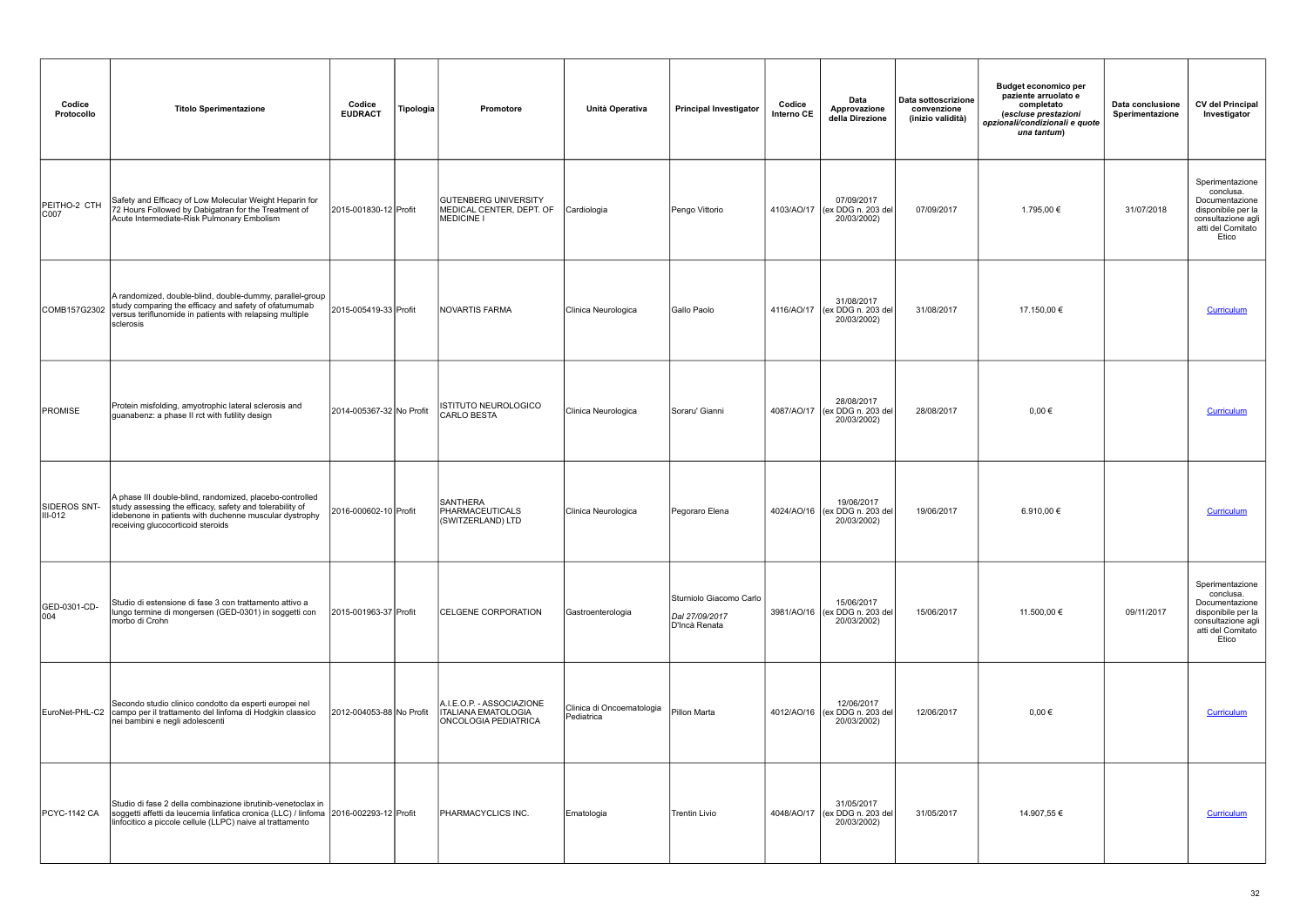| Codice<br>Protocollo | <b>Titolo Sperimentazione</b>                                                                                                                                                                                                                                                                                                           | Codice<br><b>EUDRACT</b> | Tipologia | Promotore                                       | Unità Operativa                         | <b>Principal Investigator</b>                              | Codice<br>Interno CE | Data<br>Approvazione<br>della Direzione                    | Data sottoscrizione<br>convenzione<br>(inizio validità) | <b>Budget economico per</b><br>paziente arruolato e<br>completato<br>(escluse prestazioni<br>opzionali/condizionali e quote<br>una tantum) | Data conclusione<br>Sperimentazione | <b>CV del Principal</b><br>Investigator                                                                                  |
|----------------------|-----------------------------------------------------------------------------------------------------------------------------------------------------------------------------------------------------------------------------------------------------------------------------------------------------------------------------------------|--------------------------|-----------|-------------------------------------------------|-----------------------------------------|------------------------------------------------------------|----------------------|------------------------------------------------------------|---------------------------------------------------------|--------------------------------------------------------------------------------------------------------------------------------------------|-------------------------------------|--------------------------------------------------------------------------------------------------------------------------|
| NOAH-AFNET 6         | Non-vitamin K antagonist Oral anticoagulants in patients<br>with Atrial High rate episodes                                                                                                                                                                                                                                              | 2015-003997-33 No Profit |           | KOMPETENZNETZ<br>VORHOFFLIMMERN E.V.<br>(AFNET) | Cardiologia                             | Bertaglia Emanuele                                         |                      | 25/05/2017<br>3951/AO/16 (ex DDG n. 203 del<br>20/03/2002) | 25/05/2017                                              | 1.790,00 €                                                                                                                                 |                                     | Curriculum                                                                                                               |
| FIL_BArT             | Studio multicentrico per valutare l?attivita antivirale di un<br>trattamento senza interferone con ledipasvir piu sofosbuvir<br>(genotipi 1 e 4) e sofosbuvir piu velpatasvir (genotipi 2 e 3) 2015-004830-81 No Profit<br>in pazienti affetti da linfoma indolente a cellule B associato<br>ad infezione da virus dell'epatite C       |                          |           | FONDAZIONE ITALIANA<br><b>LINFOMI ONLUS</b>     | Ematologia                              | Piazza Francesco                                           |                      | 03/05/2017<br>3991/AO/16 (ex DDG n. 203 del<br>20/03/2002) | 03/05/2017                                              | $0,00 \in$                                                                                                                                 |                                     | Curriculum                                                                                                               |
| GED-0301-CD-<br>002  | Studio multicentrico di fase 3, randomizzato, in doppio<br>cieco, controllato con placebo per valutare l'efficacia e la<br>sicurezza di mongersen (ged-0301) per il trattamento di<br>soggetti con malattia di crohn in fase attiva                                                                                                     | 2015-001925-18 Profit    |           | <b>CELGENE CORPORATION</b>                      | Gastroenterologia                       | Sturniolo Giacomo Carlo<br>Dal 27/09/2017<br>D'Incà Renata |                      | 28/04/2017<br>3980/AO/16 (ex DDG n. 203 del<br>20/03/2002) | 28/04/2017                                              | 6.707,62 €                                                                                                                                 | 09/11/2017                          | Sperimentazione<br>conclusa.<br>Documentazione<br>disponibile per la<br>consultazione agli<br>atti del Comitato<br>Etico |
| NeoVanc              | Multi-centre randomised open label phase IIb study to<br>compare the efficacy, safety and pharmacokinetics (PK) of<br>an optimised dosing to a standard dosing regimen of<br>vancomycin in neonates and infants aged 90 days with late<br>onset bacterial sepsis known or suspected to be caused by<br>Gram-positive microorganisms     | 2015-000203-89 No Profit |           | FONDAZIONE PENTA ONLUS                          | Patologia Neonatale                     | Baraldi Eugenio                                            |                      | 18/04/2017<br>4037/AO/17 (ex DDG n. 203 del<br>20/03/2002) | 18/04/2017                                              | 275,00 €                                                                                                                                   |                                     | Curriculum                                                                                                               |
| MA29957              | A phase IIb, multicenter, randomized, double-blind,<br>placebo-controlled study to evaluate the efficacy, safety,<br>and tolerability of sildenafil added to pirfenidone in patients 2015-005131-40 Profit<br>with advanced idiopathic pulmonary fibrosis and<br>intermediate or high probability of group 3 pulmonary<br>hypertension. |                          |           | F. HOFFMANN - LA ROCHE<br>LTD.                  | Pneumologia                             | Spagnolo Paolo                                             |                      | 06/04/2017<br>4009/AO/16 (ex DDG n. 203 del<br>20/03/2002) | 06/04/2017                                              | 6.300,00 €                                                                                                                                 |                                     | Curriculum                                                                                                               |
| GO29665              | A phase I/II, multicenter, open-label, dose-escalation study<br>of the safety and pharmacokinetics of cobimetinib in<br>pediatric and young adult patients with previously treated<br>solid tumors                                                                                                                                      | 2014-004685-25 Profit    |           | F. HOFFMANN - LA ROCHE<br>LTD.                  | Clinica di Oncoematologia<br>Pediatrica | Bisogno Gianni                                             |                      | 27/03/2017<br>3881/AO/16 (ex DDG n. 203 del<br>20/03/2002) | 27/03/2017                                              | 5.936,00 €                                                                                                                                 |                                     | <b>Curriculum</b>                                                                                                        |